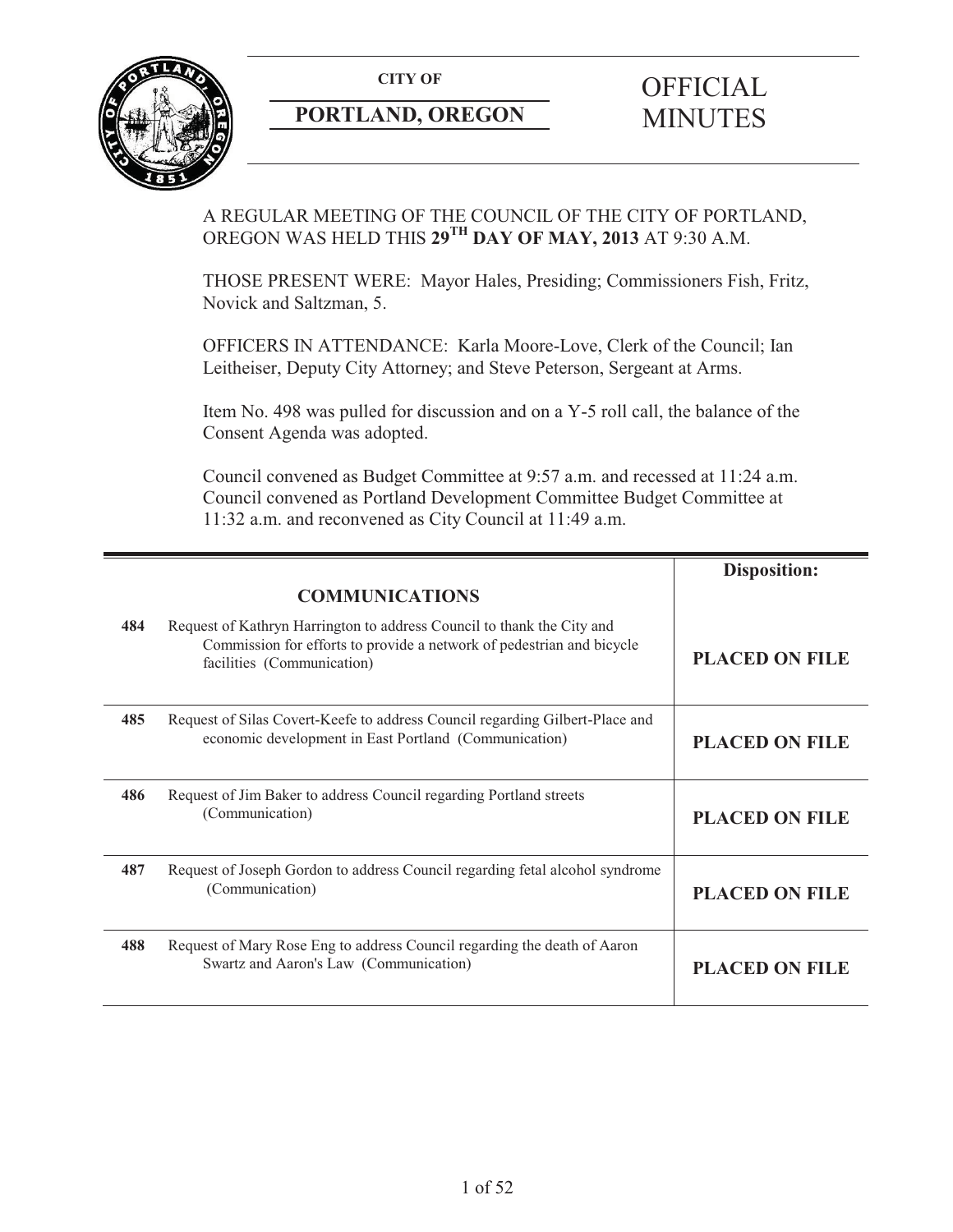|        | <b>TIMES CERTAIN</b>                                                                                                                                                                                                                                                                                                                                                                                                                                                                                                                                                                                                                                                                                                                                                                                                                                                                                                                       |                       |
|--------|--------------------------------------------------------------------------------------------------------------------------------------------------------------------------------------------------------------------------------------------------------------------------------------------------------------------------------------------------------------------------------------------------------------------------------------------------------------------------------------------------------------------------------------------------------------------------------------------------------------------------------------------------------------------------------------------------------------------------------------------------------------------------------------------------------------------------------------------------------------------------------------------------------------------------------------------|-----------------------|
| 489    | TIME CERTAIN: 9:30 AM – Approval of the FY 2013-2014 Budget for the<br>City of Portland (Mayor convenes Budget Committee) 15 minutes<br>requested                                                                                                                                                                                                                                                                                                                                                                                                                                                                                                                                                                                                                                                                                                                                                                                          |                       |
|        | Motion to add budget note to Attachment D, Portland Development<br>Commission - Mounted Patrol Unit Horse Facility, that Council shall<br>hold a public hearing to discuss options before the Portland<br>Development Commission acquires land and/or moves forward on a<br>new facility for the Mounted Patrol horses: Moved by Fritz and<br>seconded by Fish. (Y-5)                                                                                                                                                                                                                                                                                                                                                                                                                                                                                                                                                                      |                       |
|        | Motion to add budget note to Attachment D, Bureau of Environmental<br>Services - Community Watershed Stewardship Program, that<br><b>Council Directs the Bureau of Environmental Services to find</b><br>\$134,000 in its existing FY 2013-14 budget to fund the Community<br>Watershed Stewardship Program: Moved by Novick and seconded by<br>Fritz. (Y-4; N-1 Saltzman)                                                                                                                                                                                                                                                                                                                                                                                                                                                                                                                                                                 |                       |
|        | Motion to add budget note to Attachment D, Office of Management &<br>Finance - Business License Tax: Per Resolution 36473, the City has a<br>goal of increasing the Business License Tax owner's compensation<br>deduction to \$125,000. For Tax Year 2014, Council's intent is to<br>increase the owner's compensation deduction to at least \$100,000.<br>The City Budget Office is directed to identify potential options to pay<br>for this increase, including: the use of ongoing revenues above<br>forecast; efficiencies and other savings from the span of control<br>study, administrative process review, or other process improvements<br>greater than the savings already assumed in the budget; or the<br>identification of spending offsets. The City Budget Office will present<br>options to Council in the FY 2013-14 Fall Budget Monitoring<br><b>Process:</b> Moved by Fish and seconded by Fritz. (Y-4; N-1 Saltzman) | <b>PLACED ON FILE</b> |
|        | Motion to approve budget adjustments and amendments in the City<br>Budget Office change memo and the above approved amendments:<br>Moved by Fish and seconded by Fritz. (Y-5)                                                                                                                                                                                                                                                                                                                                                                                                                                                                                                                                                                                                                                                                                                                                                              |                       |
|        | Motion to approve the budget as amended: Moved by Hales.<br>$(Y-4; N-1 Fritz)$                                                                                                                                                                                                                                                                                                                                                                                                                                                                                                                                                                                                                                                                                                                                                                                                                                                             |                       |
|        | Motion to approve the tax levies: Moved by Fish and seconded by Fritz.<br>$(Y-5)$                                                                                                                                                                                                                                                                                                                                                                                                                                                                                                                                                                                                                                                                                                                                                                                                                                                          |                       |
| 490    | TIME CERTAIN: 9:45 AM - Approval of the FY 2013-2014 Portland<br>Development Commission Budget (Mayor convenes Council as Portland<br>Development Commission Budget Committee) 15 minutes requested                                                                                                                                                                                                                                                                                                                                                                                                                                                                                                                                                                                                                                                                                                                                        | <b>PLACED ON FILE</b> |
|        | $(Y-5)$                                                                                                                                                                                                                                                                                                                                                                                                                                                                                                                                                                                                                                                                                                                                                                                                                                                                                                                                    |                       |
|        | <b>CONSENT AGENDA - NO DISCUSSION</b>                                                                                                                                                                                                                                                                                                                                                                                                                                                                                                                                                                                                                                                                                                                                                                                                                                                                                                      |                       |
|        | <b>Mayor Charlie Hales</b>                                                                                                                                                                                                                                                                                                                                                                                                                                                                                                                                                                                                                                                                                                                                                                                                                                                                                                                 |                       |
| $*491$ | Authorize a grant agreement with Portland Opportunities Industrialization<br>Center, Inc. in the amount of \$54,387 to provide a Gang Impacted Family<br>Team Coordinator for an aligned system of support for program<br>stakeholders serving gang impacted youth and families (Ordinance)                                                                                                                                                                                                                                                                                                                                                                                                                                                                                                                                                                                                                                                | 186046                |
|        | $(Y-5)$                                                                                                                                                                                                                                                                                                                                                                                                                                                                                                                                                                                                                                                                                                                                                                                                                                                                                                                                    |                       |
|        | <b>Bureau of Environmental Services</b>                                                                                                                                                                                                                                                                                                                                                                                                                                                                                                                                                                                                                                                                                                                                                                                                                                                                                                    |                       |

#### **Bureau of Environmental Services**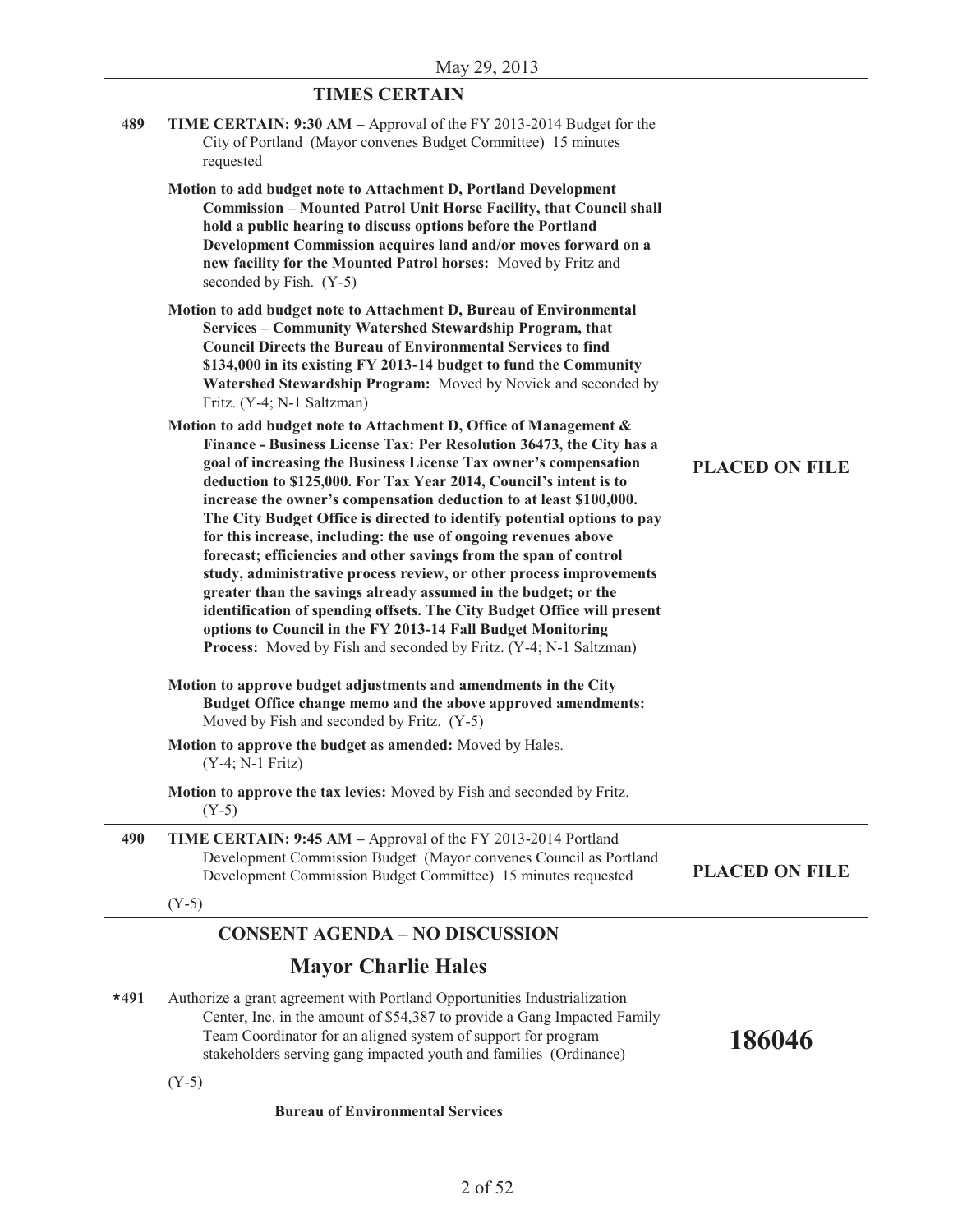|        | $101a$ $y \angle y$ , $\angle 01J$                                                                                                                                                                                                                                                |                                                                                       |
|--------|-----------------------------------------------------------------------------------------------------------------------------------------------------------------------------------------------------------------------------------------------------------------------------------|---------------------------------------------------------------------------------------|
| $*492$ | Authorize the Director of the Bureau of Environmental Services or their<br>designee and the City Attorney to enter into a settlement agreement with<br>Kathleen Benafel (Ordinance)                                                                                               | 186047                                                                                |
|        | $(Y-5)$                                                                                                                                                                                                                                                                           |                                                                                       |
| 493    | Authorize the Bureau of Environmental Services to acquire certain easements<br>and other real property interests necessary for construction of the<br>Skidmore Pump Station Upgrade Project No. E10291 through the exercise<br>of the City's Eminent Domain Authority (Ordinance) | <b>PASSED TO</b><br><b>SECOND READING</b><br><b>JUNE 5, 2013</b><br><b>AT 9:30 AM</b> |
| 494    | Authorize contract with Harper Houf Peterson Righellis, Inc. and provide<br>payment for design services of the SE Hawthorne Sewer Improvements<br>Project No. E08668 for \$422,441 (Second Reading Agenda 460)                                                                    | 186048                                                                                |
|        | $(Y-5)$                                                                                                                                                                                                                                                                           |                                                                                       |
|        | <b>Office of Management and Finance</b>                                                                                                                                                                                                                                           |                                                                                       |
| $*495$ | Create a new represented classification of Community Garden Technician and<br>establish an interim compensation rate for this classification (Ordinance)                                                                                                                          | 186049                                                                                |
|        | $(Y-5)$                                                                                                                                                                                                                                                                           |                                                                                       |
| $*496$ | Authorize Intergovernmental Agreement in the amount of \$160,000 between<br>Portland Development Commission and Office of Management and<br>Finance for the Union Station Tracks and Building Preliminary<br>Engineering and Environment Review (Ordinance)                       | 186050                                                                                |
|        | $(Y-5)$                                                                                                                                                                                                                                                                           |                                                                                       |
| 497    | Grant a franchise to Zayo Group, LLC for telecommunications services for a<br>period of 10 years (Second Reading Agenda 372)                                                                                                                                                      | 186051                                                                                |
|        | $(Y-5)$                                                                                                                                                                                                                                                                           |                                                                                       |
|        | <b>Parks &amp; Recreation</b>                                                                                                                                                                                                                                                     |                                                                                       |
| $*498$ | Transfer funds to the Grant Field sports field and track improvement project<br>(Ordinance)                                                                                                                                                                                       |                                                                                       |
|        | Motion to correct fund in directive b. to Sports Working Group sub-fund<br>within the Parks Memorial Fund: Moved by Saltzman and seconded<br>by Fritz. $(Y-5)$                                                                                                                    | 186060<br><b>AS AMENDED</b>                                                           |
|        | $(Y-5)$                                                                                                                                                                                                                                                                           |                                                                                       |
| 499    | Authorize acceptance of properties from the Portland Development<br>Commission and assign them to Portland Parks & Recreation (Ordinance)                                                                                                                                         | <b>PASSED TO</b><br><b>SECOND READING</b><br><b>JUNE 5, 2013</b><br>AT 9:30 AM        |
|        | <b>Water Bureau</b>                                                                                                                                                                                                                                                               |                                                                                       |
| 500    | Accept contract with Moore Excavation, Inc., for the construction of the<br>Westside Header Relocation Phase 2 Project as complete, release<br>retainage and authorize final payment (Report; Contract No. 30002064)                                                              | <b>ACCEPTED</b>                                                                       |
|        | $(Y-5)$                                                                                                                                                                                                                                                                           |                                                                                       |
| 501    | Authorize the Water Bureau to acquire a conservation and access easement on<br>the YMCA Camp Collins property (Ordinance)                                                                                                                                                         | <b>PASSED TO</b><br><b>SECOND READING</b><br><b>JUNE 5, 2013</b><br>AT 9:30 AM        |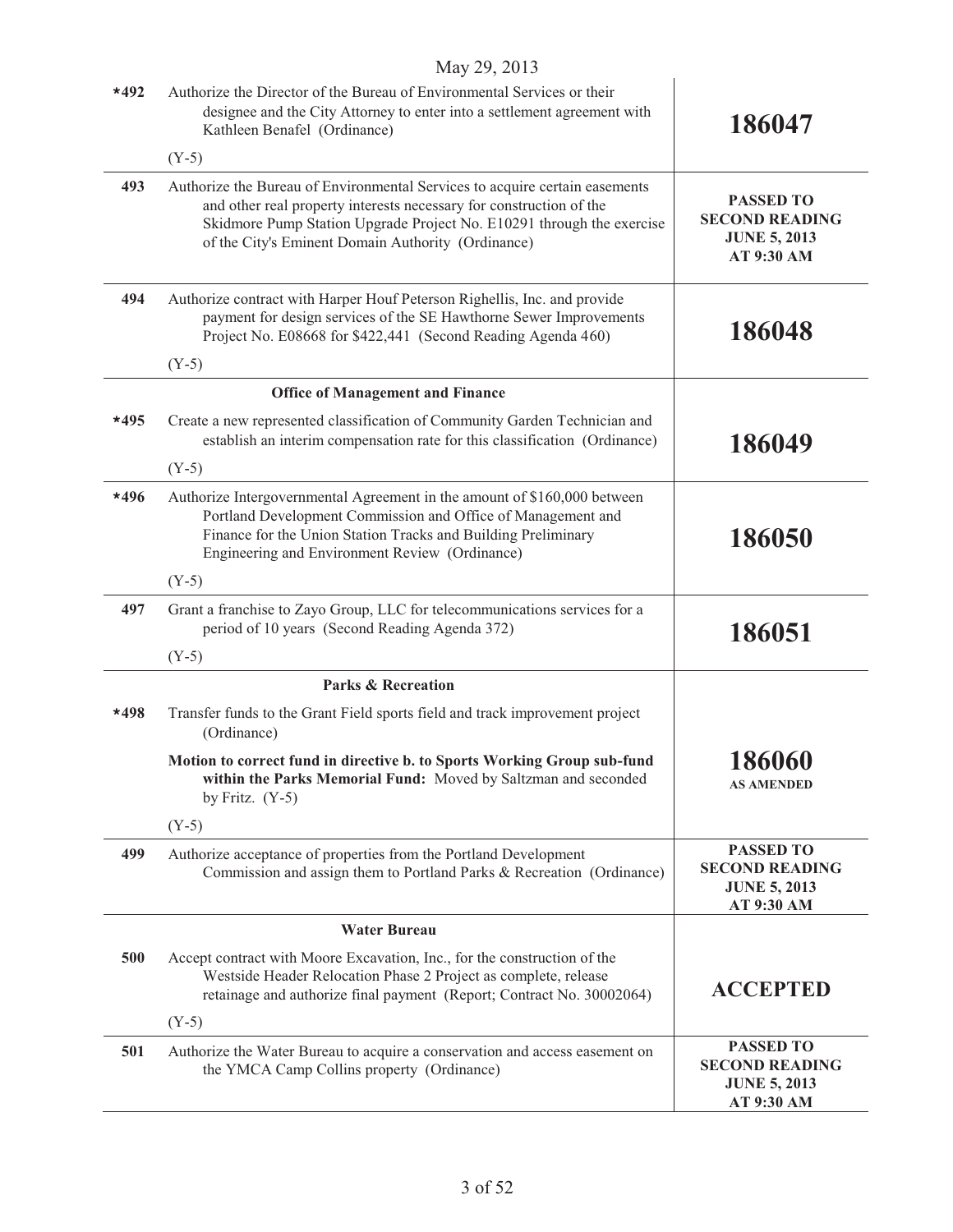| 502    | Authorize an Intergovernmental Agreement with Tualatin Valley Water District<br>and City of Tualatin to conduct analysis and planning to evaluate capacity<br>and design concepts for a temporary emergency pump station (Second<br>Reading Agenda 469)                                                                                                                                                                                                                               | 186052                      |
|--------|---------------------------------------------------------------------------------------------------------------------------------------------------------------------------------------------------------------------------------------------------------------------------------------------------------------------------------------------------------------------------------------------------------------------------------------------------------------------------------------|-----------------------------|
|        | $(Y-5)$                                                                                                                                                                                                                                                                                                                                                                                                                                                                               |                             |
|        | <b>REGULAR AGENDA</b>                                                                                                                                                                                                                                                                                                                                                                                                                                                                 |                             |
|        | <b>Mayor Charlie Hales</b>                                                                                                                                                                                                                                                                                                                                                                                                                                                            |                             |
|        | <b>Bureau of Development Services and Parks &amp; Recreation</b>                                                                                                                                                                                                                                                                                                                                                                                                                      |                             |
| 503    | Amend tree regulations to change the effective date from July 1, 2013 to<br>January 1, 2015 (Second Reading Agenda 471; amend Ordinance Nos.<br>184522 and 184524)                                                                                                                                                                                                                                                                                                                    | 186053<br><b>AS AMENDED</b> |
|        | $(Y-4; N-1 Fritz)$                                                                                                                                                                                                                                                                                                                                                                                                                                                                    |                             |
|        | <b>Bureau of Development Services</b>                                                                                                                                                                                                                                                                                                                                                                                                                                                 |                             |
| 504    | Amend fee schedules for building, land use services, neighborhood inspections,<br>noise control, plumbing, signs and site development permits (Second<br>Reading Agenda 452)                                                                                                                                                                                                                                                                                                          | 186054                      |
|        | $(Y-5)$                                                                                                                                                                                                                                                                                                                                                                                                                                                                               |                             |
|        | <b>Bureau of Transportation</b>                                                                                                                                                                                                                                                                                                                                                                                                                                                       |                             |
| 505    | Adopt a new Bureau of Transportation policy to prioritize maintenance work on<br>City owned and maintained local streets (Resolution; rescind Resolution<br>36672)                                                                                                                                                                                                                                                                                                                    |                             |
|        | Motion to amend resolved section to read: that the Portland City Council<br>rescinds Resolution 36672 and directs the Portland Bureau of<br>Transportation to prepare a new policy for prioritizing preservation -<br>activities on City owned and maintained streets for Council review<br>and approval: Moved by Fritz and seconded by Fish. (Y-5)                                                                                                                                  | 37018<br><b>AS AMENDED</b>  |
|        | $(Y-5)$                                                                                                                                                                                                                                                                                                                                                                                                                                                                               |                             |
| $*506$ | Authorize the Bureau of Transportation to execute real property deeds in the<br>amount of \$1,202,453 in Transportation System Development Charge<br>Overlay Credits required for construction of the New Water Avenue<br>Project; indemnify Oregon Museum of Science and Industry and the<br>Oregon Department of Energy; authorize the naming and renaming of<br>segments of SE Water Avenue; and authorize transfer of real property to<br>TriMet (Ordinance) 15 minutes requested | 186055                      |
|        | $(Y-5)$                                                                                                                                                                                                                                                                                                                                                                                                                                                                               |                             |
| 507    | Revise transportation fees, rates and charges for FY 2013-14 and fix an<br>effective date (Second Reading Agenda 475)                                                                                                                                                                                                                                                                                                                                                                 | 186056                      |
|        | $(Y-5)$                                                                                                                                                                                                                                                                                                                                                                                                                                                                               |                             |
| 508    | Extend special rates and charges, and create new permit types for public works<br>permitting services through FY 2013-2014 (Second Reading Agenda<br>476)                                                                                                                                                                                                                                                                                                                             | 186057                      |
|        | $(Y-5)$                                                                                                                                                                                                                                                                                                                                                                                                                                                                               |                             |
|        | <b>Office of Management and Finance</b>                                                                                                                                                                                                                                                                                                                                                                                                                                               |                             |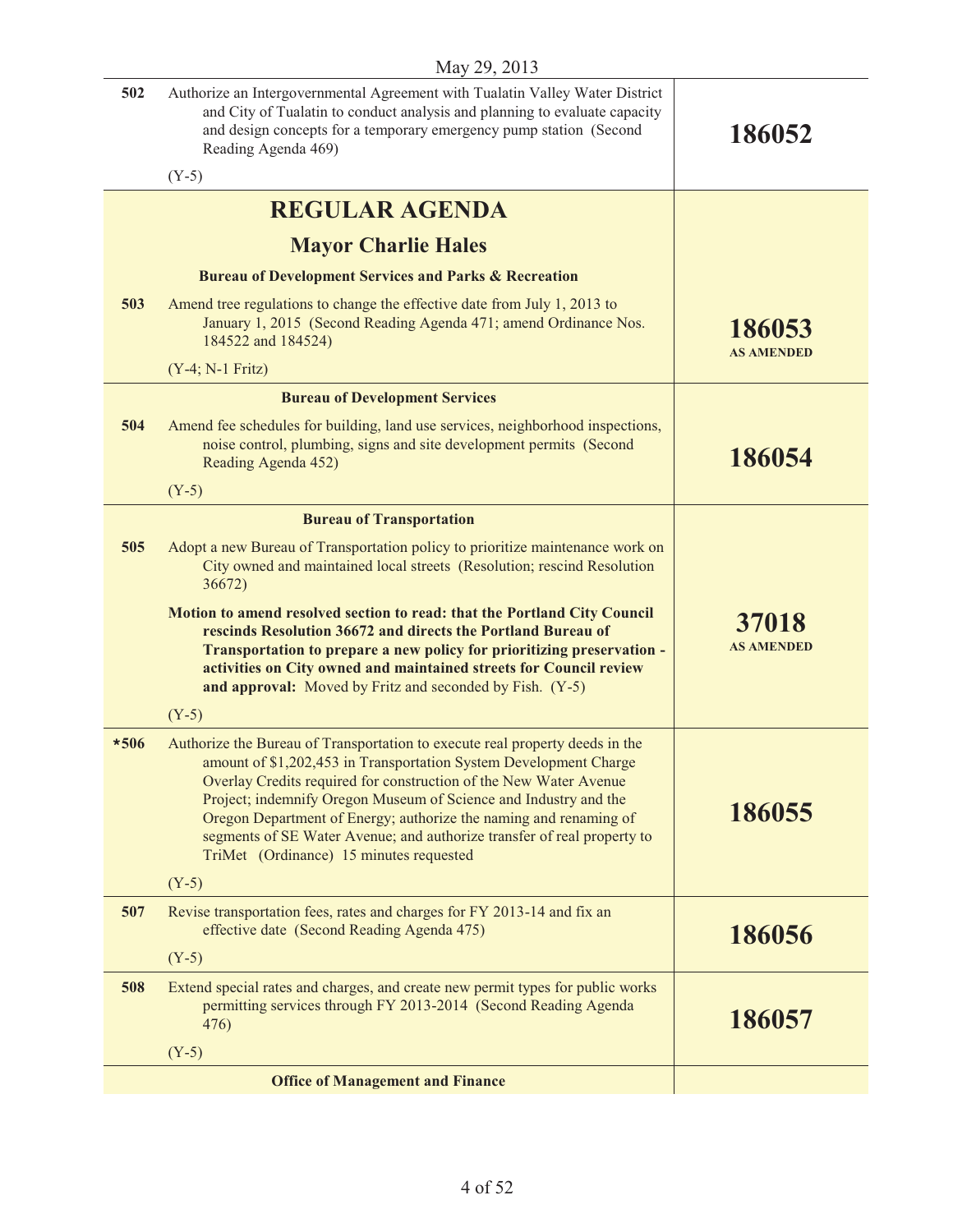| $*509$ | Amend the City of Portland Health Plan and the City of Portland Cafeteria Plan<br>to reflect necessary plan administrative and design changes as<br>recommended by the Labor Management Benefits Committee and<br>requested by Bureau of Human Resources for the City self-insured plans<br>beginning July 1, 2013 (Ordinance) 15 minutes requested<br>$(Y-5)$ | 186058                                                                                      |
|--------|----------------------------------------------------------------------------------------------------------------------------------------------------------------------------------------------------------------------------------------------------------------------------------------------------------------------------------------------------------------|---------------------------------------------------------------------------------------------|
|        | <b>Parks &amp; Recreation</b>                                                                                                                                                                                                                                                                                                                                  |                                                                                             |
| $*510$ | Authorize agreements with Delta Development LLC and Sports Field<br>Management, LLC to facilitate field improvements and license agreement<br>for Delta Park sports fields (Ordinance) 10 minutes requested                                                                                                                                                    | 186059                                                                                      |
|        | $(Y-5)$                                                                                                                                                                                                                                                                                                                                                        |                                                                                             |
| 511    | Amend provisions relating to duties of the Golf Advisory Committee<br>(Ordinance; amend Code Chapter 3.86)                                                                                                                                                                                                                                                     | <b>REFERRED TO</b><br><b>COMMISSIONER OF</b><br><b>FINANCE AND</b><br><b>ADMINISTRATION</b> |
|        | $A + 12.42$ $\ldots$ $C$ and $i$ $1$ $12.22222$                                                                                                                                                                                                                                                                                                                |                                                                                             |

At 12:43 p.m., Council recessed.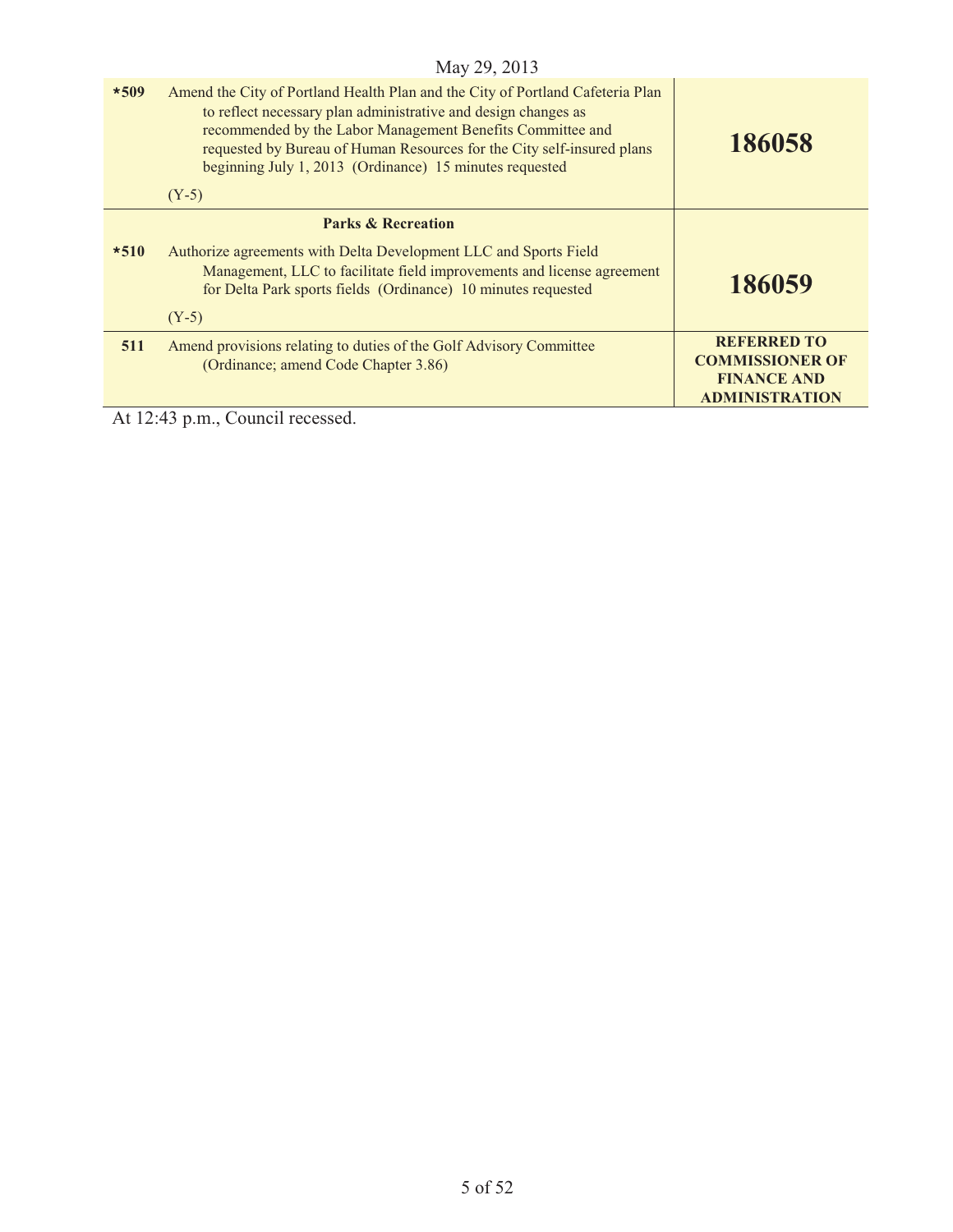# A RECESSED MEETING OF THE COUNCIL OF THE CITY OF PORTLAND, OREGON WAS HELD THIS **29TH DAY OF MAY, 2013** AT 2:00 P.M.

THOSE PRESENT WERE: Mayor Hales, Presiding; Commissioners Fish, Fritz, Novick and Saltzman, 5.

OFFICERS IN ATTENDANCE: Karla Moore-Love, Clerk of the Council; Roland Iparraguirre, Deputy City Attorney; and Mike Cohen, Sergeant at Arms.

|     |                                                                                                                                                                                                                                                                                                       | <b>Disposition:</b>                                            |
|-----|-------------------------------------------------------------------------------------------------------------------------------------------------------------------------------------------------------------------------------------------------------------------------------------------------------|----------------------------------------------------------------|
| 512 | TIME CERTAIN: 2:00 PM - Accept the Chief Administrative Officer second<br>annual report of the General Obligation Bond Independent Citizen<br>(Report introduced by Mayor Hales) 45 minutes requested<br>Committee<br>Motion to accept the report: Moved by Fish and seconded by Saltzman.<br>$(Y-5)$ | <b>ACCEPTED</b>                                                |
|     | <b>REGULAR AGENDA</b>                                                                                                                                                                                                                                                                                 |                                                                |
|     | <b>Mayor Charlie Hales</b>                                                                                                                                                                                                                                                                            |                                                                |
|     | S-513 Extend a street closure pilot program in the Old Town Entertainment Districts<br>through parts of NW $2^{nd}$ , 3 <sup>rd</sup> and 4 <sup>th</sup> Avenues between W Burnside and<br>NW Everett on certain days and during certain hours (Previous Agenda<br>481) 10 minutes requested         | <b>SUBSTITUTE</b><br><b>PASSED TO</b><br><b>SECOND READING</b> |
|     | Motion to accept substitute ordinance: Moved by Saltzman and seconded by<br>Fritz. $(Y-5)$                                                                                                                                                                                                            | <b>JUNE 5, 2013</b><br><b>AT 9:30 AM</b>                       |
|     | <b>Office of Management and Finance</b>                                                                                                                                                                                                                                                               |                                                                |
| 514 | Amend contract with Moore Iacofano Goltsman, Inc., P.C. to increase contract<br>amount by an additional \$409,704 to provide additional consultant<br>services for redevelopment of the ADA Title II Transition Plan for the<br>City (Second Reading Agenda 483; amend Contract No. 30002636)         | 186061                                                         |
|     | $(Y-5)$                                                                                                                                                                                                                                                                                               |                                                                |

At 2:45 p.m., Council adjourned.

# **LAVONNE GRIFFIN-VALADE**

Auditor of the City of Portland

By Karla Moore-Love Clerk of the Council

For a discussion of agenda items, please consult the following Closed Caption File.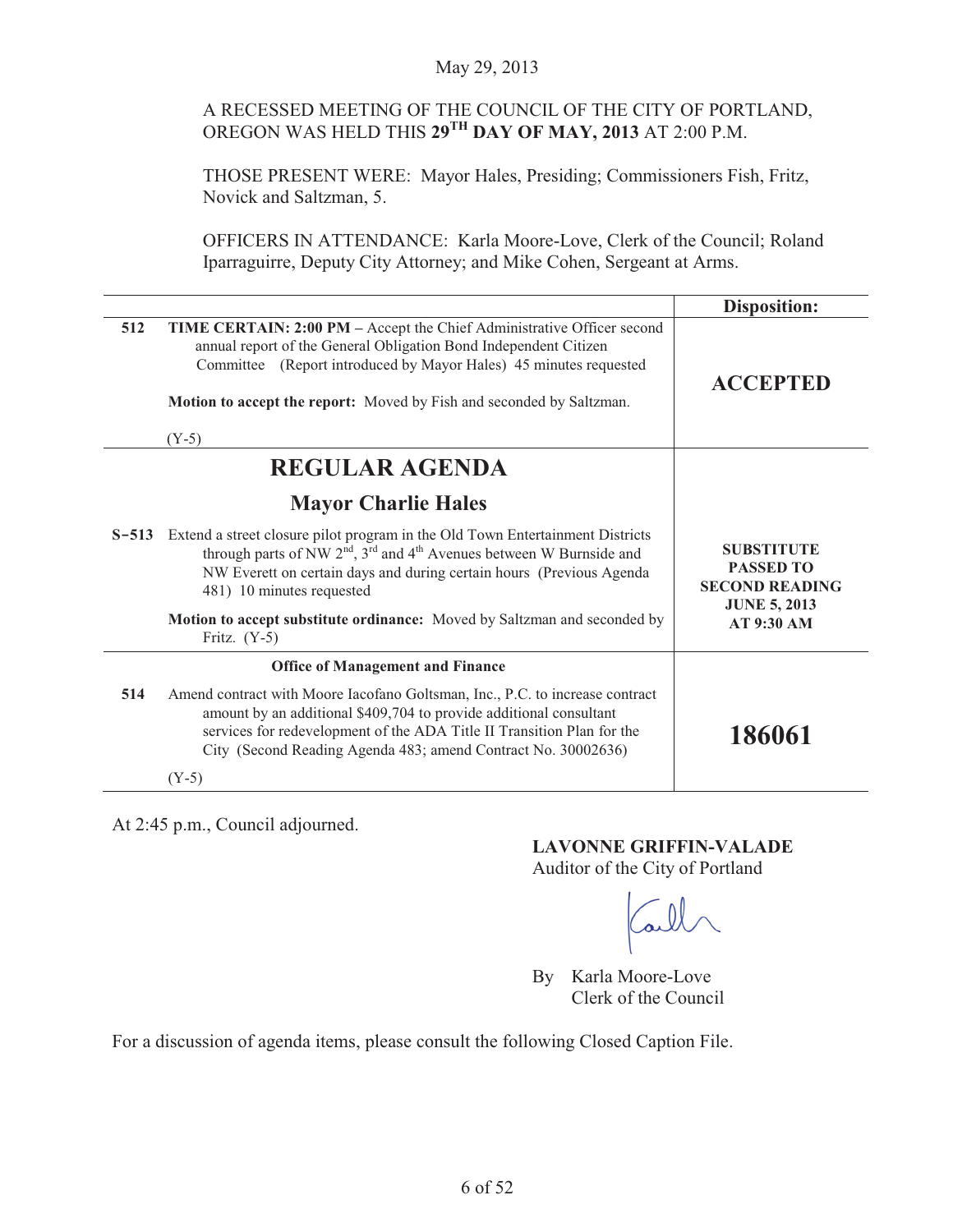# May 29, 2013 **Closed Caption File of Portland City Council Meeting**

This file was produced through the closed captioning process for the televised City Council broadcast and should not be considered a verbatim transcript. Key: **\*\*\*\*\*** means unidentified speaker.

# **MAY 29, 2013 9:30 AM**

**Hales:** please call the roll. [roll call]

**Hales:** We have important work to do today but nothing more important than this. A proclamation and presentation about an amazing success story. Commissioner Fish. **Fish:** Thank you mayor and colleagues. I'm pleased to welcome the grant high school constitution team to city hall, winners of the 2013 national we the people competition in Washington, d.c. [applause] before I read the proclamation, I would like to invite a number of honored guests to join us. Barbara ross, the head coach, and team members claire, alan and austin. Just bring a chair up with you.

**Fish:** Each year I have the distinct honor of serving as a judge at the regional we the people competition. I'm always impressed with the high quality of work of all local teams including park rose, franklin, and last year's national champion, lincoln high school. It really speaks to the hard work and dedication of the students who attend our public schools and of the teachers, coaches, parents, and the classroom law projects, project leaders who support them. That Oregon has brought home the win two years in a row. I understand that grant principal vivian orland is with us with other special guests. Could you please raise your hand. [applause] **Fish:** We are very proud of your achievement. The way we recognize distinction in this body is we issue a proclamation. The mayor has assigned this great honor to me. Whereas we the people, the citizens and constitution is a nationally recognized education program and competition, and whereas the competition encourages students to display civic knowledge, skills and disposition, and the classroom law project, administrator of Oregon we the people programs since 1987 plays a leadership role preparing youth to become active and engaged participants in our democratic society. And whereas the grant high school competition team placed first on january 19th, 2013, advancing to the national competition, and whereas the grant team placed first among 56 of the nation's best high school teams in the we the people national finals held on april 19th, 2013. And whereas the grant team's success brings honor and distinction to Portland public schools, city of Portland and state of Oregon, and whereas the grant team has been supported by grant high school principal, vivian orland, constitution team coach, tim volker, and teacher david, and community coaches shelley larkin, honorable henry -- mike, jim, mike, andrea, al, john stevens, harris -- larry burke. That would make a hell an of law firm, frankly. As well as teachers, family, members and friends. The competition team includes the following students. Leah, claire, dylan, nina, jacob, jake, kendall, kathleen, lauren, jane, anna, emily, gaelen, mac, miriam, alan. Madeline, ada, austin, nate, anayeli, emily, james, morgan, annelies, Daniel, grace, rickey, adam, halley, parkes, ella, mariah, and simon. I apologize if I did violence to any of those names. Now, therefore, i, mayor charlie hales of the city of Portland, hereby proclaim may 29th, 2013, to be a day of honor and recognition for grant high school's 2013 constitution team in the city of Portland and encourage all residents to observe this day. Congratulations. [applause] **Tim Volker:** Thank you, commissioner Fish. This is a great honor. We're really proud of these kids. We started this program, myself and shelley larkins and ken, ken decided to take time off recently to spend time with his own kids. We're very offended by that. But ken, shelley and I have been with the program for the entire time. Several other coaches I would like to say are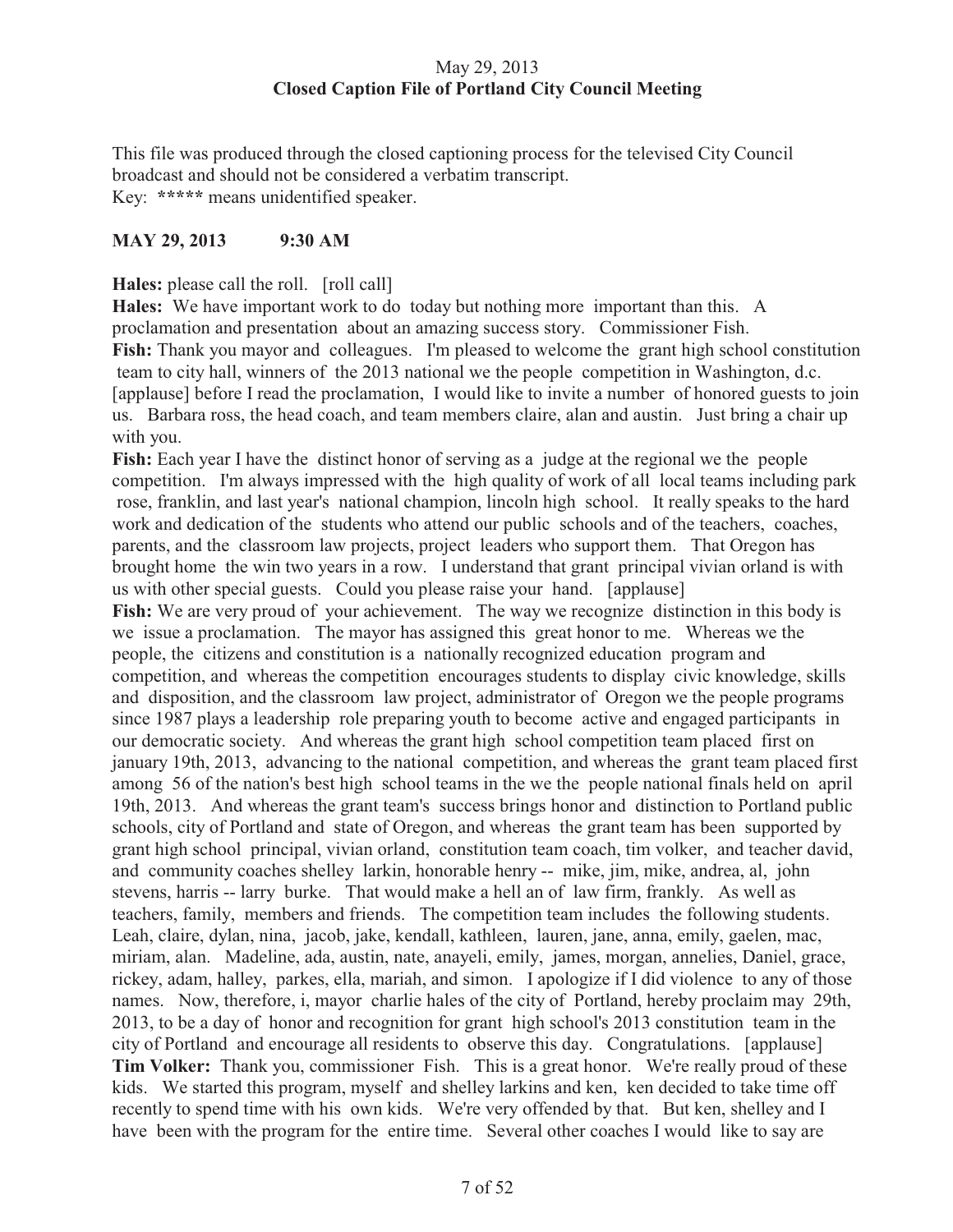probably the most generous with their time of any volunteer attorneys I ever met in my life. You mentioned several of them in the group. We have been together for about eight years now. We have a -- we -- I kind of feel like we stand on the shoulders of giants here, you know. We have been doing this so long and every year we learn more and more and more. And this team was the culmination of that. We're extremely proud of them. You already introduced the coaches, I was going to do that. I won't take the time to do that today. We have been back to nationals. We started this 13 years ago. Diane, teacher over at grant, and we met on the classroom law project board. We were fuelled by envy of the lincoln team, so successful, and we are very impressed by them and we started this team. We have been back to nationals nine times. In the top three several times. We learned along the way and these kids finally brought it home. We're very proud of them.

Fish: Congratulations. We will meet a couple of the outstanding participants in a moment. Barbara, would you like to say something about the project?

**Barbara Ross:** I would. Thank you for the opportunity, mr. Mayor, commissioner Fish and other commissioners. Thank you, thank you for this opportunity. I think the proclamation aptly describes that it takes a village. Classroom law project is the infrastructure that makes it happen. It is a statewide organization, and while you've seen all of these young people who are definitely above average, it is actually a program that starts with the 5th grade. And there is a program for those young ones, as well as middle schoolers and this high school program. And classroom law project helps with professional development at all of those levels. We in Portland are blessed, not only have we won for the state of Oregon two years in a row, but it's noteworthy that Portland public schools have done something that no other school district has done in the nation. And that is not just to win in two consecutive years, but two different schools in consecutive years. No one else in the history of the competition nationally has done that. That takes administrators who support this program like susie and orland. It takes teachers like david lickey, and it takes the amazing coaches that give of their time as exemplified here by tim and the cadre of individuals and all of the above average students.

Fish: Four outstanding young people. I remember a couple of them in the judging that I was able to do, and there is a formal part of the program and then they take questions from judges who are lawyers and judges and know it alls, and the -- it is the magic of this program, when you watch kids, young people who are unscripted tackling the toughest questions of our constitution and doing so with really great skill and courage. And frankly, at a time when people talk about a decline in civic literacy and fewer people voting and being engaged, I think this program does more to restore my confidence in the future than anything that I have the honor of doing. If each of you would just introduce yourself and say a word or two.

**Alan Chan:** Hello. I'm alan chan. I guess I am honored to be a representative member of the team right here. I guess a few words would be that I thought this was experience was just simply amazing. People you met and got to know and the knowledge that you got to learn. As simple as that.

**Claire Eldredge-Burns:** My name is claire, i'm from unit one. I -- this whole year has been an incredible experience. Going to Washington d.c. Was amazing. I will never forget of sifting on the floor of the -- sitting on the floor of the national archives -- the whole trip was wonderful. **\*\*\*\*\*:** Great.

**Ricky Rojas-Echenique:** Hi, my name is rickey, I was a member of unit five. This is definitely one of the best experiences of my high school career. I learned so much and truly understand the role of being a citizen. So much more on the strength of our constitution.

**Austin Shaff:** Hello, austin, a member of unit four. This was a truly amazing experience that I will never forget and I also want to say thank you to our wonderful coaches, who without which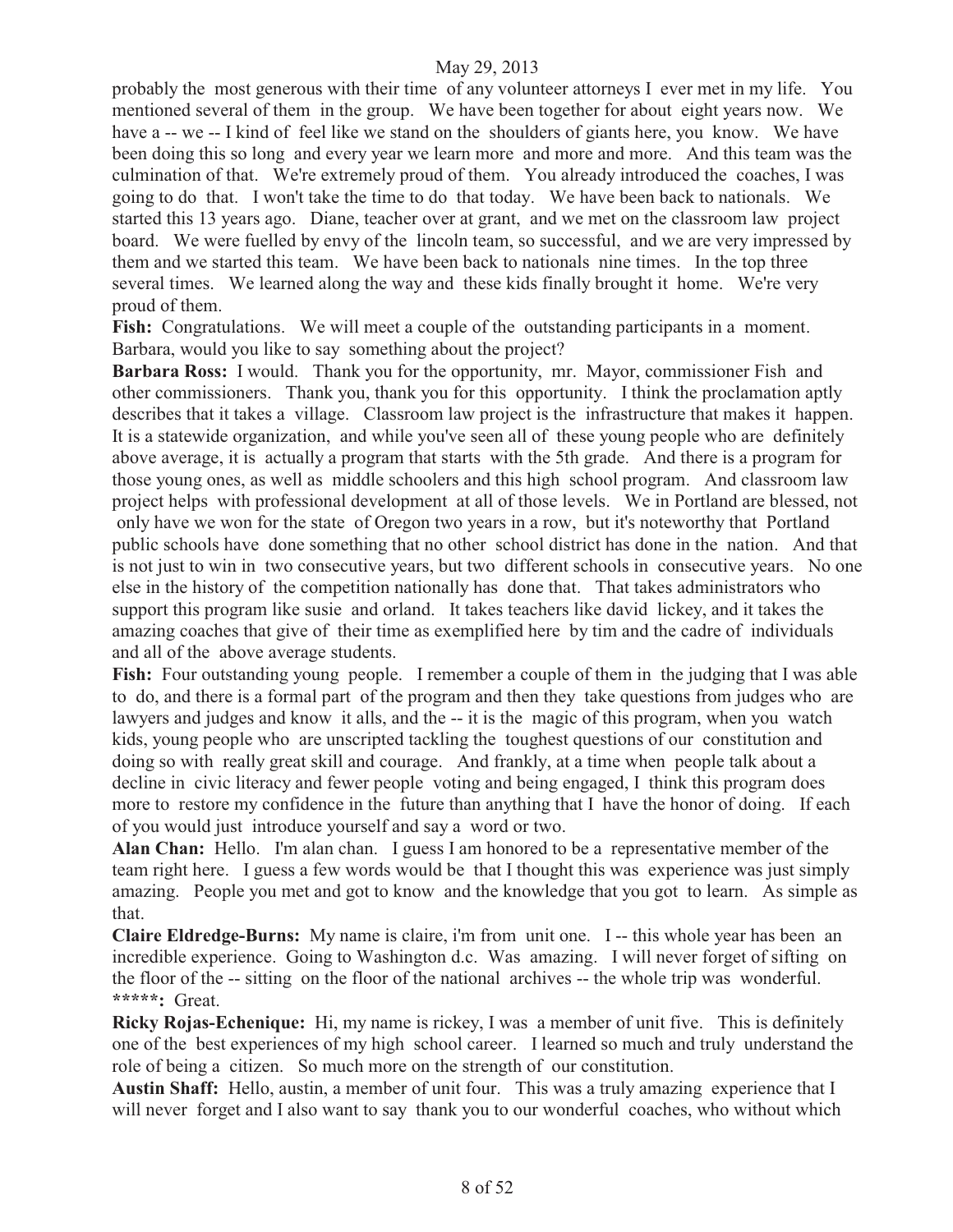we could never have done this and our teacher, mr. David lickey. This was amazing and i'm so happy that they gave this time to us to help us do this.

Fish: One other person I would like to acknowledge, pamela, very proud in the back watching this unfold. Mayor, do we have a moment to take a photograph of these young people? **Hales:** Of course.

**Fish:** If everyone will come forward, we will take a group shot. [applause]

**Novick:** Team, before you all leave, I just have to say i, like commissioner Fish was one of the judges and have been a judge a couple of other times and have been a coach once and I have to say when I was judging this time, what I saw -- unit six, my reaction was wow. This is not just a championship caliber team. This is the 1927 yankees. This is the philadelphia '76ers, this is the super bowl shuffle chicago bears. You are all too young to know what any of that means, but what it means is when I saw that team, I thought I don't see how anybody in the country can beat these kids. And I was right. So, thank you so much. Congratulations [applause]

**Saltzman:** Wow. Thank you all for making us proud. Have a great summer.

**Fritz:** I want to also add that it is wonderful that we sometimes have sporting teams who have come on and won state championships and won other things. It is wonderful that our Portland public schools are wonderful places to get great academic training and thank you for studying hard and staying in school and making us proud.

**Hales:** Here here. [applause]

**Hales:** It is all going to be downhill from here this morning. No matter how good it gets this morning, it will all be downhill from there. That's great. What a confluence when you think about the past school bond measure, legislature stepped up on funding public schools and this all in six months. So, that is pretty nice. Pretty nice turn around. Let's move to communications items please Karla. Item 484.

# **Item 484.**

**Hales:** Good morning. We normally wouldn't make an elected official wait except for that. **Kathryn Harrington:** We're all very proud of them. Mr. Mayor, commissioners, good morning. My name is kathryn harrington. While i'm an elected member of the metro council, regional government, i'm here today speaking as an individual. I come before you as a motorist to say thank you. Very simple message. I live in the city of beaverton. Generally I commute by car into the city of Portland to the metro building on grand avenue three days a week, tuesday through thursday. Yes, I am a motorist. I am very thankful for the investment that the city of Portland has made in solutions that make me feel comfortable and safe as a motorist. Specifically solutions that make people riding bicycles more visible, and those that make people walking more visible. Green boxes, bicycle lanes, boulevards, bicycle signals, walk lights, crosswalks, synchronized traffic lights. Each of these solutions contributes to an environment that feels safe and comfortable for all users, including me, the motorist. So, thank you. I really understand that budget decisions are community investment decisions. I applaud your determined efforts to provide travel choices through a network of walking, bicycling, and vehicular facilities. These investments serve the largest number of people possible so that we can each feel comfortable and safe as we take care of our individual everyday needs for work, for pleasure, for living. As a policy maker, I would also like to acknowledge the leadership that you provide to your colleagues throughout the region. Through your active participation at regional tables, as well as through the deployment of your staff expertise. Examples include the development of the regional southwest corridor plan and the development of the region's first-ever active transportation plan. Soon to be completed. That plan offers to us new strategies, policy considerations, and project priorities to address the needs for a regional network of pedestrian corridors and a regional network of bicycle corridors that each might actually satisfy the demand that exists. I would like to encourage you to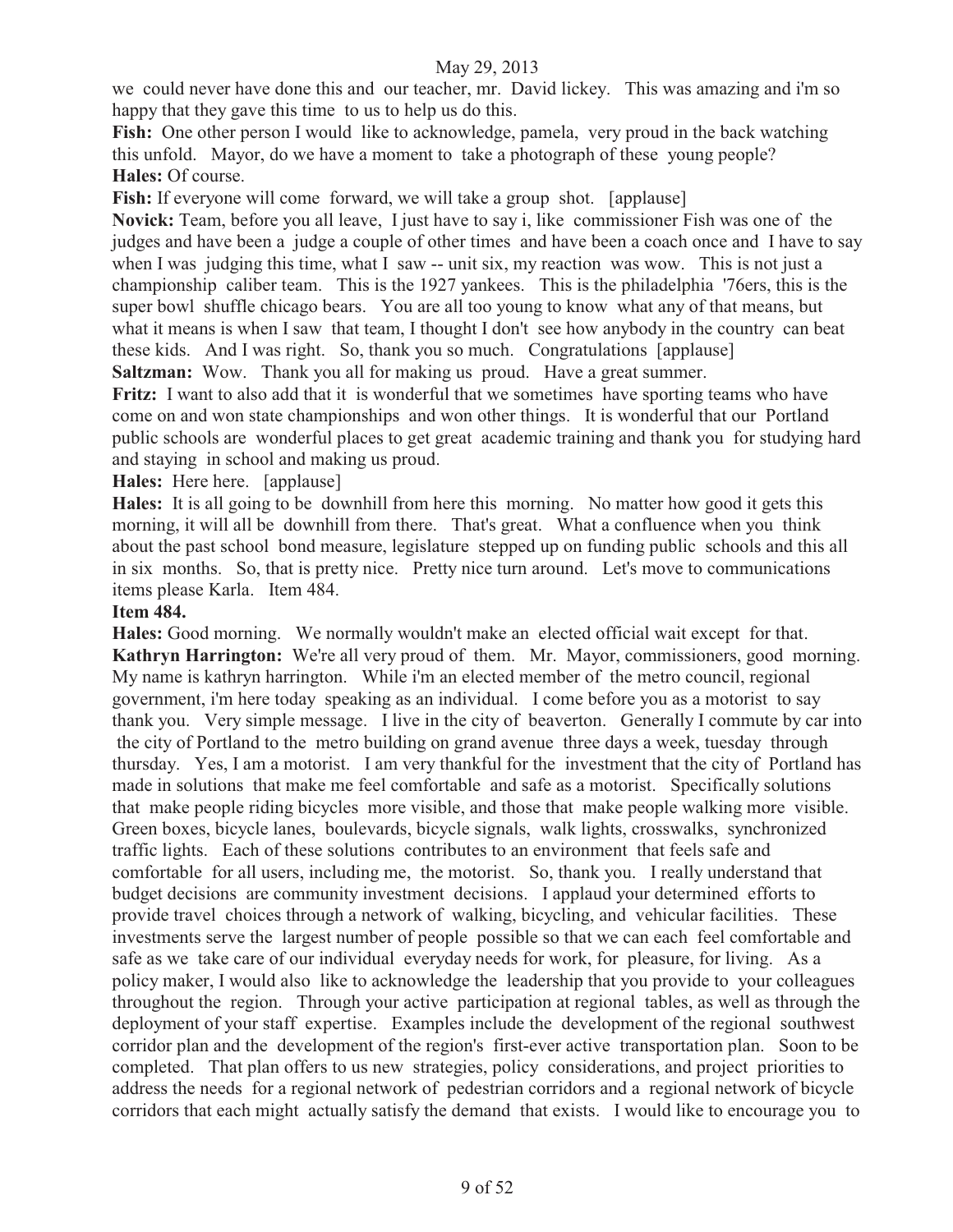stay engaged in these important efforts, as well as with other major regional policy development and planning programs. We need you. Once again, i'm here today with a very simple thank you. **Hales:** Thank you. Thank you for your service as well.

**Harrington:** Thank you.

**Item 485.** 

**Hales:** Good morning. Welcome.

**Silas Covert-Keefe:** How does this work? I have only done this once before.

**Hales:** Give us your name. Three minutes. Pull those microphones back up a little bit if you would.

**Covert-Keefe:** My name is silas covert-keefe. I'm on the board of the gilbert neighborhood association, community development major at Portland state. I recently -- I originally wanted to talk about economic development, attended the neighborhood conference in minneapolis and I would rather focus on talking about outreach between the city and east Portland. Do you have pens and paper? Okay. I just want to invite you to three different events. A gilbert neighborhood association board meeting, at 7:00 p.m., 10th of june. East Portland neighborhood board meeting, our coalition, and that will be I believe at 7:00 on the 19th. And east Portland action plan meeting on the 26th of june, which will -- it has to be at 6:00. Should have wrote down the time, sorry. We would really like to see you. When I was at that conference, it became apparent that there is a lot of situations that are like east Portland and the city that we face here. And there is - there is a struggle between the people who live on the outskirts of the city and the people who live in city. It is not anyone's fault. That is a result of centralized government. And that is just the way it works. I think we can really undo some of the problems associated with that just by personalizing you guys and having you come to our meetings and being able to meet you and having you come to these things not to give speeches or to talk to us, but to be as members there so we can see your faces and get to meet you. I know that for myself, because I can't speak for anyone else, living on the fringe kind of makes you feel separate from the people in the city. And most of the time when we get to see you guys at town hall meetings which may not be the most healthy way of talking all of the time because as a result of not getting to see you very often, when we do get the chance, a lot of passion rises up and sometimes comes out in less than healthy and productive ways. If we got to see you guys regularly, not all of the times, but every now and then at different gatherings that we have or different neighborhood association meetings, I think it would be a long way to build constructive ties between the city and us out there. And that would be so incredibly helpful. You can have my 30 seconds.

**Hales:** Thank you very much. Well said.

# **Item 486.**

**Jim Baker:** Good morning. My name is james baker. I live at 621 southwest -- in Portland. I have a little message for you folks. A street that one side of it is on -- connects to terwilliger and the other side to willing game avenue, and it is a very short street. Very friendly. It has been in existence for a long time. And it is part of trail 3 of the -- you know, the trail system that we have here for walking. That picture that you have is a-really a beautiful little pothole that I have out in front of my house, and it's aging with me. I mean, we're in pretty good shape together here. I have been, as I said, I was in the house 50 years and I have seen you folks and your people who came before you and maybe I will see a few of them later. I don't know. But I have -- I have been frustrated from time to time that you folks might take actions that I disagree with. And I have never come before you before, but I got to thinking that as long as i'm around, I ought to say something, and if I were to say something, it should be positive. And so I looked at the -- at this little -- this pothole, which I believe has a great deal of character. And I thought perhaps we could have a contest in the city where people could send in their pothole pictures and maybe the Oregonian could show these pictures and we could have a little contest and you could present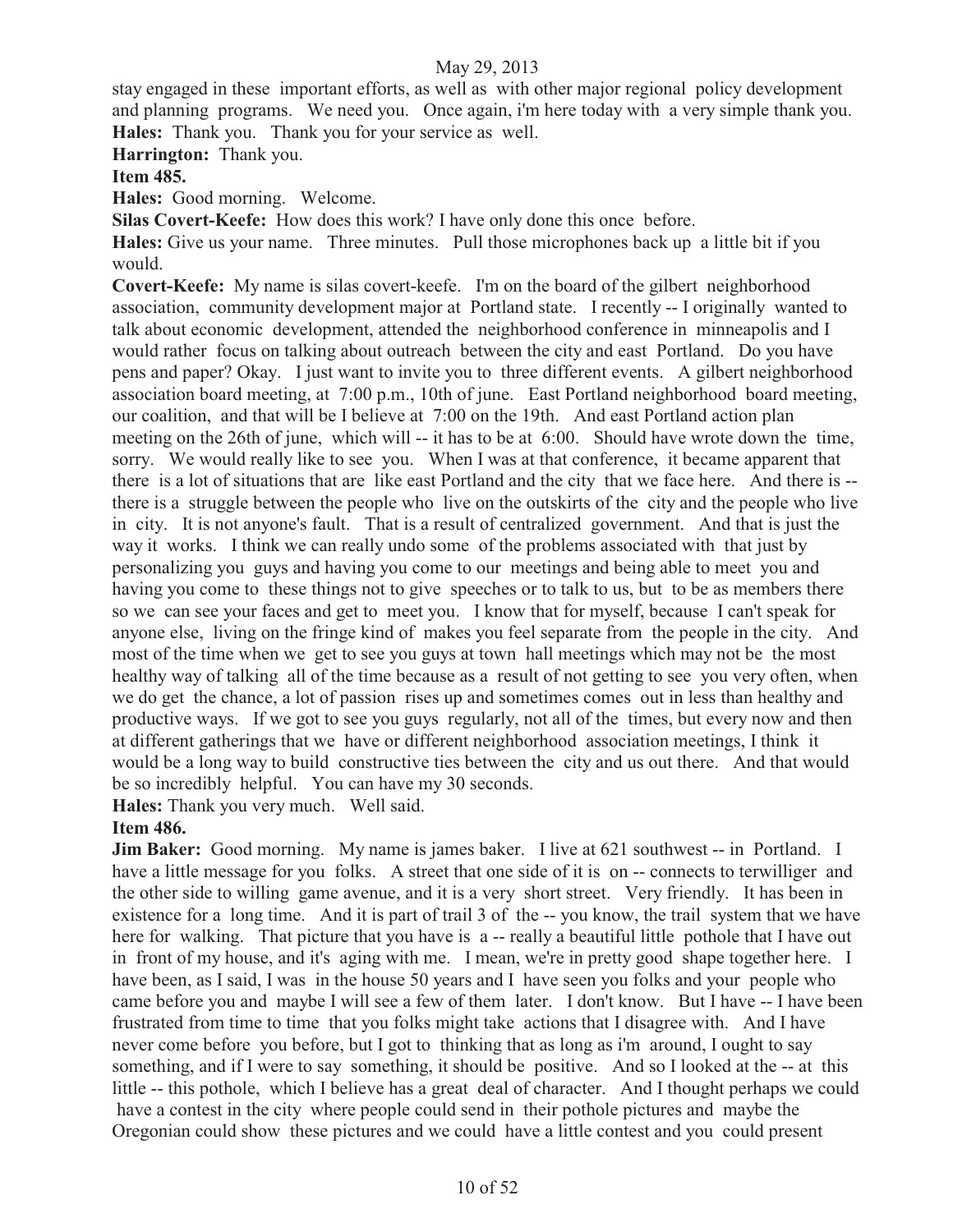people to form a committee to choose the proper winners. Maybe you could paint the pothole that won so you could see it. At any rate, I hope you take this in the manner that I present it to you. Again, I wanted to be very positive, and I think you could look at the pothole problem as a positive problem. Thank you very much.

**Hales:** Very creative suggestion. Thank you. [applause]

**Hales:** One form of public art that we want to eradicate after we see it. Yes. Thank you very much.

#### **Item 487.**

**Item 488.** 

**Hales:** It looks like they may not be here yet. Okay. Then I guess we want to go ahead and move on to time certain.

**Moore-Love:** Consent agenda first.

**Hales:** Sorry, I did it again. Yes, we have one request, I believe, to pull an item off of the consent calendar, which is item 498. That has been requested by parks to have this pulled for some corrections. Are there any other requests to remove items from the consent agenda? If not, let's take a roll call on the remainder.

**Fish:** Aye. **Saltzman:** Aye. **Novick:** Aye. **Fritz:** Aye.

**Hales:** Aye. Time certain.

# **Item 489.**

**Hales:** Okay. I am now convening this meeting of the city of Portland budget committee. We are -- I am hoping first a public hearing to discuss possible uses of state revenue sharing. This hearing is being held by the city council of Portland in compliance with the provisions of state revenue sharing regulations and ors 221-770. Purpose of the hearing is to allow citizens to comment on the possible use of these funds in conjunction with our annual budget process. As - budget anticipates receipts totaling \$13,819,575 from state revenue sharing. As has been the case in prior years, it is proposed that this revenue be allocated in equal parts to support fire prevention and police patrol services. So, we first have a staff presentation or maybe just here to answer questions and we will see if there is anyone who wants to be heard. Any questions from staff? And then is there anyone here that wishes to be heard on this particular item on state revenue sharing?

**Moore-Love:** We have three people signed up. Joe walsh. Please come on up.

**Hales:** Come on up.

Fish: Is it clear to everybody that this is the shared revenue and not the budget?

**Hales:** This is not the budget itself. Only on state revenue sharing. For anyone who is wondering, we are required by state law to do it this way.

**Hales:** Good morning. Welcome.

**Joe Walsh:** My name is joe walsh. I represent individuals for justice. And for us, this is the beginning of the process. We understand this as a committee, you are going to approve it here and take it to the city council for approval in a few weeks from now. And I think there will be some tweaking between now and then. You've heard from, what, thousands of people on this budget? I don't think I can say anything that will change your mind one way or the other.

Fish: Can I just mention something? This is shared revenue. We haven't actually put the budget before the public yet and we are going to take amendments to the budget.

**Walsh:** I just said that. I understand this is a committee.

**Hales:** There will be a separate hearing next on the budget.

**Walsh:** I know. Full council.

Hales: We will be the budget committee, the next item on the agenda is the budget itself. This is only the subject of state revenue and where we put it.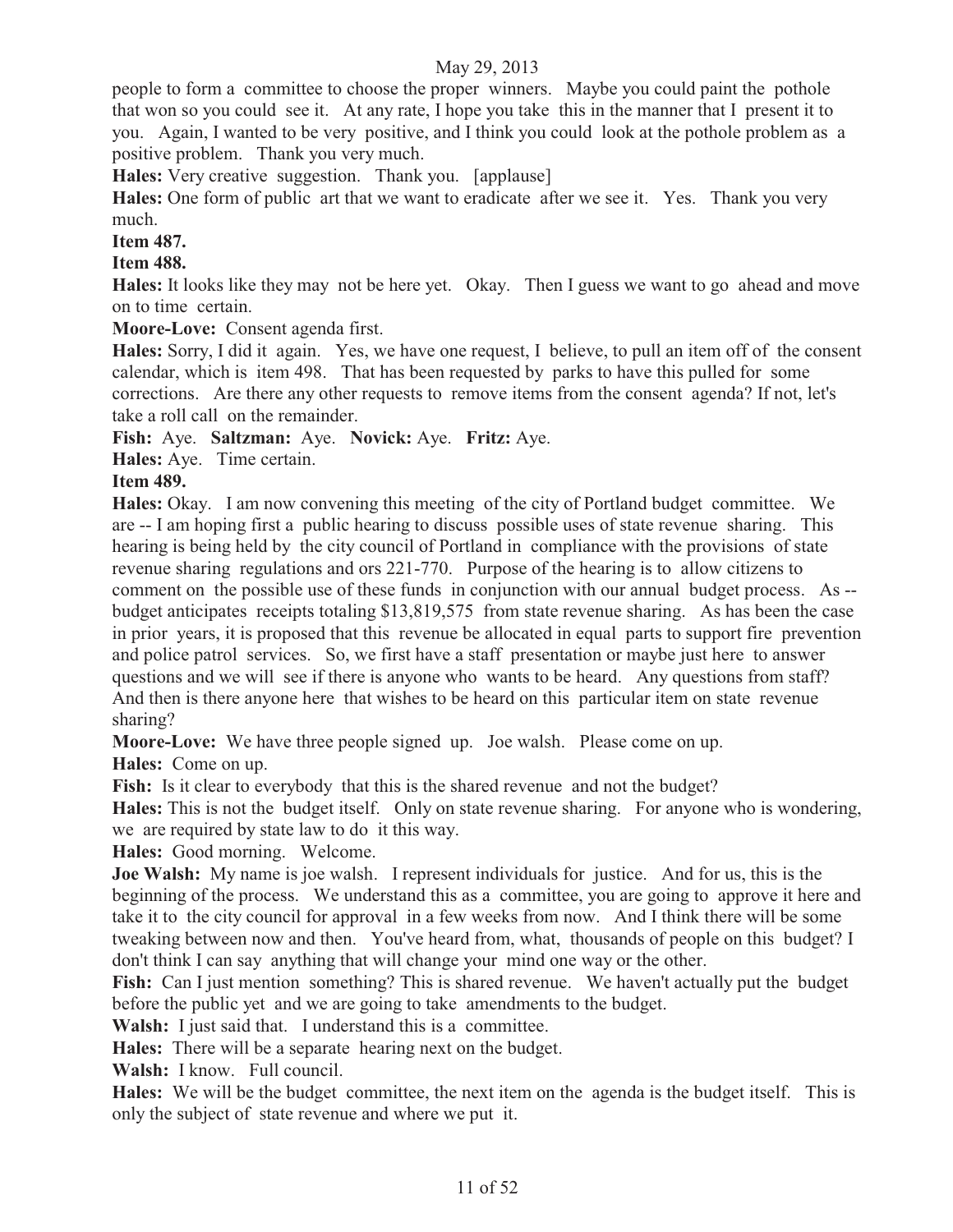Walsh: It is still going to the question of what you do with the budget when you have -- you have two choices that I know of. Maybe it is a minor -- but two main choices. One, you can cut the revenue. And the other one you can raise revenue. And our contention is that you are going in the wrong direction on both issues. We would like you to look at raising revenue. We have very wealthy corporations in this city that does business in this city. We're asking you to reverse your concept and go after the revenue and stop cutting on the backs of people that can't take very much more. That's our position. That will be our position on both issues. Any time you deal with revenue, we will say to you, you're going in the wrong direction. You're going in the same direction as our congress. And many of us think our congress has gone completely mad on a bunch of issues. I am asking you to reverse your concept and say, okay, is there any way we can raise money? Just like if I was out of money, I might take a part-time job to supplement my income. Figure out where you can get the money from the rich corporations that do business here. You seem to be terrified of them. Call their bluff. They're not going anywhere. This is a really good deal for them. Thank you.

# **Hales:** Good morning.

Lightning: Good morning. My name is lightning. One of the issues I have is where you want to direct the funding or the money if you -- if it is received. And you have stated fire and police. I haven't heard anything on the homeless, anything toward development for the homeless, anything to get 1,500 plus or minus people that are sleeping out on the streets, under the bridges, who need housing, who need a place to stay. I haven't heard anything about any of that money being directed toward the homeless. I want to see more money being directed toward the homeless, toward developments such as the bud clark commons, I think is a model unit. Not just this state, should be throughout the united states. I think we need to develop more bud clark commons. Maybe one on the east side and one also maybe on the north, northeast side of town. I think you have something there that can work to end homelessness throughout the city. And I really think that some of the funds need to be directed toward the homeless. Thank you.

**Hales:** Thanks. Good morning. You can come back on the budget item, if you want. All right. Thanks. Anyone else to testify on state revenue sharing? So, therefore, i'm going to close the hearing on possible uses of state revenue sharing and open the council -- sorry the budget committee --discussion of the budget itself. Now, there are a number of changes in front of us. So --

**Fish:** I will make an initial motion to adopt the changes set forth in the may 22nd, 2013, budget memo and put that on the table.

**Hales:** Is there a second?

**Saltzman:** Second.

**Hales:** That motion is before us. We will take a roll call on the motion to put the -- right -- **Andrew Scott, Director, City Budget Office:** Actually, we just need the motion and the second. **Hales:** We don't have to take a roll call. At this point, I can walk through the major changes in the change memo that was filed --

**Scott:** Actually we generally go through what is in the changes between the proposed and approved and take amendments from council and put all of those on the table for further discussion.

**Hales:** Okay.

**Scott:** I will be brief. This information is in the change memo in your packet, attachment b. I will go through the major changes that were recognized in that change memo. I won't go through everything. One of the key things, changes from the proposed -- to the approved budget that is before you, additional revenue, we are recognizing about \$500,000, additional ongoing money from century link, telecom changes that council adopted last fall. There was a litigation and initial rounds the city prevailed. Additional research into that issue, we had forecast about three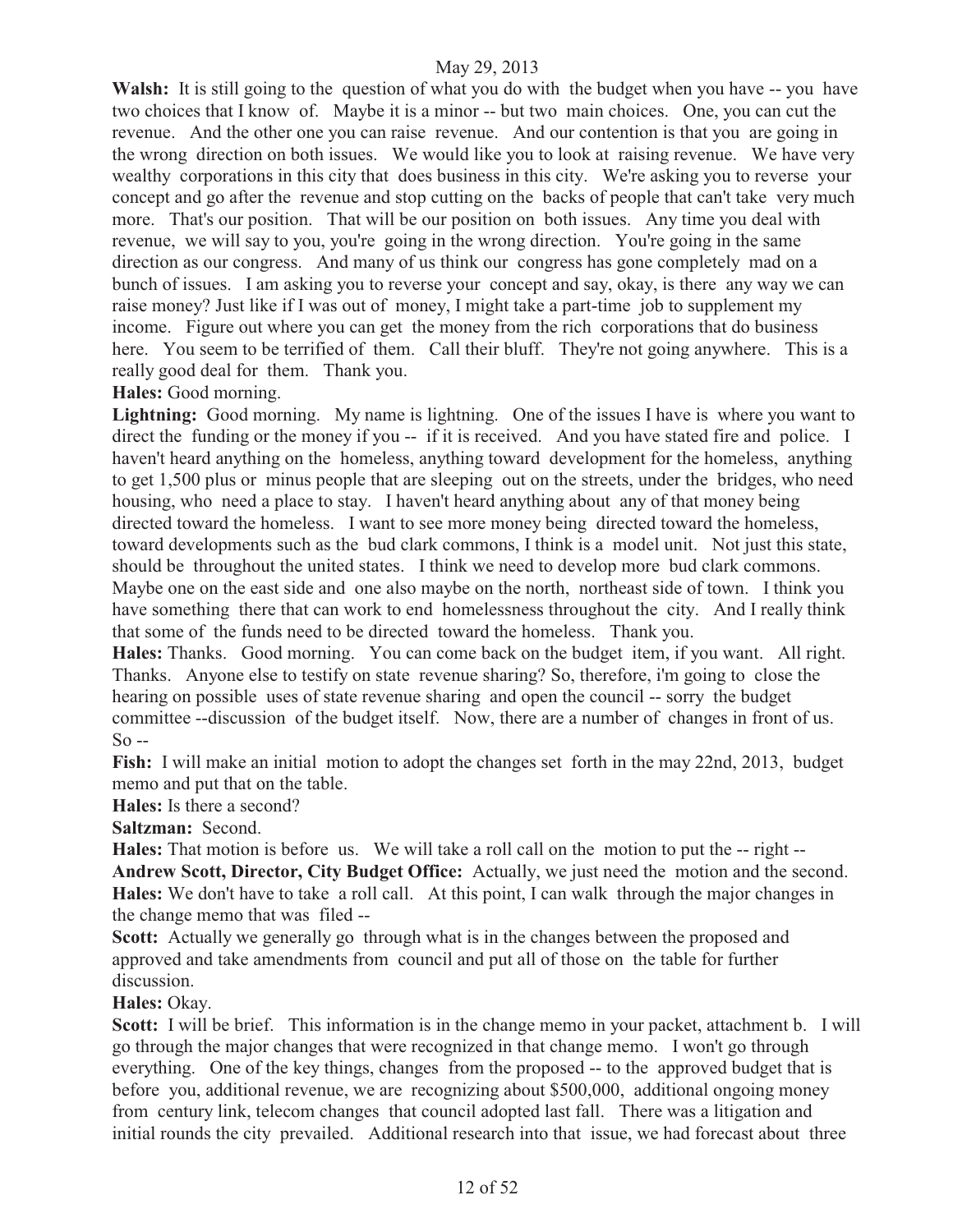million of ongoing revenue. We think it probably will be closer to \$3.5 million of ongoing revenue. In terms of spending. Bureau of environmental services, \$215,000 for friends of trees funding is allocated to bes is general fund. Bureau of planning and sustainability, an increase in external revenues that planning is going to recognize, that will fund three positions in that bureau. In terms of omf, there is an increase in the external revenue that will be coming from Multnomah county from business license tax collection, increase of \$200,000. Office of neighborhood involvement. \$12,000 is added for the Multnomah youth commission expenses. And in the Portland development commission, on the general fund side, partial additional funding for alberta and hillsdale main streets. \$41,000 was added in the budget. And restoration of the funding cut for venture Portland, \$34,000. In the parks bureau, funding, aging services and pass-through funding to Multnomah county, funded at \$210,000. \$70,000 less than the proposed budget. Part of an overall deal with the county as we added money for the catse back into the budget. Also Buckman pools was added back using parks levy dollars, as well as Sellwood community center also using parks levy dollars. There was an increase in sun schools passed through Multnomah county. We increased from the proposed to approved \$136,000, which is 1.5 of the three sun schools that were funded through that Multnomah county pass through. There was also an increase in other parks programs. \$435,000 for forest park zone and central services. \$15,000 added for reservoir outreach. Police bureau, reduction in funding for the service coordination team and illegal drug impact. District attorney of \$130,000. That was used as an offset to help pay for the additional funding for the catse. And there was a reduction of \$707,000 in bridge funding in the police bureau. A result of the retirement incentive program which resulted in more retirements this year and so the avoidance of those bridge funding costs next year. There was also and addition to the police budget of \$200,000 in external donations for the mounted patrol unit. Within special appropriations, \$634,000 added in for the crises assessment treatment center. \$177,000 added in for janus youth programs. \$100,000 added for life works now, new options for women program. \$26,897 for Restorative justice program at park rose. And 75,000 for the cash Oregon program. And then finally, in terms of funded net management, outside of bureau, catch all, general fund overhead adjustments made to the property management license fund and the mt hood regulatory cable commission in the amount of \$249,617. And then overall reduction in contingency between the mayor's proposed and approved budget of \$487,497. Separate from the budget changes, there are some budget note revisions. Those are found towards the end of the packet. Attachment d. These are shown as changes to what was in the mayor's proposal. They are underlined and strike out. There was a change in the east Portland action plan decision budget note. There is no council decision at this time on continuation of funding beyond fiscal year 2013-'14. Budget notes for Portland fire and rescue. Additions to research possible staff restructuring to reflect day and night call volume. Another to explore developing a system that might able to reimburse fire for some of the health care that is provided to residents of Portland. And finally a fire and bureau of emergency note to work with our county partners on additional or new dispatch protocols. Budget note related to police and finding of the life works new options for women program and council's intent to fund the program at \$200,000 total. \$100,000 in the budget pf general fund and directing police to use justice assisting grant funds and potentially money from the sex buyers accountability and diversion program to get that life works budget up to \$200,000 total. A budget note directed to water and bes to report back on the progress of the loo marketing program. And a budget note for bes and parks, statement regarding council's intent behind shifting some of the tree planting funding to general fund, bes. So, again, those are the major changes between the mayor's proposed and approved budget, I am happy to take questions on those and now would be a time for council to put additional amendments, if there are any, on the table. **Saltzman:** The \$200,000 revenue from the friends of mounted patrol being recognized, when is

that money delivered to us?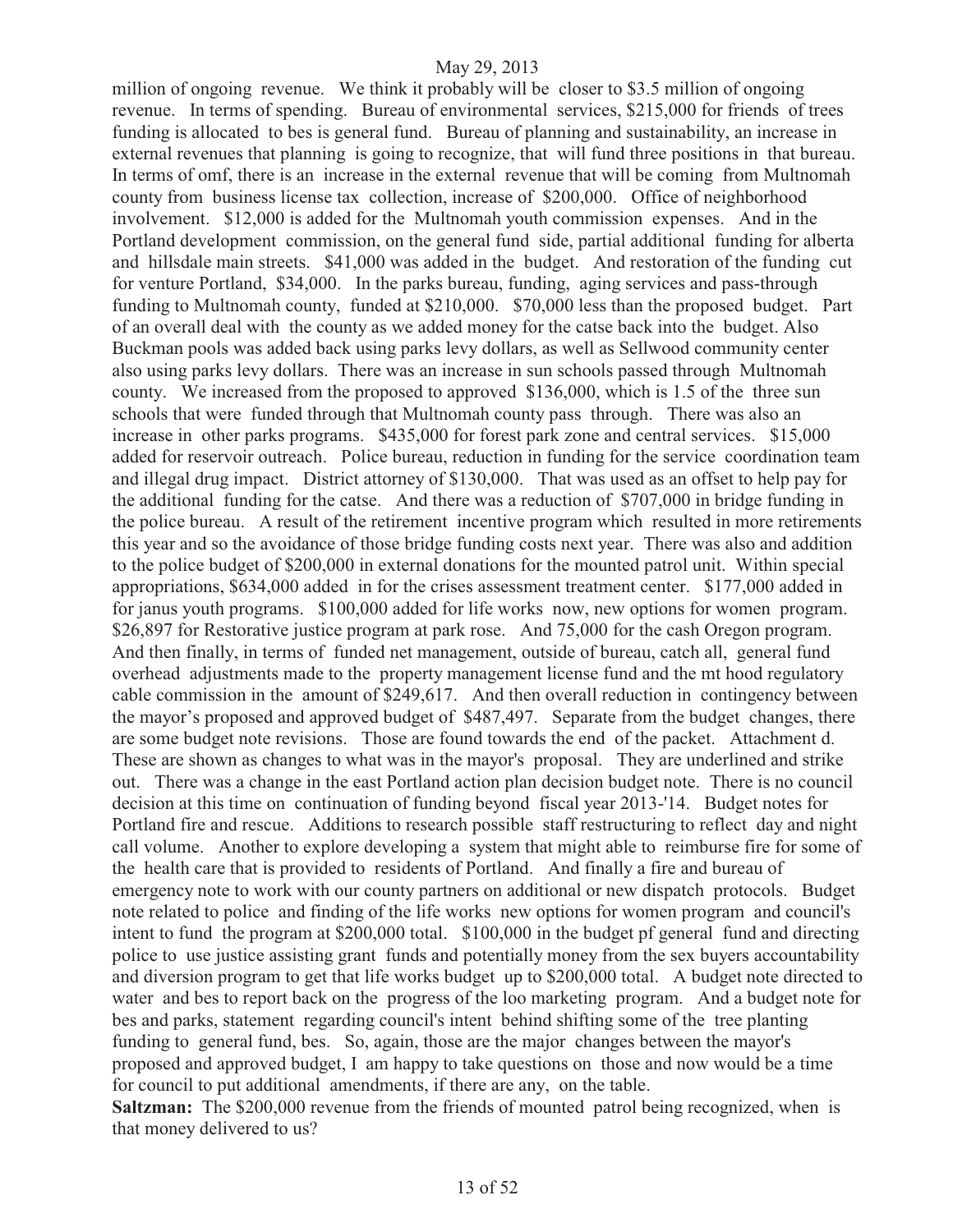**Scott:** From a budget perspective, what police is doing is recognizing external revenues of \$200,000. And i'm not sure of the details in terms of when mounted patrol -- it would need to be delivered during the fiscal year for the police to spend it during fiscal year --

**Saltzman:** What happens in the \$200,000 doesn't come through or comes through at \$125,000? Scott: If external revenues do not come through -- the risk is on the bureau. They would need to make an offset within the existing budget. They would need to make reductions to the program, or they need to come back to council and ask for additional resources.

**Saltzman:** Will this be reported to us in bumps? Will we be able to track the progress on the \$200,000 in private donations?

# **Scott:** Yes.

**Saltzman:** That will be a specific line item under the police bureau's budget-- if not may I request it to be?

Scott: Yes, we can include that. Since it is a budget decision, we do report in the bumps on specific budget decisions in bureaus and we will be sure to highlight that in our report to council. **Hales:** Other questions?

**Fish:** Is it appropriate to take up some amendments?

**Hales:** It sure is.

Fish: I will hand out a copy of the document that I believe omf circulated last week. This has three amendments by different authors on the council-- I think we can start with these. And I will defer to commissioner novick or Fritz on the first one.

**Fritz:** Thank you, commissioner Fish. First budget note is regarding the Portland development commission and states that council shall hold a public hearing to discuss options before the Portland development commission acquires land and/or moves forward for a new facility on the mounted patrol horses.

**Hales:** Is there a second?

**Fish:** I will second. May I make a brief comment?

**Hales:** Yes.

Fish: We are technically taking up the budget for city and the general fund. Not the pdc budget to follow, but it is my interpretation of this budget note that it would apply to both pdc and the police bureau and cover money for funding and planning and development of any new facility and at that point in which that were to occur, it would trigger a public hearing and a chance for the council to weigh in on that issue. Is that your understanding?

**Hales:** That's my understanding. It affects both budgets but having the budget note here instructs the police bureau and pdc by putting it in the general fund budget, as far as i'm concerned. With that motion on the table. Someone want to talk about budget amendment number two?

**Novick:** Budget amendment number two, bureau of environmental services, council directs the bureau of environmental services to find \$134,000 in its existing fy 2013-14 budget, to fund the community watershed stewardship program.

**Fritz:** Second.

**Hales:** Any discussion about that one? That one on the table. And then -- a third amendment. Fish: This would be a budget note to the approved budget business license tax. Per resolution 36473, the city has a goal of increasing the business license tax owners compensation deduction to \$125,000. For tax year 2014, council's intent is to increase the owner's compensation deduction to at least \$100,000. The city budget office is directed to identify potential options to pay for this increase, including the use of ongoing revenues above forecast, efficiencies and other savings from the span of control study, administrative process review or other process improvements greater than the savings already assumed in the budget, or the identification of spending offsets. The CBO will present options to council in fy 2013-2014 fall budget monitoring process. **Fritz:** Second.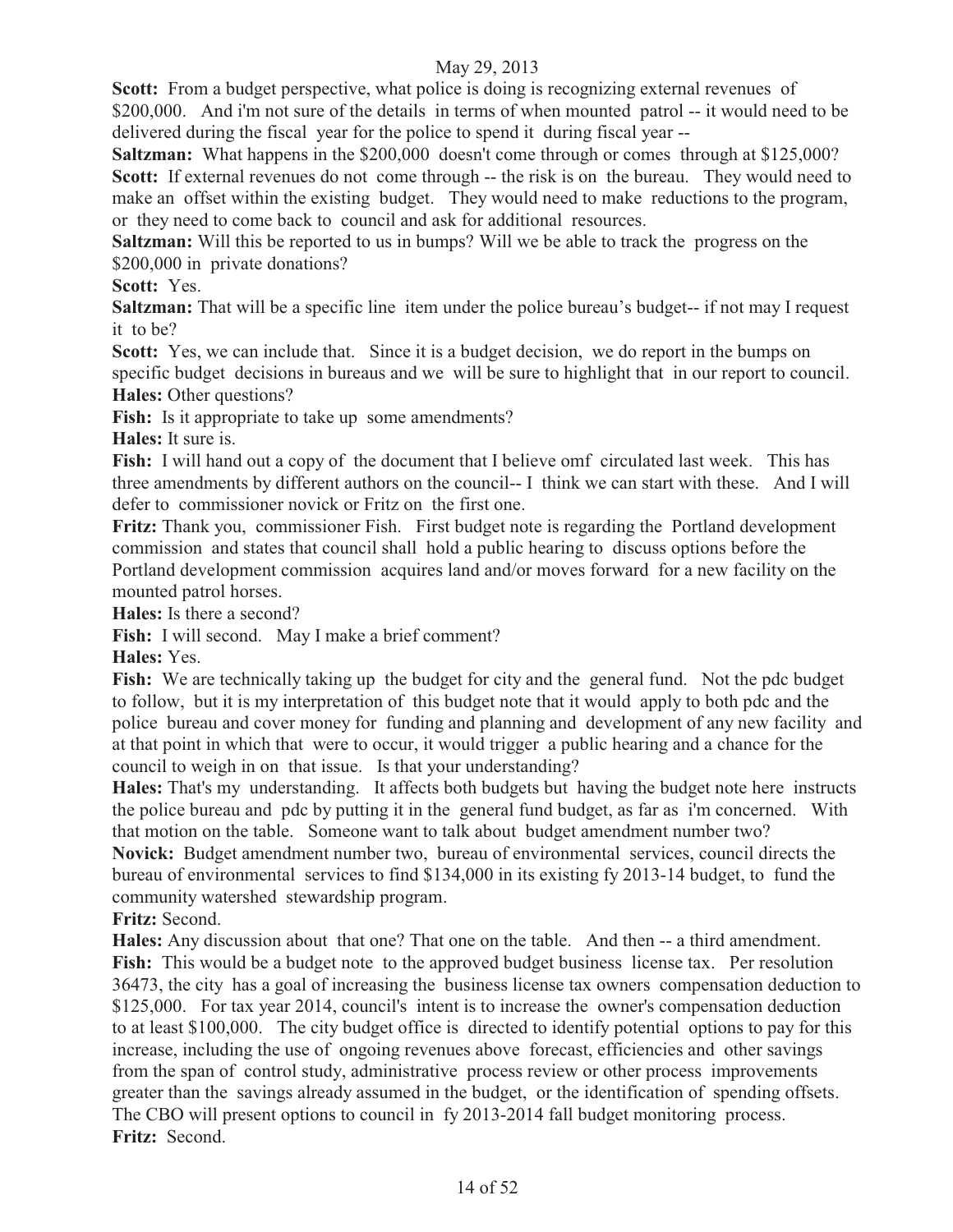**Hales:** Any further discussion of those three? So, all of the amendments are therefore on the table. The ones that were in appendix d package and these three additions. Are there any other

amendments? Okay. And, therefore, we will open the public hearing.

**Scott:** Actually we need a vote on each one of these.

**Hales:** To get them into the proposed budget. Okay. So let's take a motion -- let's take a vote on the appendix d amendments first. Actually -- those are already in.

**Hales:** Don't have to do that. Just one, two, and three.

**Scott:** Yes, one, two, and three, and take a vote after the amendments, take a vote on the entire package to put that on the table and then we will have public testimony.

Fish: Mayor, a suggestion. Since we will be taking testimony on the whole package, could we encourage the sponsor to say two things about each of these amendment so that the public understands before we take testimony. As the vote occurs.

**Hales:** Let's take a roll call on budget amendment number one.

**Fish**. Aye. **Saltzman:** Aye. **Novick:** Aye.

**Fritz:** This amendments requires a public hearing before we move to spend between \$2 and \$12.5 million on a new facility for the mounted patrol. The mayor's proposed budget does continue the mounted patrol. There obviously needs to be further discussion before we move to spend taxpayer money on that new facility. Aye.

**Hales:** I support this amendment. If you look at the success story of how the council first got a proposal from the police bureau for a very expensive training facility and then pushed the question and everyone sharpened their pencils and came up with a less expensive version of the project, I hope we can replicate that story here. Aye. [gavel pounded]

**Hales:** Proposed budget amendment number two. Roll call, please. **Fish:** Aye.

**Saltzman:** I think i'll vote no on this one.

**Novick:** We heard strong support for the community watershed stewardship program in the last budget hearing. It is an award-winning program that is very consistent with the bureau's watershed protection and i'm pleased to see this budget note come before the council. Aye. **Fritz:** This program I learned a lot about it in the course of the budget hearings and it does promote equity and inclusion of folks who have historically been not involved in community watershed stewardship projects. I'm very happy to vote aye.

**Hales:** Aye. Approved. Number three.

**Fish:** Mayor and colleagues, in 2007, I believe, the council made a commitment to raise the business owners compensation deduction over time to \$125,000. The triggers which were in that resolution anticipated that we would have blue skies and therefore the funds to cover the offset. As you know, we entered into the worse recession in our lifetime and therefore there were no funds available. But the principle that was adopted by the council in 2007, was that since small businesses are the backbone of our local economy, nearly 60% of our businesses have 50 or fewer employees. And because this is a targeted way in which we can help them free up additional resources to buy equipment and expand payroll, that we ought to over time aspire to get to \$125,000. What this amendment does is direct the budget office to come back in the fall with a range of options to allow us to go from the current level, which is about \$89,000 and change to \$100,000 and to present those options to council with a commitment that is for tax year 2014. Because as i'm reminded, these operate by tax year and not fiscal year. Our intent to go to at least \$100,000 and therefore make a downpayment on a decision a prior council made. Aye. **Saltzman:** Well, I think I support the intent, overall intent that the council adopted in 2007 to ultimately get to \$125,000. I'm not comfortable sort of a priori saying we're going to do this until I know what the revenue picture looks like in the fall. I think this amendment is committing us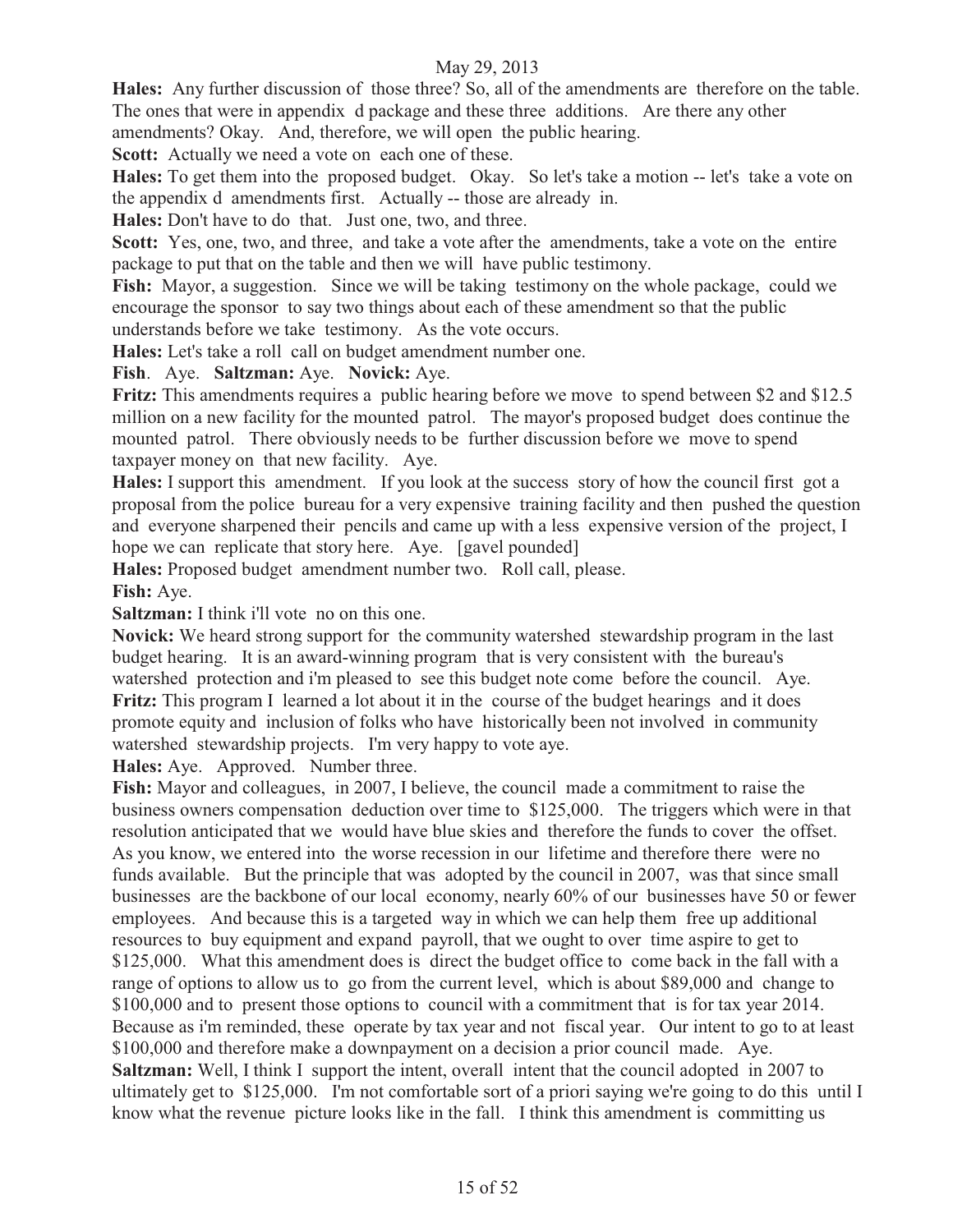before we know what the financial picture or any savings we may gain from span and control review, administrative process -- I will respectfully vote no on this.

**Novick:** Aye.

**Fritz:** Commissioner Fish and I have worked on this. I'm hopeful that we get to the full \$125,000 by the time I leave office in 3 years, 7 months and 2 days. Aye.

**Hales:** Aye.

**Scott:** Motion and a vote and again what this vote is is not to I approve the budget but all of the changes in the change memo as well as these recent amendments on the table for discussion. **Fish:** I move all of the amendments.

**Novick:** Second.

**Hales:** Okay. Further discussion? Roll call.

**Fish:** This is one of two opportunities we get to thank you and your team for all of the work in assembling this and helping us and I will have something more to say about the independent budget office later. Thank you for your superb work. Aye.

**Saltzman:** Aye. **Novick:** Aye. **Fritz:** Aye. **Hales:** Aye.

**Hales:** Thank you staff. Now we open the public hearing on the budget -- proposed budget as amended.

**Moore-Love:** We have three people.

**Hales:** Good morning. Christine you are on first.

**Christine Yun:** Okay. On behalf of the buckman pool heroes, buckman bathing beauties, and the growing inner southeast community, I want to thank you for saving important community resources in this budget. Particularly buckman sun school and buckman pool. I also want to thank you for not making us do this again next year. The communities at sun school and buckman pool are diverse. They espouse walkable, bikable neighborhoods. They have been and are great supporters of the city's parks program. I want to remind you that it is crucial to maintain the support in the coming years as we navigate towards a parks bond which will provide the funding for long-awaited Washington high community center. Thank you very much. And I get to go swim in peace for two years.

**Hales:** Thank you. Thank you very much.

**Scott Fogarty:** Good morning, mayor, council members. I may be a little confused in the process here, so what I have to say may not have any bearing on this budget. But i'm asking you to -- **Hales:** Put your name in the record.

**Fogarty:** Scott fogarty, friends of trees executive director. Here to ask you for full funding of the contract agreement for the city of Portland to plant and care for street trees as part of our gray to green initiative. I encourage you to restor our annual budget to the amount of \$1.1 million as stated in our contract agreement. As I understand it, we are funded at 85% of this level through the bureau of environmental services, but I am unclear as to whether that is actually true or not. Because positions within bes were cut that managed this contract, and also that recruit, train, and manage canvassers, who by the way go door to door on some of the lowest canopy covered neighborhoods, which also happen to be the lowest income historically and highest minority communities. Friends of trees will have to take on the cost of these activities. Suffice to say less trees will be planted with less volunteers in the most underserved communities in our city. Additional I friends of trees will not be able to recruit, hire, and train youths in the community who are valuable to the work that we do. They improve their life skills while giving back to their neighborhoods. The past year Friends of trees recruited, trained, and planted with over 4,000 volunteers in our city who gave an average of four hours each at an approximate value of \$350,000. I think jenny has better statistics on this. For this investment of an additional \$250,000 Friends of trees will have a much better chance of meeting targets laid out in the contract with the city. We look at the coming year to establish a firm relationship with the Portland parks and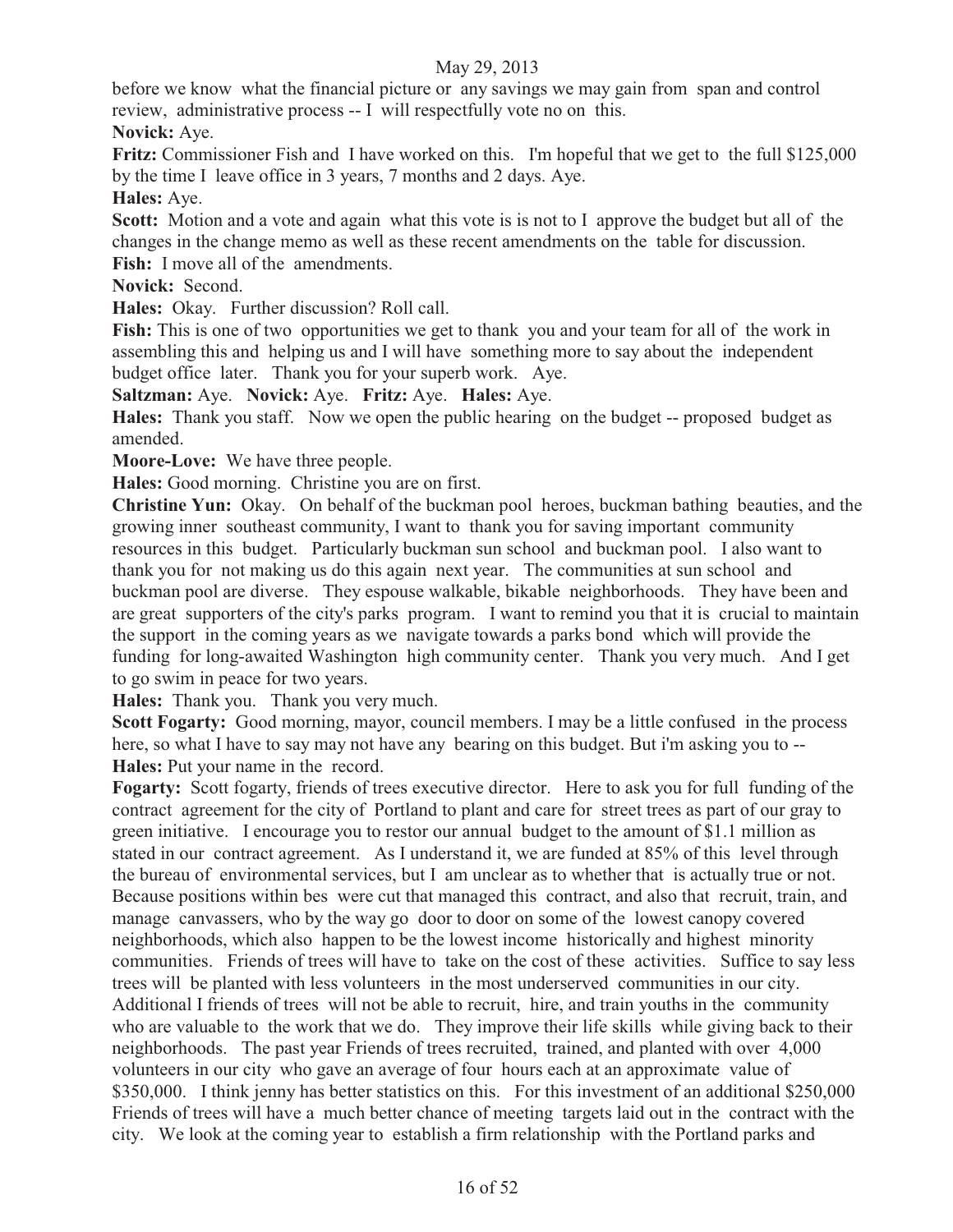recreation program if that is where our program ends up. And we look forward to the opportunity to codify this relationship. It is our hope that this coming year we will see clearly the progress on how trees and green infrastructure are managed overtime and from which bureau as they are laid out in the urban forestry management plan. I think now is the time to strengthen our collective resolve to establish long-term sustainable programs to grow a healthy community for generations to come. We can do this by adequately funding this necessary community program upholding the letter of our contract. We appreciate the investment you all have made in our organization and the programs that we run and we appreciate your time and leadership in this manner. Thank you very much. **Hales:** Thank you. Good morning.

**Jenny Beddel-Styles:** Good morning. Mayor, city council, my name is jenny, and i'm a volunteer and outreach program specialist at friends of tree. I am here to report back to you on some of our volunteer numbers over the last several years. This contract has allowed us to work with a wide diversity of people. Before that, this is my eighth year working in the Portland nonprofit community. My second with friends of trees, and I wanted to let you know that friends of trees has a very unique model that we work with, volunteers. We work with the community. I have always been in the outreach, in the organizing, in the campaign running side of nonprofit work. And it was what -- this is what attracted me to getting to work with friends of trees was how this organization truly values volunteer work and volunteer commitments to this cause. It's not a throw-away concept with friends of trees. Volunteers are not just free labor. It is at the very core of what our mission is. And I see us as a community-building group that plants trees in order to build community. So, getting back to the numbers. In 2010-2011, i'm just going to go back three years here. We could go back further than that, but I don't want to bore you too much. I think the numbers speak for themselves. Always on the up and up. 2010-2011, just over 30,000 volunteer hours, for a total of 5,500 moments, so these were individual occurrences where someone came out and we go to work with them. Singular times that someone volunteered. 2011-12, 35,000 hours. And just over 7,000 moments. And this last year, we have been increasing. The numbers are being crunched this week, but we were up to 37,000 hours, and as scott mentioned, we haven't crunched all of the moments yet, by the individuals, it is a little more complicated, but we are over 4,000 individuals, and the intentional increases made with our volunteer teams have happened outside of Portland's inner core neighborhoods, which I think is very, very notable. And these are also the places where you have the most tree planting potential and where we need the most help to plant the trees. We have been intentionally recruiting from other neighborhoods outside of, you know, inner southeast Portland where I grew up. Thank you, councilors for your time and thank you, mayor.

**Hales:** Thank you. Thank you for coming.

**Moore-Love:** We have one more request, joe walsh.

**Joe Walsh:** My name is joe walsh and I represent individuals for justice and Oregon progressive party. I would like to put in a plug for your security people. My understanding is that under the contract, you are laying off a number of your security people. I think most of you know that this argument being presented by me is very unusual. I am not a big fan of the police or security people. However, when you're right, you're right. And your security people here are very good. And they protect you. You have no metal detectors in this building. This building is very vulnerable to attack. You have one man sitting at the front door. His job in my view is to scream if something happens and to alert everybody else. And then security people can go and save your asses, because that is what it comes down to. And you are laying them off. You are saving things like horses. You're laying off human beings. And that is our contention. Find the money and stop the layoffs. These are human beings. This is a tragedy to them. A big tragedy. And for me to speak on security people is really unusual. But they were very professional and I have come into contact with them on different levels. Sometimes being escorted out of the council, but they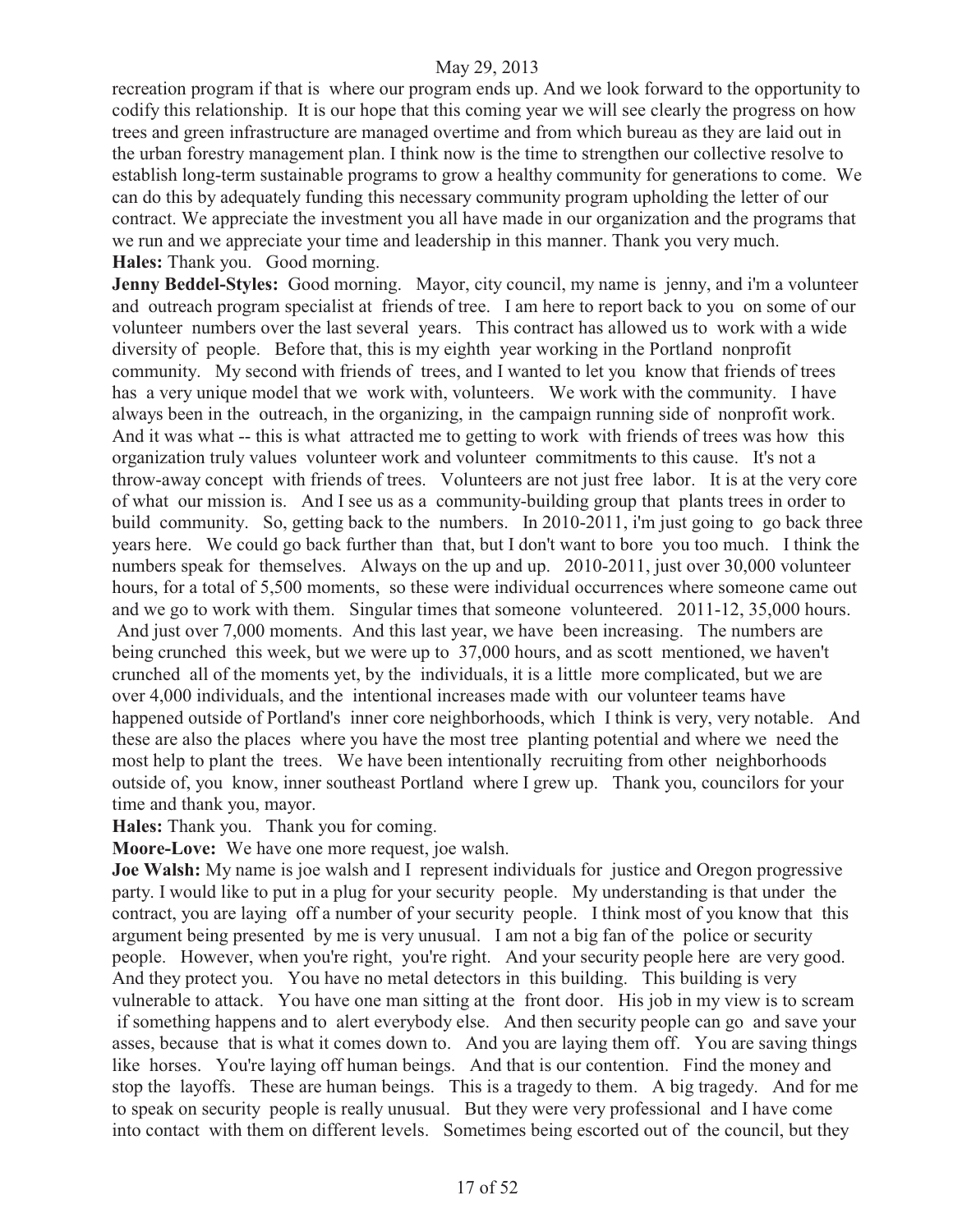have always treated me gently and they have always treated me with professionalism and I like them. So i'm here to say to you rethink what you're doing for two reasons. Number one, they're human beings, and, number two, it is your security, and mine. When I come to this council, I want to feel safe. I kind of feel safe now. I don't like it when the police come in with their guns and i've already said that to you. Please rethink your position on your security people. Thank you.

**Hales:** Thank you. Good morning.

Lightning: Yes, my name is lightning. I just have a few comments on the mounted patrol. I believe it is a tradition. I absolutely agree to keep the mounted patrol. I think it is something that is needed and it improves the city. The only issue that I guess I have pertaining to the mounted patrol is of course costs, expenses, and as you know, I brought up the issue on centennial mills. \$7 million property with another \$12 million dropped into it. Approximately 20 plus million, which would have been the budget shortfall technically, all into one property. Currently being leased at \$1 a year. Yeah, basically I have a problem with that being done. One of the reasons I do is that if you want to go and board a horse somewhere, it is only going to cost you \$300 or \$400 a month. They will feed it twice. 10 horses times 400 -- that is \$40,000 a year. You want to spend all of this money to relocate them and put them in a nice facility. I have nothing against the mounted patrol. I think they're great. But I say fund it toward the homeless. I say fund it toward the people that really need it. We can find other alternatives for the horses. They can still there be there. They can still function. They have trailers that can bring them out to locations. Everything is fine. We've got too many people sleeping out on the sidewalks, under the bridges, in the doorways, that the people of this city can show the greatest improvement to this city and that's where the dollars need to go first. Thank you.

#### **Hales:** Thank you. Good morning.

**Mary Anne Schwab:** Good morning mayor, and commissioners. I submitted my information to you online because there is no way I can read that much in three minutes. So, I will try to cover three top points. I am very, very concerned about the transparency of some of the things that go on in city council. Especially when reading the report regarding the buckman pool. Private citizens shouldn't have a trust with who we hire to track those budget levy funds. I would like to have built in somewhere in the building that there is a trust that the employees were either reporting to the commissioner and if the commissioner is waving like a flag in the wind and they don't trust them, whatever they share to their commissioner, they share with the city auditor, the ombudsman, and I still don't know what the ombudsman does -- any time a developer challenges a property line or issue with the infill housing, that ombudsman tells us okay, take it to court. Who among us have \$30,000 to hire an attorney. These are the issues that I would like to see open. I am aware that you passed guidelines august 4th, 2010, about the general principles for public involvement. I think we need a little more enforcement here. The fact that the buckman -- a long list, all of this work to keep this little tiny pool open is simply egregious. These dollars -- once you approve this budget, it's solid. No longer will we see \$4 and \$5 million transferred from one city bureau outside of the city. We needle a check and counter check. The tscc, with all of the bonds and levies we keep approving, I don't know who enforces that we are up to par with those. We need to have a double check. And appreciate the work that you've done. I'm very grateful that the needles exchange program is in place, i'm grateful that the suns program is now a core value for the city and I will be pleased that the buckman pool is open. We talk about intent, commissioner Fish. There was an intent in that levy that that pool would remain open until we finished the construction, open to the public for seven inner southeast neighborhoods and yes, those on the west side can come across, until that is open. We have been at this since 1980 trying to get a recreation center to meet the needs of the inner southeast. We are at that threshold. We have complex issues coming down with the Washington high school building. I would readdress, please, to get your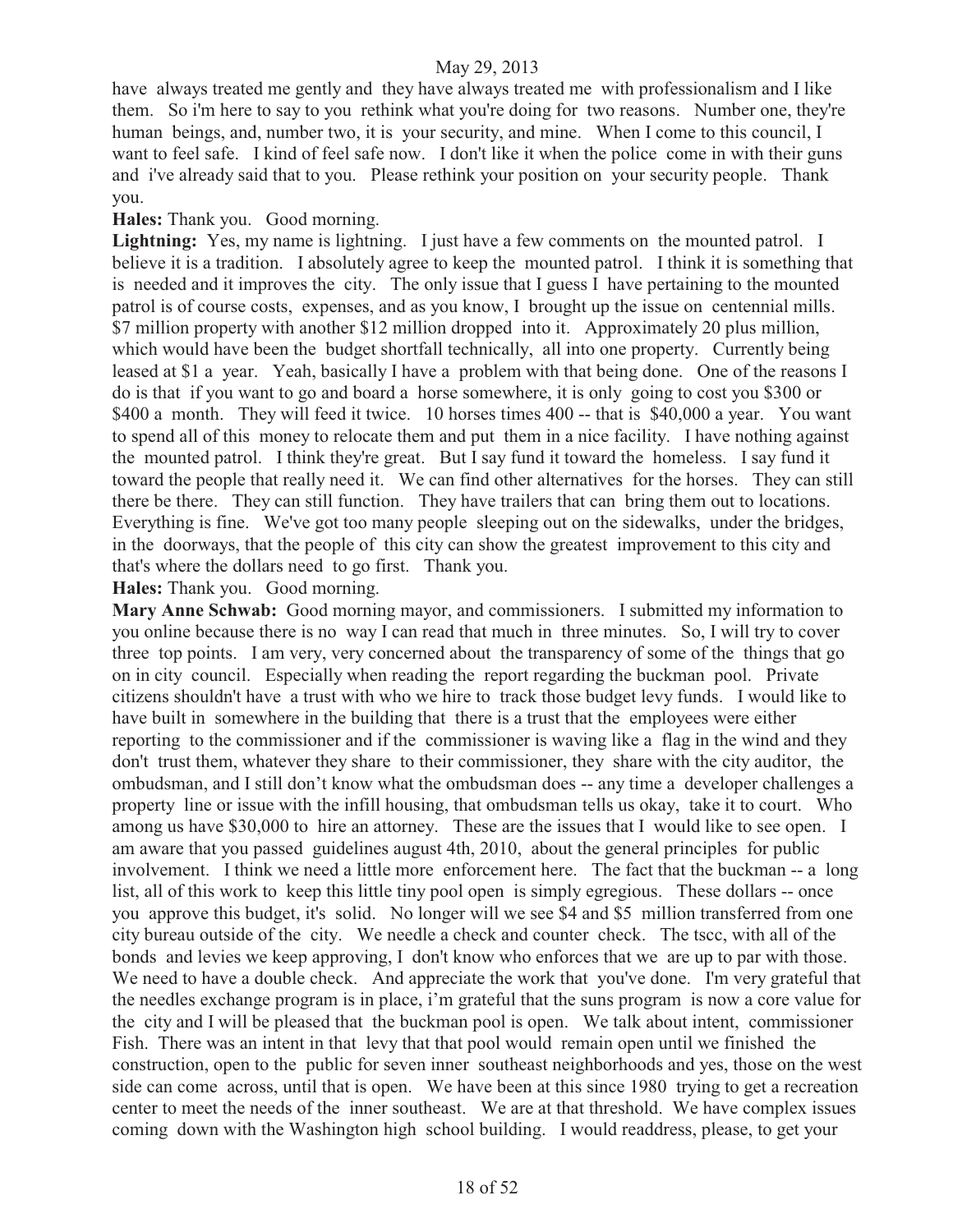committee, advisory committee back on board, readdress what's going on in that building. 120,000 square feet commercial? What's that going to do to buckman. I want to be sure what happens to the 7.61 acres, including the rh facing morrison is tracked. That is the heart of inner southeast, community parks, we need community gardens. 1.66 acres facing morrison street would be a great open space for open plain garden. We need to double check on all of this infill. **Hales:** Thank you very much. Anybody else?

**Moore-Love:** That is all that signed up.

**Hales:** Then, let's bring Andrew Scott and Dean Marriott up to answer Scott Fogarty's question on where we ended up with the friends of tree contract, general fund going to bes staff support, to make address those questions and clarify where we are.

**Dean Marriott, Director, Bureau of Environmental Services:** Good morning, mayor members of the council. Dean marriott, environmental services. Scott pointed out he has a lot of questions. The situation has been quite fluid. We have not had a chance to sit down and talk with him as we would with any contractor about changes that would be coming and the amount in the contract or the scope of work. That is the first thing we will do as soon as you tell me that the decisions are final and we know exactly what we're going to get. I want to reassure scott that we appreciate that if we end up with less money than we had in the past, we will renegotiate the contract -- we are not expecting him to plant the same number of trees for less money. He will still continue to have the support of the bureau in assisting with the retention and training of canvassers and the outreach and so forth. We are not asking them to step into our shoes and do that kind of work. Just a moment of context. In the last five years, we have spent over \$4 million with friends of trees to plant trees. It is a great relationship. They do wonderful work. I have been out on at least two occasions with them to do work with them. And I see the community building that they describe for you today. As I know many of you have done that work as well. We look forward to that continued strong relationship with them. We look forward to continuing to plant trees in Portland. This adjustment would be as scott indicated, about 85% funding for them. That sounds about right to me based on what I understand. We will make it work. We may end up planting a few less trees next year than we planned on but we will still be in the tree planting business.

**Hales:** Does staff or -- support that capability still exists in the bureau?

**Marriott:** We will still provide staff support and canvassing support, yes.

**Hales:** Other questions for dean or --

**Saltzman:** I had some questions for andrew. Not for dean.

**Hales:** Thank you, dean.

Saltzman: What is the general fund in the current fiscal year we're in and budget we're about to adopt?

**Scott:** Those are great questions.

**Jeramy Patton, City Budget Office:** The total general fund for the budget we're about to adopt is about \$493 million. The one we're currently in -- i'm trying to think of the most up to date. I believe we started the year at \$500 million -- revisions.

**Hales:** Cash to cash, we're down \$7 million.

**Saltzman:** We have \$500 million in the current fiscal year and 493 in the --

**Patton:** 500 in the on adopted. There has been some adjustments throughout the year. **Scott:** It is worth pointing out, that is total general fund. Which includes general fund discretionary as well as other revenue that goes into the general fund. These would be fees collected by parks for instance at the community center. Those total numbers fluctuate. **Saltzman:** Soon to be adopted general fund, \$7 million less than --

**Scott:** Trying to dance a little bit here while jeremy looks up the numbers.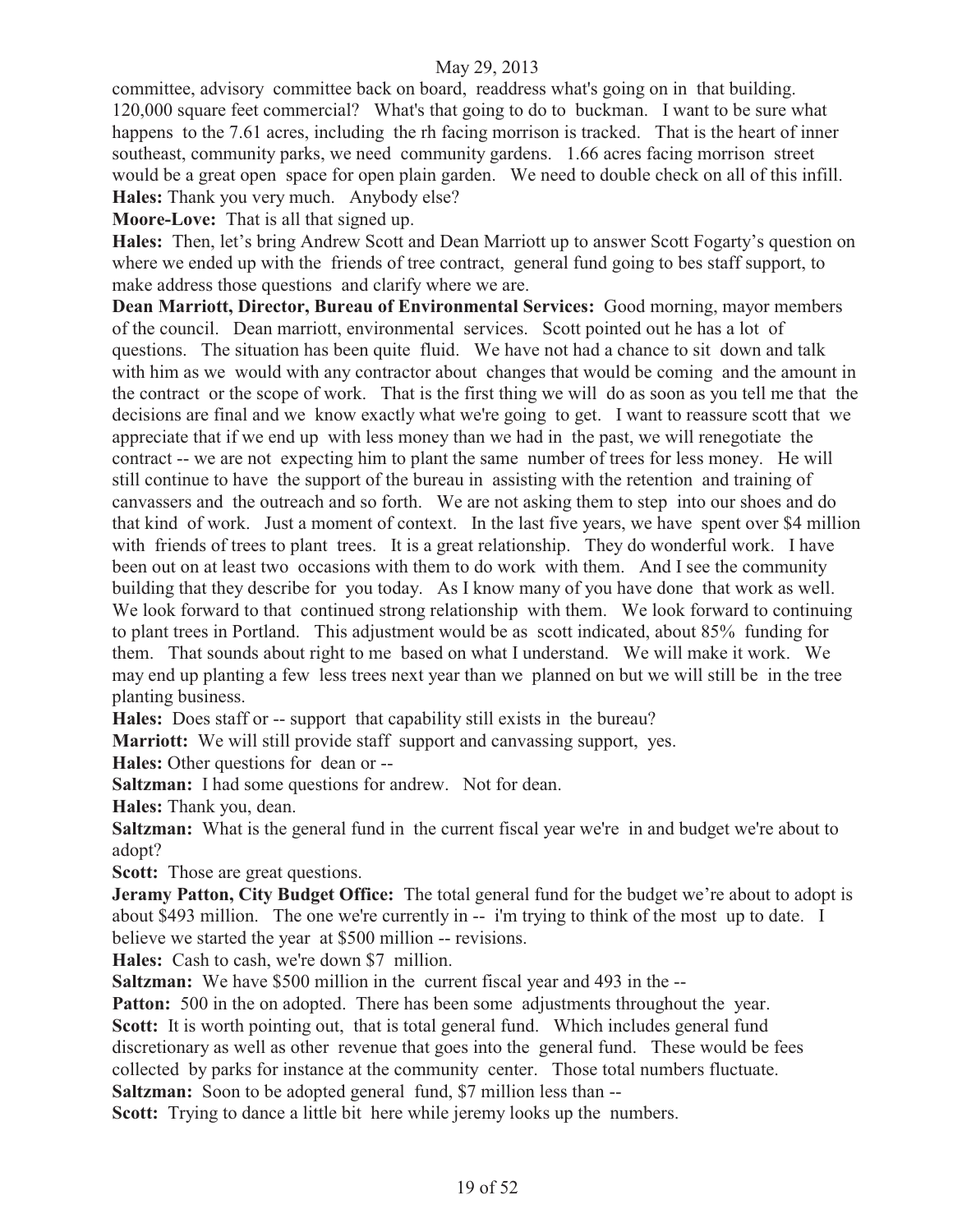**Saltzman:** While he is looking that up you can answer-- I'm also curious about what's happening with security. The question joe walsh asked, I don't quite understand it.

**Scott:** We will come back to this in just a second.

Patton: Revised general fund, revised for the propose budget was \$502 million total.

**Saltzman:** For the current year.

Patton: Current year, right. 502.

**Scott:** That is total general fund. Sometimes that total general fund number doesn't mirror what is going on general fund discretionary. For instance, fees could go up or down. Sometimes the projects -- sometimes the programs in bureaus are scalable. General fund discretionary --

**Patton:** General fund discretionary is now about \$397 for the approved and it was \$413 for the revised.

**Saltzman:** \$413 in the current fiscal year?

Patton: Correct.

**Patton:** I think it is going to be around \$397, just under that.

**Fritz:** So that's still cutting only \$16 million, how are we balancing the budget?

Scott: That's right. Again, what this doesn't reflect is the current appropriation levels include inflation and other cost of growth. We have seen large increases in the first cost this year, personnel costs, and again when josh harwood, the city economist, does the forecast, he looks at what it would cost to provide the same current service level in the next year. That is where we come up with the \$21.5 million shortfall.

Fritz: Right. But we're not cutting that much.

**Scott:** Right. And in order to bridge that \$21 million, \$21.5 million shortfall, half million of new revenue from century link, savings from span and control analysis that will be done, administrative process review. Captured pers savings that offset that number down and total program cuts that are less than that. I want to caution you, numbers jeramy is giving you, comparing with the current year to what the approved budget is going to be, not the same number or conversation in terms of what we have to cut in order to balance over the next five years.

**Saltzman:** Pers saving, in light of the governor signing legislation, we can bank on the numbers that we're using --

**Scott:** Yeah, what we captured there -- what we don't know yet, even after the governor signs senate bill 822, we have not received our new pers rates nor will we receive them for sometime yet. They need to work through all of the issues. Also additional pers changes that might happen at the legislature this year. We have banked on 80% of what our cost increase was in pers this year and captured that \$3 million as pers savings.

**Saltzman:** So we're estimating we will be paying 80% of what we're currently paying for pers. **Hales:** No, they are capturing 80% of the potential reduction.

**Scott:** What the legislature's goal was to reduce the cost increases that all local governments were facing this year. We don't know those rates, but we know that savings will be significant. We won't know exactly what that savings is until july, august, when we get the new pers rates. So, what we have done is we have essentially assumed 80% of the cost increase as savings. It is a conservative number. The actual statements will probably be higher than that.

Fish: On that point though, because commissioner Saltzman I think operative word was can we bank on it? I think it is important to note while we're taking a conservative approach at 80%, there is one other factor beyond our control and that is whether there is a legal challenge to any actions taken by the legislature and how that will affect all local governments. That is out there. I think that means we have to -- we are making some -- we are making some assumptions.

Scott: Yeah, commissioner, that is exactly right. It is worth pointing out, when it comes to pers, we will get our new rates from the state, what our pers rates are. That is the rate we will pay for two years. If the -- if there is litigation against the pers changes and we lose that litigation, and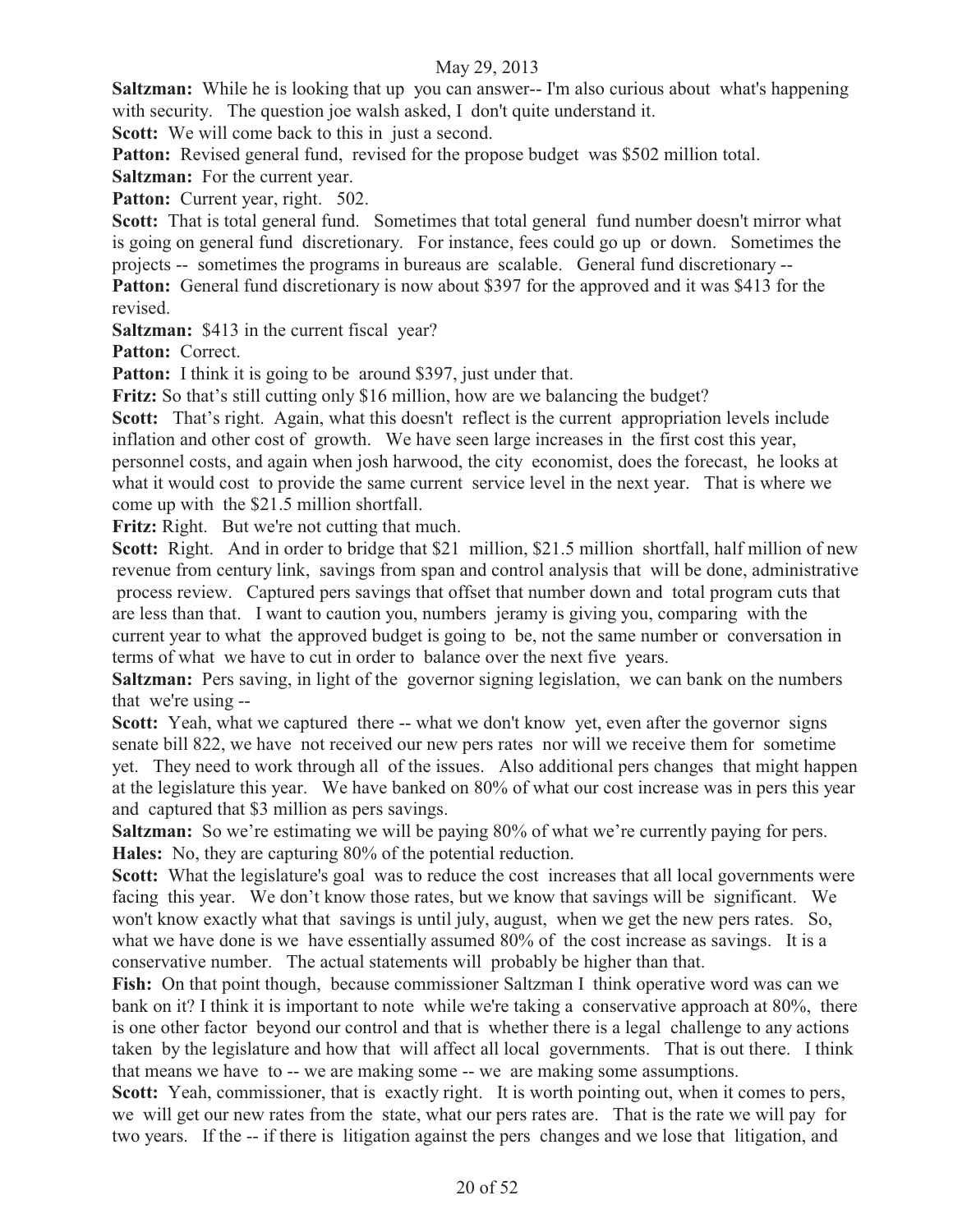the pers changes are overturned, we will not have to pay that money back right away. It will change our future year rate assumptions in the out years. Those assumptions will be higher. In order to forecast conservatively, we assumed again 80% of the pers savings now. We also did not change those out-year pers rates, which is reflective of that litigation risk. So, it is possible, one, that the savings will be a little higher than what we anticipated. If all of the lawsuits are - essentially if the pers savings are determined to be legal, there might be some out year savings as well. We will not capture that until we know for sure --

**Fritz:** Security, what are the cuts to security?

Scott: There are reductions and actually I am not the best person to speak to the specifics of those. Reductions in terms of the city's contract with our security provider.

**Hales:** I can summarize what is in the omf proposal. Continue to have two people on duty at - during work hours and beyond in city hall, but reconfigure on the ground floor so that we don't have to have multiple people on the ground floor. Make other changes in the system, in terms of panic buttons and other equipment. And also making some changes in where the monitors are located. So, there -- it is a reconfiguration of what we do on the ground floor of this building, and on the ground floor of the Portland building and a reduction in the total number of people on duty during work hours

**Fritz:** What's the total cut in staff?

**Hales:** Gail, I don't know if you know that number.

**Fritz:** I'm concerned about that. Is it two people in each -- the Portland building and city hall and one in each.

**Hales:** I believe it is a reduction of one in each building.

**Fritz:** What about staff after hours and on week ends.

**Hales:** Gail, do you want to reconstruct that?

**Gail Shibley, Mayor's Office:** This was a continuing discussion that we have been having with the office of management and finance to make some changes as the mayor said to the configuration of security both in city hall, as well as the Portland building, that would include actually reclaiming some of the public space on the first floor of city hall and making some, what we think could be some really exciting and helpful changes overall. But would provide for leveraging technology both in the Portland building and city hall creating additional closed-circuit tv capability as well as mobile panic buttons, if you will, that would assist overall in suite security, and then I can't remember the specific hours for the Portland building where there would be staff, but 6:00 or 7:00 a.m. Until 9:00, 10:00 p.m. Every monday through friday, and then 24/7 at the Portland building with full camera motion detector cameras that would be watched from the Portland building directly across the street.

**Fritz:** What about weekend staffing at city hall?

**Shibley:** No weekend staffing of city hall.

**Saltzman:** No weekend staffing, is that what you said?

**Shibley:** That's correct.

**Hales:** Combination of cameras and card locks.

Fish: I wonder on that point. I know one or two of the colleagues have a question about safety on weekends. We host a lot of events in city hall. I wonder from a general liability point of view we can be open for events, conferences, and other things, without having someone physically on site. And whether that raises a liability issue. I would be concerned.

**Hales:** There will be someone physically on site, but they will normally be in the Portland building watching the cameras there. They can walk across the street in the event of an event. **Shibley:** And then commissioner, if I may, in addition to that, what i'm told is that just as we do now, any time that there is an event, reception, after hours, evenings, weekends, etc., they also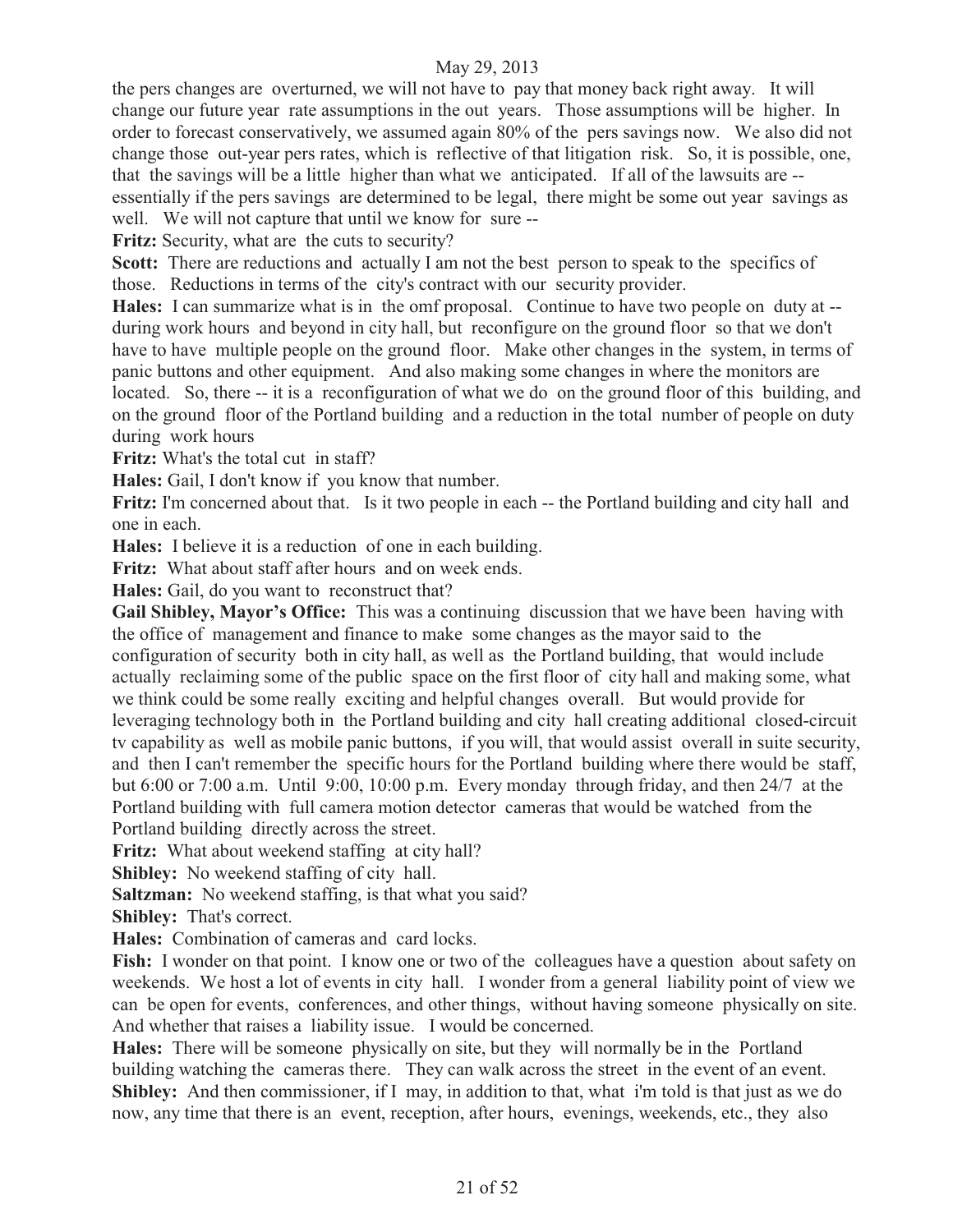arrange for security and that part of our not to exceed contract provides for that kind of flexibility. If there are specific events, there is security on site at city hall at that time.

Fritz: I think the organizing event has to pay for the security. I know the office of neighborhood involvement that has evening meetings in the Portland building, we sometimes have to pay for that.

**Shibley:** If I may, commissioner, I believe the hours until 9:00, 10:00 p.m. If there is security monday through friday after 9:00 or 10:00 p.m., then, yeah, there may be an incremental cost. **Fritz:** Extended from now, because we have been charged for meetings that did finish before 10:00 p.m.

**Fritz:** It would be helpful to get the numbers as to how many staff are being cut.

**Hales:** In terms of the budget, this is a line item of a contract with a not to exceed amount. We have the flexibility to call on that contract if we need more or less of something over the course of the year. Yes, there is a budget cut in this line item. Yes, that budget cut is based on an assumption of reconfiguring the way we do security in the two buildings and reducing the total number of people on duty during the weekday, but we have the flexibility to say well, a month or two or six months from now, well, we would like to do something differently. We have a 30 day notice provision in the on-call contract.

**Fritz:** What is the difference between this year and next year?

**Hales:** If somebody can pull that --

**Saltzman:** As you suggested, if you could get us all a memo that outlines the big picture here so that we can mull it over between now and when we adopt a final budget. If we want to tweak it, we can tweak it.

**Fritz:** While you're here gail, I have an another question pertaining to the same issue. You responded to some of my concerns yesterday. I inquired about adding an additional enhanced neighborhood inspector and your response that we could add it back as part of the adopted budget. So i'm not sure -- I thought this was basically it today and the vote in a month is just a formality. So i'm questioning both the security and that potential amendment.

**Scott:** I will answer this first from a process standpoint. What council is doing today as the budget committee is approving the budget. It will go to the tax supervising and conservation commission. They have 20 days to review it, we will have the tscc hearing, and then we come back for final budget adoption. Council can make changes to the adopted budget on june 20th. There are some restrictions in terms of no fund can change up by more than 10%. It can go down as much as you want it to. But in the general fund, that is a huge dollar amount. That is not an issue. Sometimes small funds we run into that limit. Large bureau funds, general fund, that 10% is usually a very large number. Any changes can be made in terms of amendments to that adopted budget. On the issue of the inspector, we were informed yesterday that bds has some funding that they can use to fund that position. They asked for an amendment to put that in because it was so last minute. Why don't we hold off on that for the adopted budget so everything is entered correctly. My understanding is their plan is to come back and add that position in the adopted budget.

**Hales:** That doesn't necessarily change the dollar amount.

**Scott:** It would not be general funded. Funded within bds's budget. Their total budget would not change.

**Fritz:** Okay. Thank you.

**Hales:** Further questions for staff? Make comments as we vote. I think we're ready for a roll call. **Fish:** Well, this is perhaps the most important event in our annual calendar, the approval of a budget and the end of a long and complex process, and the way we give due weight to this event, we have a chance to make comments about how we got here and what we're doing. We started with a \$25 million hole, reduced to about \$22 million. And this was clearly a daunting budget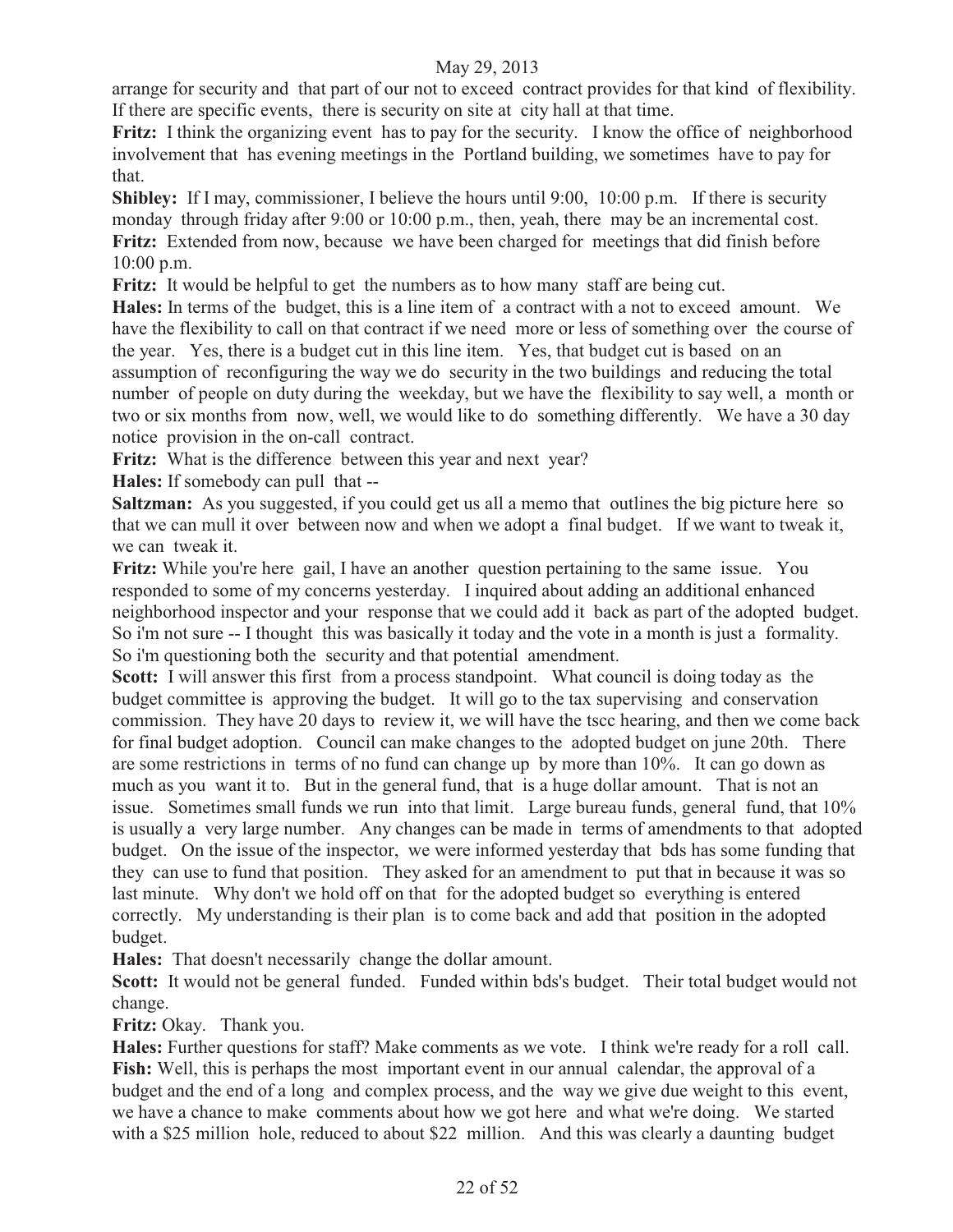cycle. But with a new approach and a new council, I believe we've crafted a responsible budget that reflects our community's values. First we work with the independent city budget office led by andrew scott and created by council last year. I want to thank commissioner Fritz for her leadership. I think this was a significant and important change in our business. I want to thank andrew and his capable team for their guidance throughout and for what I believe is a more open and transparent process as a result. Next, mayor hales announced two significant changes. One was modify zero-based budgeting. Six months ago, only one downtown property owner who knew what that was. I think now everyone at council understands that essentially what it is based on is the idea that everybody has to show a 10% cut and everybody has to seek a 10% add-back and everyone will be treated the same. As you said, mayor, no sacred cows. I believe this fundamentally changed the budget process and I hope we do it again next year. I think it has been salutary. The second, the idea of a council sub committee process which produced a lot of innovative ideas like span and control study. Bridge funding to protect equity gains and new administrative savings. There is real pain in this budget. Programs will be cut. People are going to lose their jobs. And you cannot close a \$22 million hole without making tough choices. But I believe the budget choices we're making today in approving this budget reflect the values that Portlanders shared with us at community budget forums, at council, and in emails and phone calls. And I want to highlight four. The first is protect the safety net. Public understood and this budget reflects the value that you do not close shelters and reduce services for the homeless individuals, and families during a recession. And I want to express my gratitude to the coalition that lobbied for no cuts and to the mayor for clearly recognizing that the safety net is a basic service. Second, fund vital programs for children and seniors. Some sun schools and teen programs to senior rec and summer lunch program, we are investing in strong families and healthy children. Third, invest in neighborhoods. East Portland action plan, and funding with ongoing dollars, rental housing inspectors who keep our apartments safe. Mayor, for of the first time in many years, protected the parks bureau from potentially devastating cuts which would have put our parks, trails, natural areas at further risk. Finally focus on neighborhood small businesses. Small businesses are the engine of job creation in our community. And they produce most of the new jobs. That's why in this budget, we will continue to fund venture Portland, main street program, village market in the new columbia. Today the council has committed to increase the business owners compensation deduction to at least \$100,000 in tax year 2014. We have come through the worst of this recession. And there are hopeful signs of a local recovery and the prospect of greater opportunity for struggling families. This year we changed the way we do the people's business and I am proud of the result. Thank you, mayor hales, for leading this effort, and my fellow commissioners for the open and collaborative way that this budget was crafted. Thank you to the citizens of Portland to help guide us as we made very difficult choices. Thank you to our partners at Multnomah county for working to limit the impact of cuts to programs our community deeply values. And thanks to the public servants whose hard work and professionalism make me proud to hold this office. From bureau staff and directors, city budget office, to the hard-working team in my office, I vote aye.

**Saltzman:** Well, I appreciate a lot of the hard work and perseverance shown by my colleagues on the council. The leadership of mayor hales and his new staff in coming to grips with a huge budget deficit in his first year of office as mayor, first six months, I guess. And it has been a struggle, but I think it is one that people from the budget office to all of our staff to the bureaus and to the many citizens who appeared at the seemingly countless hearings on the budget. Well attended, and I think the process worked. Many people who showed up to testify on an issue saw some results in this budget that we're about to adopt today. And that is as it should be. I'm pleased to support this budget. Appreciate all of the hard work put into this and pleased to vote aye.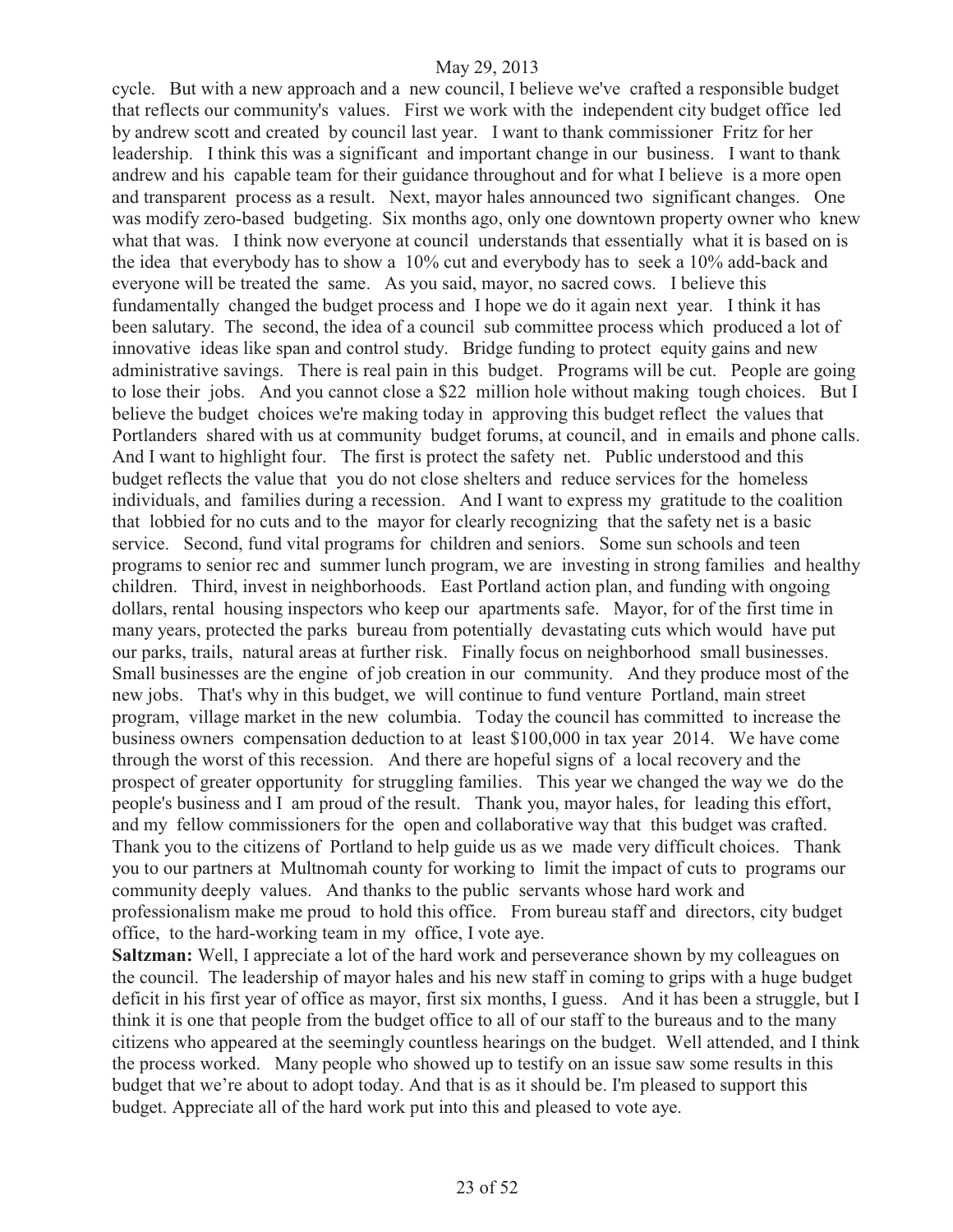**Novick:** I am honored to have been a part of this process. I would like to thank many of the same people that my colleagues just thanked. I want to thank as commissioner Fish did, the county for stepping up and helping us limit the damage to important programs as sun schools and the senior centers. I'd like to thank my colleagues for their hard work and their progressive values. I think it is very significant in the mayor's initial budget the one set of programs that did not take any cuts was the set of safety net programs. And I think that was a reflection of values of the mayor and of this council. I want to thank the city employees who are part of this budget process and gave us the information that we needed. Thank the city employees who work hard for the city every day. And thank the city employees and the employees of our contractors who will lose their jobs in this budget because there are as commissioner Fish said some layoffs for their service. I want to thank all of the citizens who came to numerous budget forums, some of them had to sit through several forums until they finally came to one where they got a chance to speak. Thank them for their input, for their passion, and for their patience. I would like to thank the mayor for the thoughtful and calm and collaborative fashion for which he managed this process. I remember a few months before I took office having a conversation with erik sten, when he said always remember cut the mayor some slack, being a commissioner is easy, being a mayor is hard. Mayor hales is so consistently patient and calm that he makes it look easy. Finally I'd like to thank century link and its customers because it was in part the small change in telephone tax structure made by the last council that helped us balance this budget. And although century link did litigate against us, they did step up and write a check as soon as we won at the trial court level. And I think we should acknowledge that in some way. Perhaps from now on the mounted patrol should be known as the century link mounted patrol. [laughter] And now that they are a quartet, I think they should have a theme song, and it should be the classic work by the only band that matters, the clash. The song being, of course, the four horsemen. Finally, I'd like to thank my staff to whom I owe everything in the world. Thanks again and i'm proud to vote aye.

**Fritz:** The mayor's proposed budget includes many choices that I commend and support. Some of the most positive the services include full funding for the Portland housing bureau safety net homelessness safety net. Homelessness and houselessness are issues are beyond the city's ability to eliminate but this goes a long way towards meeting housing and shelter needs in our community. I commend commissioner Fish, housing director traci manning and our community partners for making this priority clear. Restoration of 2/3 of the proposed cuts in the office of neighborhood involvement, oni, including funding for the east Portland action plan and graffiti abatement are extremely positive. The office of neighborhood involvement is a bureau that promotes connections between neighborhoods, diverse communities and the city government. As a small bureau it cannot endure the cuts that larger bureaus survive on an ongoing basis. And this year took it beyond its capacity to rebound and support vital community programs. The partial restoration of funding helps survival of oni and our community partners. By no means is this enough but it will help. Let's be very clear. ONI is an infrastructure bureau. It supports the most vital infrastructure in Portland, community engagement. The director, Amalia Alarcon morris, and her outstanding staff exemplify doing more with less aided by over 3,000 volunteers who are the true core of our community engagement infrastructure system. Other positives in the mayor's propose the budget include funding for all of the sun schools, buckman pool and the Sellwood community center. Community facilities in sun schools play a vital role in our community way beyond the simple value of dollar for dollar spent. The value of community centers and after school programs goes deep into the fabric of our neighborhoods, keeping families and individuals secure and whole as productive members of our community. I'm pleased with funding for chiers and detox and funded in the mayor's proposed budget. This program continues to provide dividends and is a model around the nation. I am grateful these programs were saved from the start under the mayor's proposal. We continue to fund future connect and southeast works. Two programs that have proven success supporting at risk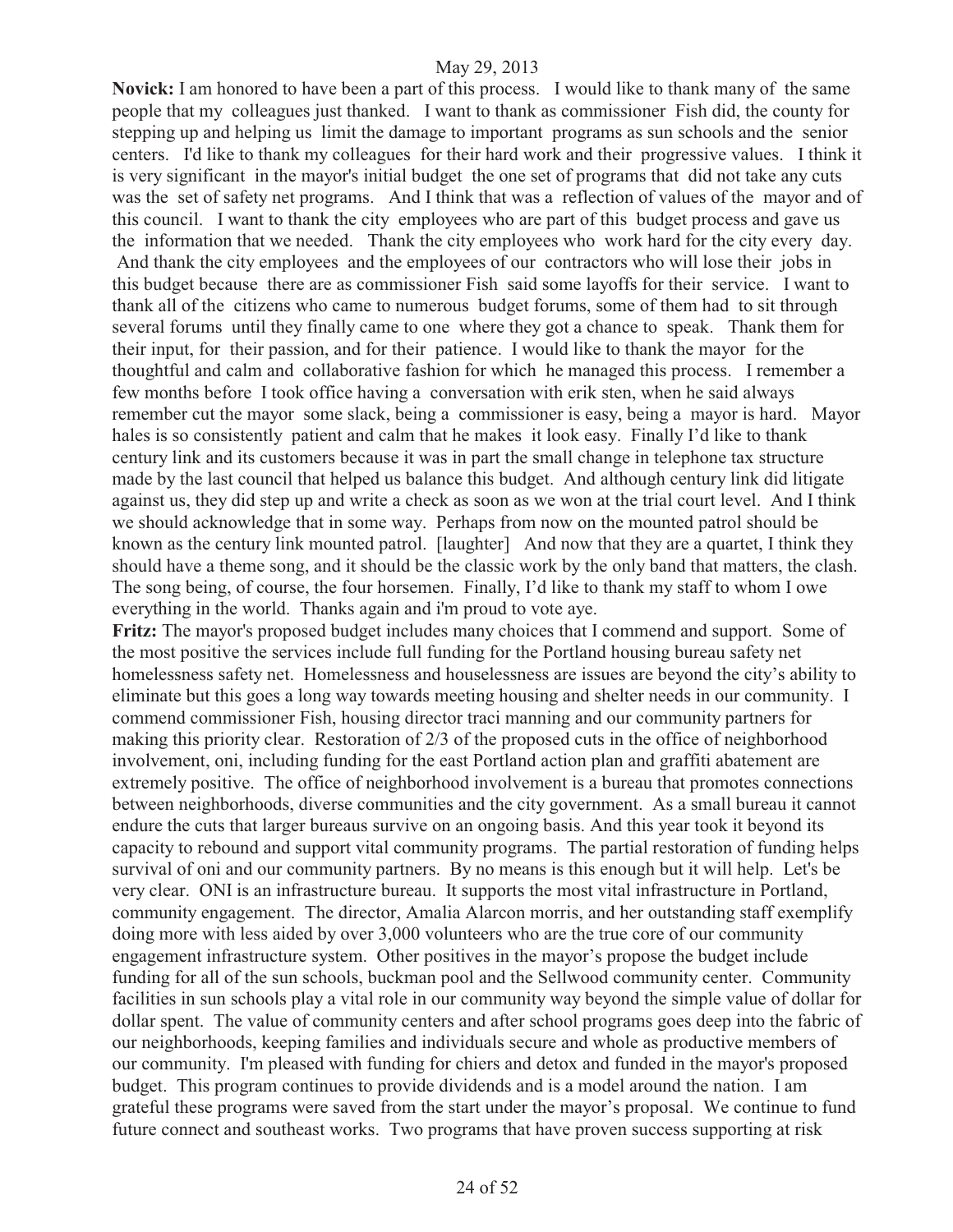youth and first generation college students to navigate away from welfare and incarceration. I appreciate that the mayor and his staff took the time to learn about these programs, reversing the initial actions to defund both. Mayor sam adams was a champion for some excellent initiatives. I'm happy mayor hales agrees these two deserve ongoing support. I've very happy we've continued support for voz. This program serves day laborers and employers wanting to ensure a fair day's pay for a fair day's work. I'm happy with ongoing funding allegations for the park ranger and decorative fountains in parks believing it's well spent for maintaining the aesthetics of our downtown water feature amenities and securing the vast reaches of the largest urban natural park in the nation. I'm happy with restoration of continued funding for the east Portland action plan with no set sunset date. East Portlanders understand and agree this funding will eventually end but more time is needed to activate and continue to harness the tremendous community support that exists in this area of the city. I appreciate the support of commissioners in removing the clause in the proposed budget note that would have ended funding for east Portland action plan after this year. The revised note is much more appropriate and I appreciate the rates in solid waste and water are lower. I have been very pleased to see the level community engagement in the budget process and the mayor's willingness to take and incorporate citizens' input. I appreciate my colleagues listening to community input over three long budget events both before and after the proposed budget. Thanks to everyone who attended budget events, sent emails, letters and phone calls, even those who stopped me at fred meyer at 10:45 in the evening to show their concerns. Mayor, this has been the toughest budget we have faced in terms of cuts in my five years on the council. Mayor Hales has wedded his new philosophy with a \$25 million shortfall as we thought at the beginning, apparently down now to \$16 million. I appreciate the effort and difficulty of doing this. The mayor's attempts to get the bureaus lean for the right reasons for what the bureaus are really intended to provide and to get both county and city supporting programs more linked to our areas of expertise and responsibility is a laudable goal. The difficulty with this approach has been the mayor and staff have thought always known the history of a particular program, how it integrates the city and county issues and needs and whether or not it's a basic service or a vital service that if cut will have unsafe and unsustainable impacts. For me unsustainable means going backwards in programs that have been historically under-funded. We've been trying to play catch up, yet further funds have been extracted. This is happening with human trafficking and anti-prostitution services and with friends of trees and storm water services previously funded by rates in the environmental services. Are trees basic services in the strict sense of storm water conveyance and sewer system maintenance? Some would say no. Prostitution and human trafficking treatment and recovery. Are they strictly related to public safety? Maybe not a basic service to the police bureau. Sun schools are not part of parks as recreation or parks maintenance services so they are not a basic service either but in the larger picture all of these are basic services that deserve funding. I had hoped after years of mistakes in government, environmental, public safety and human service policies we maybe would have come to understand separation into neat compartments and silos is not possible. We operate as a system as it pertains to stormwater and trees. The public safety and domestic violence and prostitution to keeping our kids in school to the long term resilience of our community. We cannot separate each into its own area without creating holes that can have grave impacts on the environment and on people's lives. We cannot and should not say this is a city or county function. Vital services that people depend on are community functions. People in Portland don't care which agency funds vital services. Partnerships are stronger than silos and work better. Providing services should be considered an honor in which we work with the county. That has been the case on many of the programs that have been cross-funded including aging and disability services, services to seniors and sun schools. Some say that this is one of the best budgets that has occurred in some time because it tries to get government in the business of providing only basic services but basic services must be defined on a system wide scale of thinking. I'm the author of the phrase spending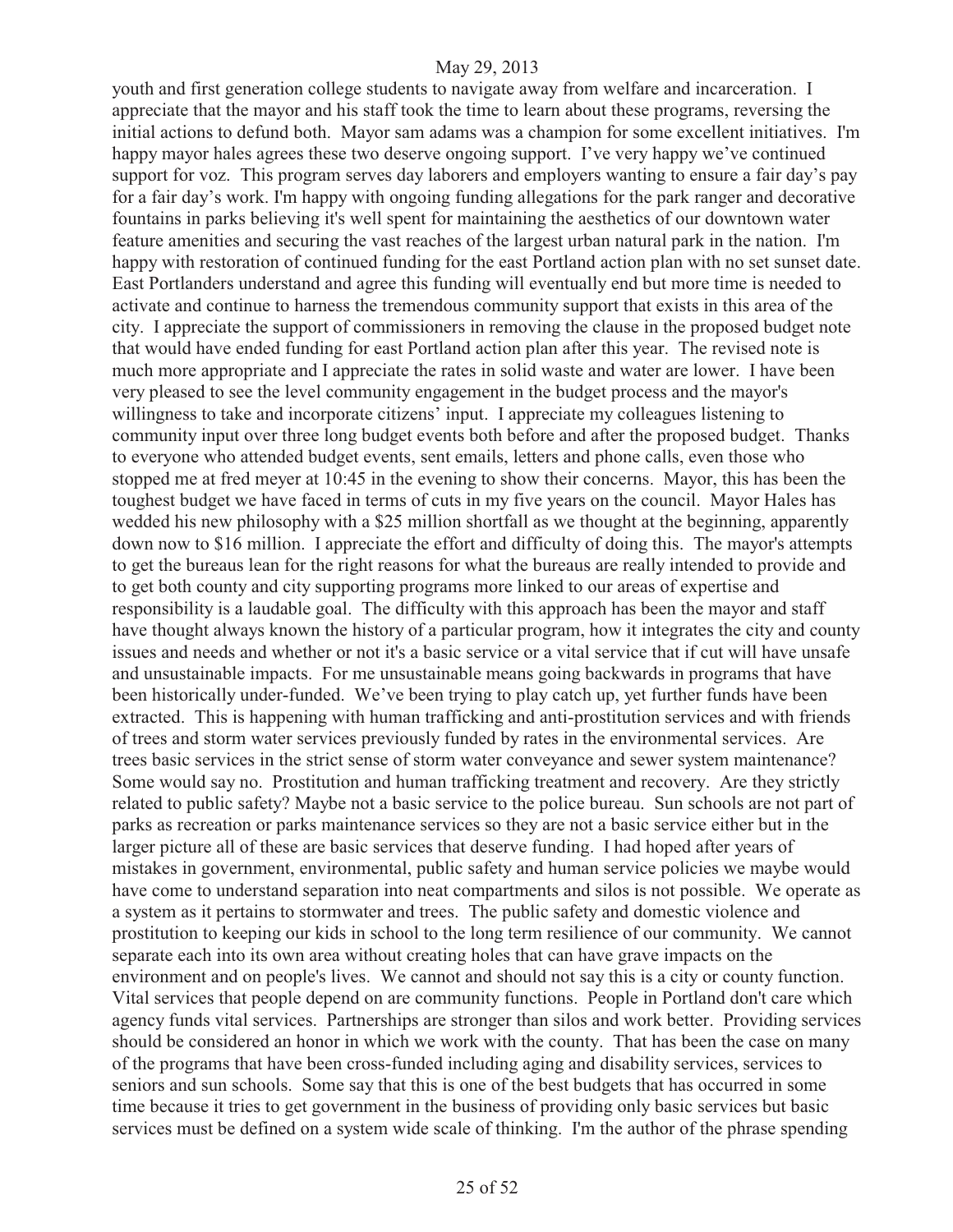taxpayer money wisely to provide basic services. I was elected in 2008 with that promise and because I lived it for four years I was reelected to continue pursuing that goal by 60% of the electorate last year. If government is finding holes in the social and environmental fabric of our community because the private sector and nonprofits cannot fill the holes, filling the holes becomes a basic service that all governments must work together to fund. From my perspective this has been a less collaborative budget process than the one I experienced over the last four years. Services that I consider highest priority city funding have been dismissed as either not important or somebody else's responsibility. Until today the five members of the council have not met as board of directors to discuss the information we heard in the budget work sessions or to set priorities. There wasn't even one work session to discuss each member's concerns after all that public process. Funding for five offices and three support staff of the mounted patrol was announced without asking the rest of the council's opinions about priorities in the police bureau. My priority for restoring positions in the Portland police bureau is the four of 18 officers being cut from family services which addresses domestic violence, child and elder abuse. That's 22% of resources in the police bureau that was dedicated to investigation of domestic violence, child abuse and elder abuse now cut in the budget that the council is about to adopt. For sure horses and mounted patrols have many virtues. People die from domestic violence, child and elder abuse. Funding the mounted patrol instead of the family services officer is troubling but more so is the 24% cut to services for women and children escaping human trafficking. This budget today cuts \$117,000 in support for shelters providing safe treatment for these vulnerable members of our community. Some say shelter for treatment of women and child survivors of human trafficking should be a county function. Healing the scars of prostitution, getting women on the right track back to being productive members of society, and preventing the damaging and long term impact to society and the police of child abuse and human trafficking is a city, county, state and federal problem. This is not something we can kick down the road any more. We have been doing that for far too long. It's a city function to help victims escape the mental and physical misery in which they are enslaved. Since our current level of law enforcement cannot stop men for paying for sex with children and enslaved women. Already our current funding is like applying a band-aid to a ruptured aorta with uncontrolled bleeding. Either we must allocate more resources to stop domestic violence and child abuse or we must pay for the consequences of failing to do so. This budget cuts at both ends. I cannot visit the shelter for children escaping from prostitution and look them in the eyes if I vote to cut funding for their safe shelter and treatment. I'm discouraged the only woman on the council is the only member who finds this unconscionable. There are other cuts I find troubling and other places would have advocated for funding had been asked. I wasn't asked about adding another \$500,000 to the parks budget. I wasn't asked about cutting the office of healthy working rivers before the cut was proposed and there's never been a thoughtful discussion about the reasons why. The council created the office of healthy working rivers, eliminating it by defunding it avoids discussion of the challenges it was created to address. These challenges remain. I would like to have pointed out how many programs are essential to supporting and enhancing our basic police services, how moving general fund dollars to support tree programs and mounted patrol and additional parks personnel could have been better spent funding essential programs combating prostitution, domestic violence, human trafficking. The Mayor has put \$1 million into an innovation fund which we know very little about, and yet the council is defunding successful programs that do work in filling the holes in our system of government. This budget defunds the chief financial officer position which I believe is not prudent. Cutting \$200,000 from the friends of trees contract is not necessary. Cutting 20,000 from solve is not necessary. Funding storm water management programs with scarce general fund programs is not necessary. The city has been a good partner to environmental groups in the community over the past four years. As bob Sallinger of the Portland Audubon society said, this budget may set us back 20 years. I have been a community organizer in Portland and now city council member since 1991. It hurts me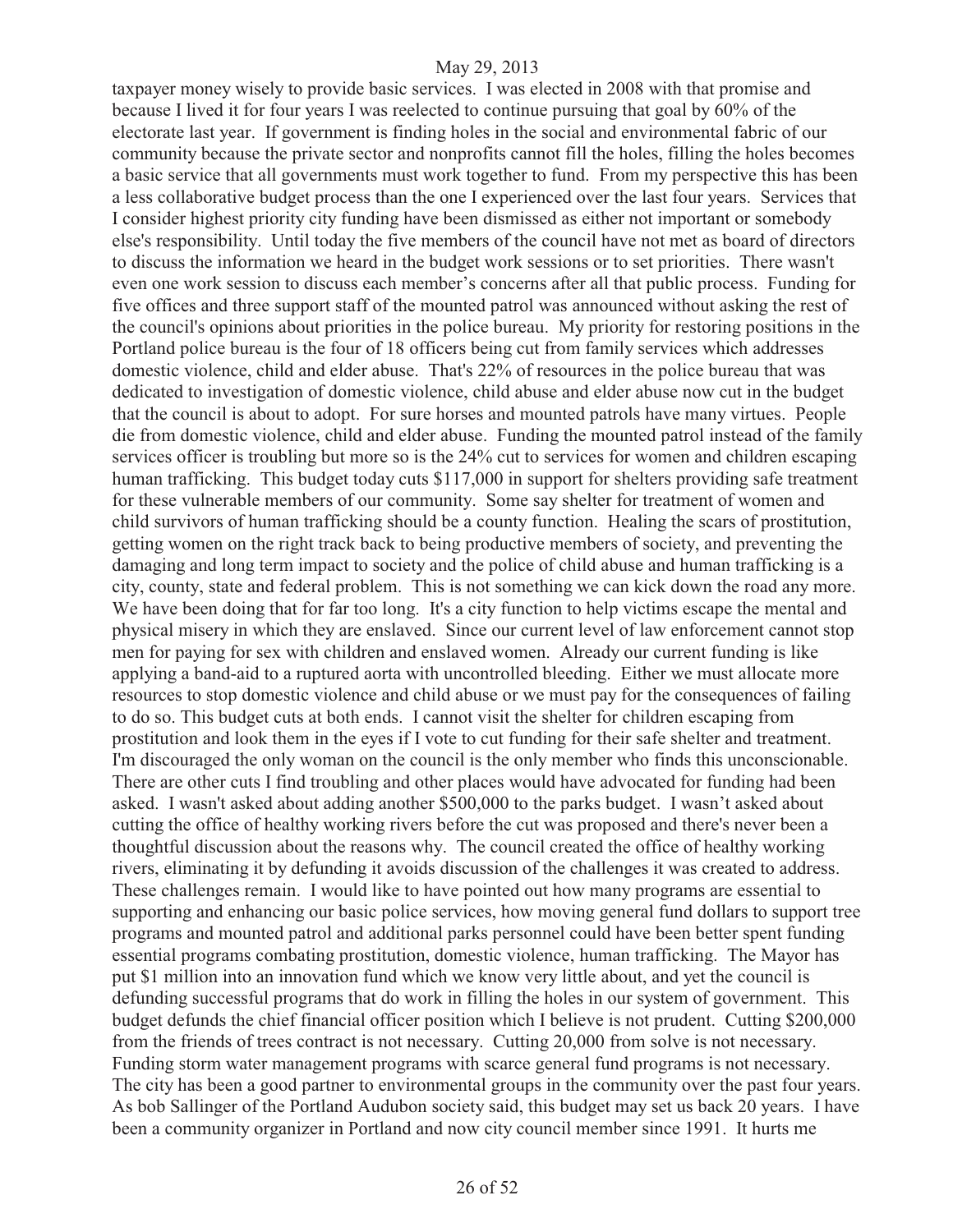deeply and personally to see the direction of this budget regarding green infrastructure and the bureau of environmental services which is a reverse of the gains made over 20 years. There are again many good things in this budget. The mayor and his new staff had a huge task before them. The city budget office has been immensely helpful and i'm very proud of my work with commissioners Fish and Saltzman last year establishing this office as a separate bureau accountable to all members of council. Still i'm disappointed piece of the budget which would have been so easy to fix remain unfunded. I'm disappointed in the 50,000 cuts in the Alberta and hillsdale main street programs. Lack of funding for staff support for the Multnomah county youth commission, lack of funding for utility analysts in the city budget office and the continued absence of a special appropriation to implement the earned sick leave ordinance. I worry we will be battling again over sun schools, aging and disability services, buckman pool and other valued community services next year or the year after. When general fund money became available due to the law suit settlement and when rate dollars could have been used to appropriately fund environmental programs, the money was diverted elsewhere or left unallocated. As we continue to climb out of the recession I believe available funding should be used to provide services and jobs. I don't usually make such a long, in-depth speech. I was reelected to speak the truth as I see it every day and I plan to do exactly that. Some would say the dollar amounts and my issues and numbers compare with the whole budget is small and that's true. Some say that something is better than nothing. When we're talking about vital basic services such as treatment for people escaping prostitution, something is not enough. We should prioritize services and needs so that vulnerable people struggling to survive are more important than things like additional maintenance and parks. Yes, \$117,000 out of a budget in the hundreds of millions is a small investment. So i'm particularly disappointed that it was not funded. I cannot vote in favor of cutting 24% from the budget for the janus youth and life works new options for women programs when we clearly have the resources. I appreciate all the work that's gone into this budget, especially those on the mayor and budget office's staff but i'm sad to say I must vote no.

**Hales:** First, some thank yous. Andrew, you and your staff have been excellent, and I thank you all for a huge number of hours. I think you have spent more time with me and my staff than with your families for the past several months so thank you for a job well done. Bureau directors and staffs, bureaus, we did put people through their paces with this modified zero-based budget. We asked you to make hard choices and difficult recommendations and use that as the starting point for this very extensive public process that my colleagues have talked about. I'm very proud of that process. I think this community has seen a council that has really listened and really thought carefully about our priorities and about the earnest desires of people in this community that want things done and has tried at every opportunity to respond. I really appreciate the good work that's been done. There are some core values in this budget that are very important to me and I think reflect the will of this community and the vision of this council. That is we have made good on our commitment to children. We have made good on our commitment to the most vulnerable people in this city and to seniors and to quality life in our neighborhoods and to public safety. We have done all those things while I think probably managing the most difficult budget problem that we'll get a chance to work on together. Let's hope we don't have to exceed this benchmark ever. I don't think we will because as folks noted here the economy is on the rise and Portland is a great place with a great future. People are investing in that future. That will pay dividends to our budget and to our ability to provide good services for this community. Some reflections on things maybe learned or relearned in this budget process in areas where I plan to spend quite a bit of time in the next few months before we really get deeply involved in preparing another budget. One is that partnership works. It works with friends of trees, it's worked at the 11th hour with friends of the mounted patrol organizing themselves to raise a very substantial amount of money to keep a reduced version of the beloved public service going. Those partnerships whether it's with housing providers or nonprofits, that the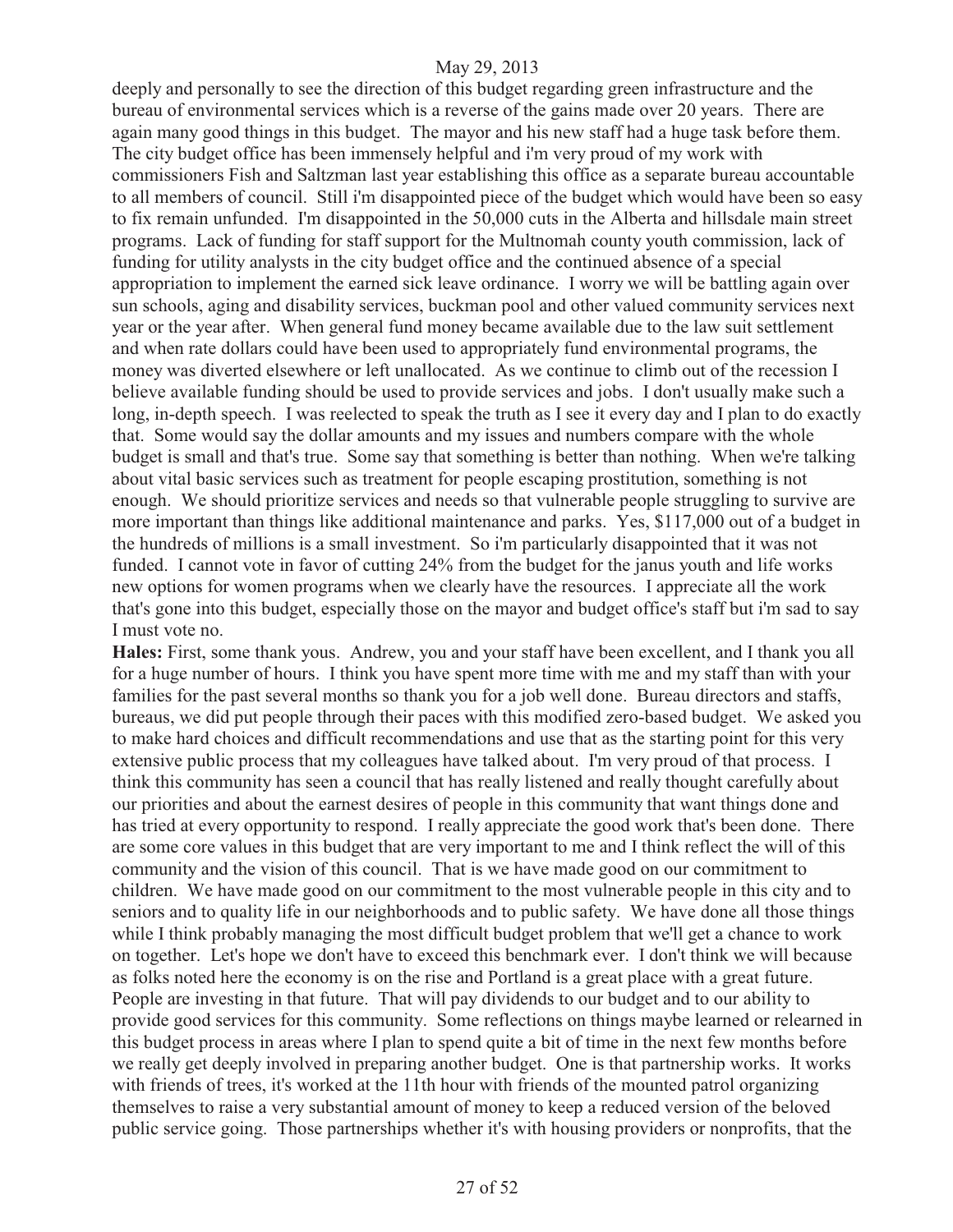deal with the victims with sex trafficking, those partnerships are very important, and we have relearned in this budget that they allow us to spend scarce public dollars in a very thoughtful way and get a lot of leverage with volunteers and outside fund-raising to do what the community wants to see done. Another set of discussions that has been intense in this budget that i'm going to spend more time in, that is the discussion between the city of Portland and the county of Multnomah about who does what in what measure and where can we better organize provision of public services by two general purpose governments that occupy 80% of the same real estate. There's a lot of work to do to clarify those missions and roles and responsibilities and chair cogan and I not only have proven capable of getting to yes on this budget but will prove capable of leading that discussion between our two governing bodies about these important constitutional issues about what the county government will be doing and what we will be doing. This council subcommittee mechanism that we used in the preparation of this budget has proven very effective. I appreciate the good work that all my colleagues put into that process albeit in a very short window of time. One lesson learned from this process I believe is that's a good idea and we need to give it more time to function even more effectively in the future. Finally, we have made a real dedication to basic services in this budget. We have talked a lot about the general fund issues here in this discussion, but we have managed to continue a progressive approach to water and bes's programs while reducing their proposed rate increase spectacularly. It's not as low as some would like but to get that combined rate increase under 5% is something i'm proud of and I think responds to an earnest plea from citizens and rate payers to mind the cost. Our transportation bureau we'll hear more about this later today but we made a real commitment to basic maintenance with the resources that we have. Now there's some areas in the city of Portland aside from the general fund where we need additional resources. One to make good on the construction of parks and community centers in parts of city that don't have them yet and this council I hope will work well together to take that idea and make it real. Another is in transportation even with the best of management and toby widmer and his team have done a great job, but we don't have enough money going into our street system and our transportation system. We need to get serious and I am serious about finding new revenue there. So all in all this has been a difficult process but a very valid one where citizens came forward with good ideas and priorities and the council listened. Where our city bureaus worked effectively to queue up choices for this council and where this council has deliberated with care. Bottom line this is a city that is leaner but not meaner. I'm very proud of that result. Aye. Thank you all. Fish: I will note for the record that I made a private wager with you that the 15 minutes requested might have been on the conservative side. [laughter] true to your conservative budgeting you put down 15 minutes. I thought that might be stretching it but I will collect in private. **Hales:** Collect indeed.

Scott: One more thing on the table today, actually before we move to that, thanks for the comments about city budget office. The analysts are hiding in the back row. Could we quickly have them stand up? Don't be shy. [applause] they do an incredible amount of work and I think you have seen that. The bureaus have seen that and balance that both dealing with the very technical issues, the nitty-gritty of making sure the budget comes together and high level and difficult and challenging policy issues with the bureaus and with council. They keep me from messing things up. I want to thank them on the record. Last thing that council needs to do is approve the tax levies.

**Hales:** Budget committee needs to address tax levees. The city shall levy its full permanent rate of 4.5770 dollars per thousand of assessed value and 10,727,509 for the payment of voter approved general obligation bond principal and interest and 136,383,540 for the obligations for the fire and police disability and retirement fund. And .4026 dollars per thousand of assessed value for the children's levy. Furthermore the city shall levy the amounts listed in the attachment e for urban renewal collections. It's now appropriate that we take a motion on the approval of the tax levy. **Saltzman:** So moved.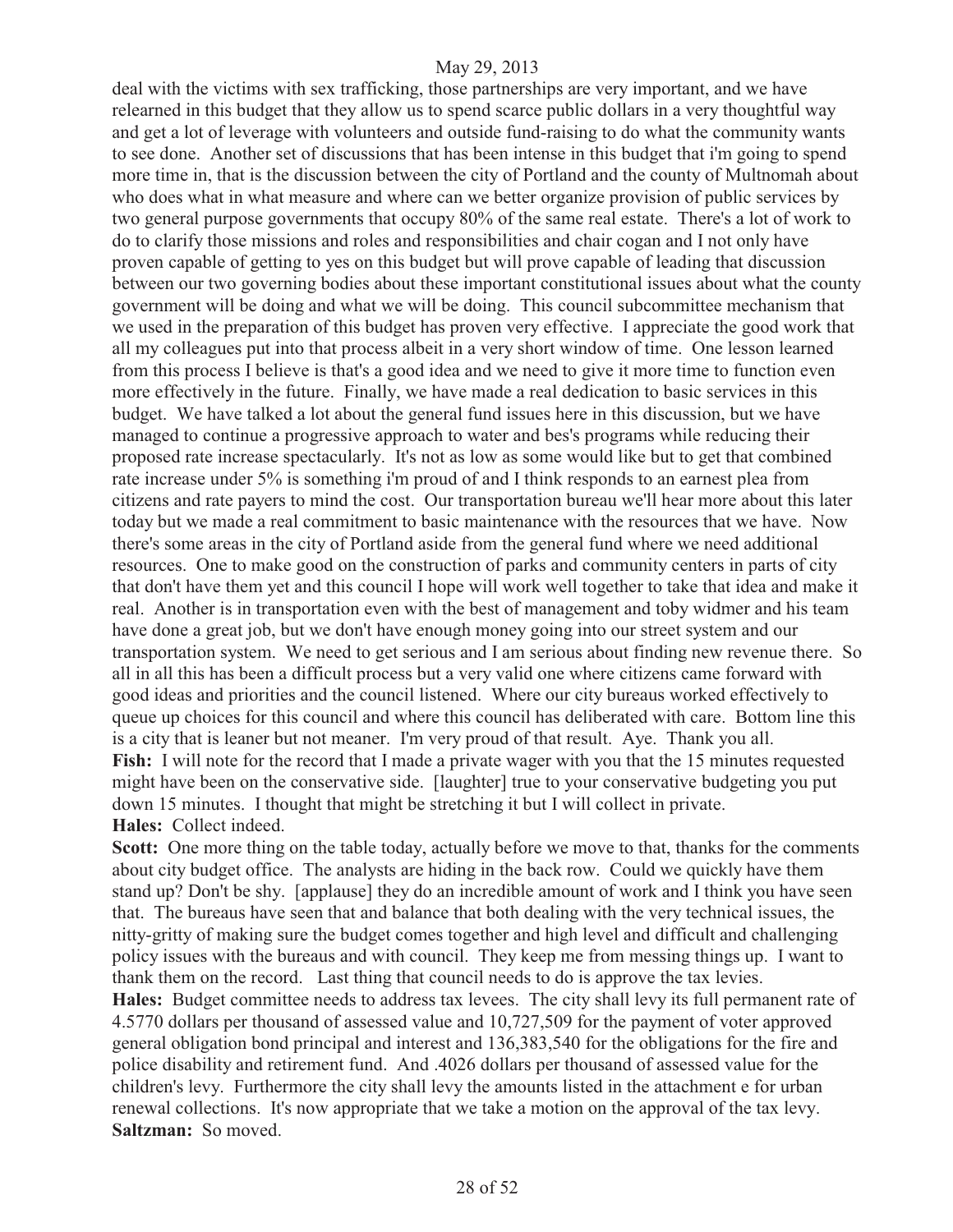**Fritz:** Second.

**Hales:** Further discussion? Anyone to testify on that item? If not, roll call, please.

**Fish:** Aye. **Saltzman:** Aye.

**Novick:** I would like to take a moment to acknowledge that all of these services we have talked about are paid for by taxes and by taxpayers. People do get something for their money, something that sometimes is forgotten in parts of america. In the city the most part property taxes pay for police and fire and parks and a bunch of other services we value from sun schools to senior centers. Oliver wendell homes once said taxes are a price we pay for a civilized society and we in the city try to give the citizens of Portland, a civilized society, a return for their taxes. Aye.

**Fritz:** Taxes pay for services and to fund jobs that then provide services. I appreciate the taxpayers are Portland for providing the funding. Aye.

**Hales:** Aye. Now i'm going to adjourn the budget committee session and declare a five-minute recess before we take up the next item. Thank you all.

At 11:24 a.m., Council recessed.

At 11:32 a.m., Portland Development Commission Budget Committee convened.

# **Item 490.**

**Hales:** Take up item 490.

**Moore:** We should do a roll call first.

**Hales:** Ok we'll do a roll call first. We're convening as the Portland development commission budget committee. Please call the roll Gina.

**Fish:** Here. **Fritz:** Here.

**Hales:** Good morning.

**\*\*\*\*\*:** Good morning.

**\*\*\*\*\*:** Good morning, mayor, commissioners.

**Hales:** Would you read the title first?

# **Item 490.**

# **Scott Andrews, Chair, Portland Development Commission (PDC):** Ready?

**Hales:** Yes.

**Andrews:** Good morning. We're going to try to keep this as close to the 15 minutes as possible. I'm scott andrews, not to be confused with andrew scott. I suggested he change his name. He's not planning on doing that and he will probably be around longer than I am anyway but I wanted to thank you for the time and effort over the last several months to get to know our rather large and complex budget. Always appreciate the opportunity to speak on an equal basis and really understand each other and what the goals and opportunities and prospects are. With that i'm going to hand this over to executive director Quinton to walk you through the changes.

Patrick Quinton, Executive Director, PDC: Good morning, mayor hales, commissioners. We have a few just minor changes to highlight but everything else about the budget is basically the same. As a result of the changes in the general fund that you just went through we have added a little over 200,000 to our budget as a resource it comes in an intergovernmental revenue on the program side expenditure side. It falls into our broad category of business development. It relates to programs like metro Portland and main street program. In addition as we mentioned at our presentation two weeks ago, we do foresee extra demand for our community livability grant program in lents and so we have doubled the line item in that part of the budget from 300 to 600, so an additional 300,000 in that line item. That's a total of a little over \$500,000 change in our budget. Because of our level of contingency that we carry in our budget the additional 300,000 doesn't come out of another line item. We moved it from contingency into that line item. You have our memo in response to the questions that were raised in the may 15th presentation. We're happy to answer any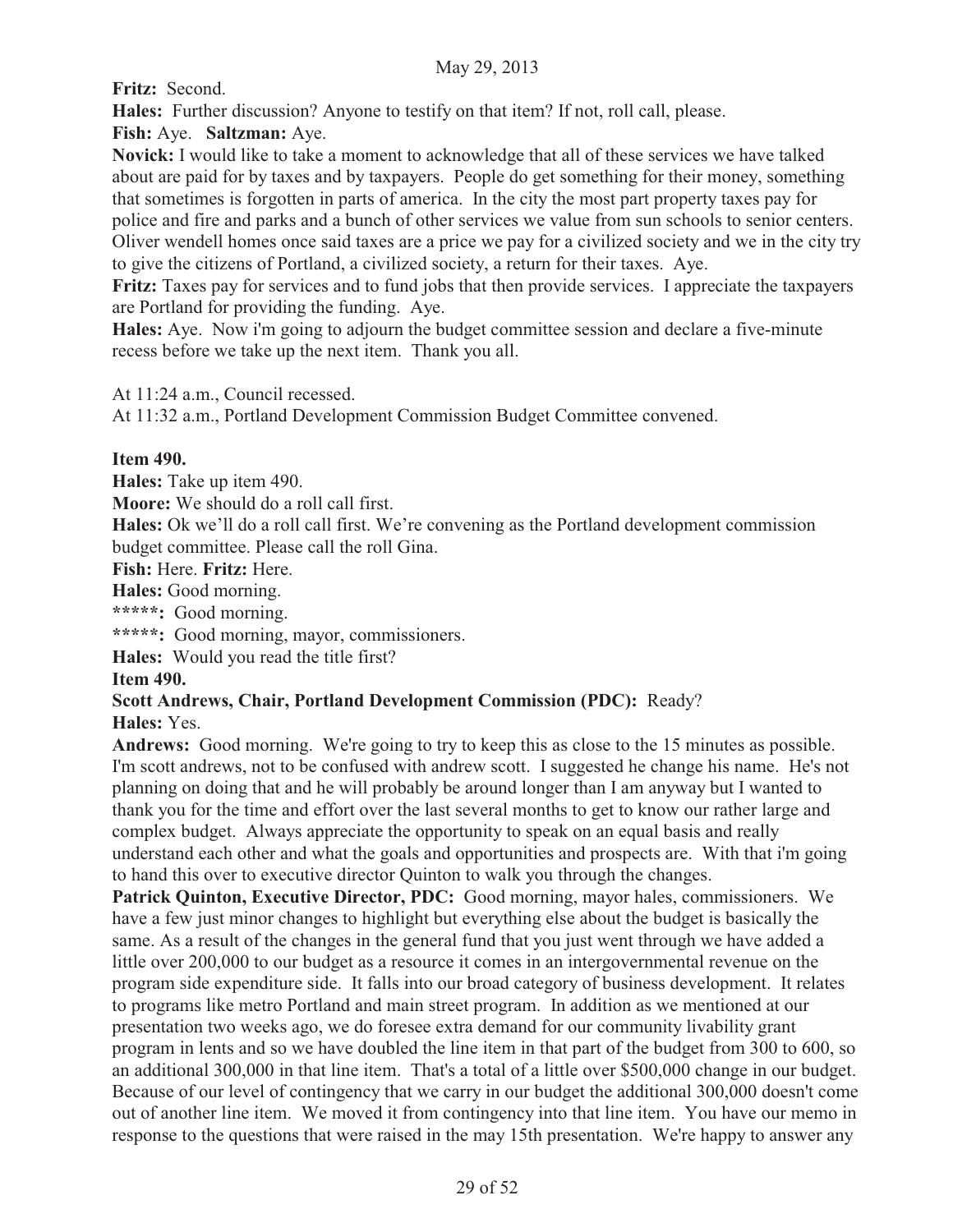other questions you have today. We'll turn it over to you. I'm joined by tony barnes, our version of andrew scott. He gets all the credit for the budget work instead of me looking over my shoulder when you ask questions I thought tony should just come up to the table to answer questions as well. **Hales:** Great thank you. Questions following up on the earlier ones or new ones?

**Fish:** With respect now to the enhanced neighborhood -- excuse me community livability grant that can be accessed in the lents neighborhood, what is the maximum amount an applicant can seek from that fund?

**Quinton:** I'm probably misspeaking here but I don't think we have a defined maximum. I think we take a look at the total pool of applicants, the needs that are expressed in those applications and so we base it on that. I think our historic practice has been we could go as high as 300,000 but typically the grants are more in the 50 to \$100,000 range. We are aware of the potential applications within lents. I think we could go as high as 300,000 on individual applications.

**Fish:** Thank you.

**Hales:** Other questions? Thank you. Is there public testimony? People signed up? Let's take public testimony now. Call you back up if we need you. Thank you.

**Gina Wiedrick:** I have joe walsh, lightning and mary anne schwab.

**Hales:** Good morning. Go ahead lightning we'll give mary anne the last word again.

**Lightning:** Yes, my name is lightning. Pdc, the way I view PDC myself is somebody that has the ability to do a lot more fort homeless. I feel they have the ability, the knowledge and the know how to really get it done. Working with the mayor and various people. One of the things that I see here is that if we start focusing on developments such as the bud clark commons, maybe getting one placed on the east side -- 45 million, maybe bring in somebody on the eb5 program, bring in some money. There's money out there to bring into these projects. Homer williams as you know, mayor, is somebody that has the potential to raise money. He gets the job done plain and simple. He has raised my understanding close to \$100 million off these projects. Why not get some money raised for these type of housing projects which I think foreign investors would have a great interest in placing money into these projects and their money would be safe, and they would get a return over time and it would benefit the city in just such a great way. Again, like I have stated with pdc, I hope there's more interest in really doing things for the homeless and getting developments for the homeless. Once we don have the 1500 plus or minus people on the sidewalks under the bridges, in the door ways, i'm not going to be in front of the council having discussions about pdc, and how much more they can do. They have the ability with the mayor's cooperation and working with the mayor to get the job done. To get the housing, to get some of these projects built and the money is out there. We have historic low interest rates. We have developers that want to participate. My feeling is another issue on the property taxes, the revenue that will be produced on a lot of these development projects coming into play, once they begin to produce that property tax revenue, I want to make sure that certain amount of that money is being earmarked toward the homeless. I want to make sure that that money is being earmarked homeless. I want to make sure that money is being earmarked. We're going to have a tremendous amount of revenue coming in, and i'll be candid, mayor, I feel you have made a great deal of optimism in this city. People are looking at it right now and they feel good. The economy looks good. I give you credit for that. I think there's going to be a lot of good things happening throughout this city and the homeless will benefit also. Thank you. **Hales:** Thanks very much. Good morning, mary anne.

**Mary Anne Schwab:** Mayor adams and commissioners. I have a couple wonderful things to say about pdc, one little thunder cloud. When I bought our house my husband and I bought a craftsman style house 40 years ago, PDC came in and they had housing development block grant money through pdc to rehab our houses. We put on a new roof, we put in a new furnace. They did a lot to help the individual family. Over time it's gone more and more to the big developer and the big investors. I'm wondering, listening to the gentleman just testified what's going on in the lents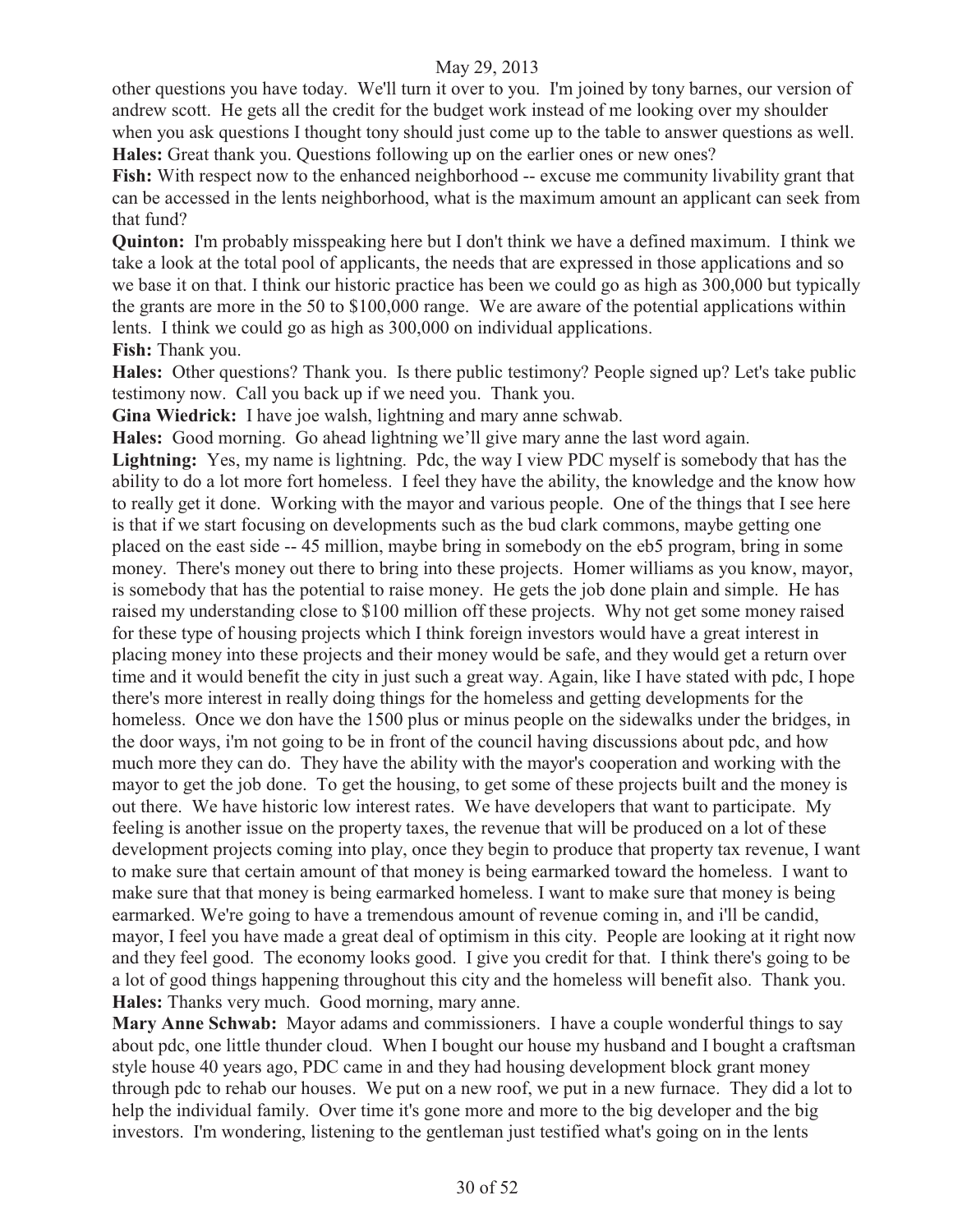neighborhood, if that is where those dollars are going to individuals. If they too are accessing those dollars up to upgrade those 1920, 1940s houses. They do need that. That is really, really vital when you have someone moving in. I think 62.4 million earmarked right now for the pdc in the lents neighborhood, and the same neighborhood where public schools decided to close the marshall high school. This is crazy. We have to start tightening up on the closure of 40 school properties. Aside from that the thunder cloud I'm talking about is there is one -- \$985 million -- I hate these figures. Just a shade under \$1 million is on hold with the central east side urac, earmarked for the community center at Washington high school. Regardless of the transition they have with these fluid budgets, I want to make sure those dollars are on hold until commissioner Fish finds money available to finish the community center to meet the needs of the inner southeast neighborhood. I may be 97 by the time we find it. If that's how long it takes for those dollars to sit there they gotta sit there. That's the assurance I want from pdc today. Thank you.

**Hales:** Thank you very much. Anyone else? Any further questions for staff or for scott? Then let's take a roll call, please.

**Fish:** Thank you chair scott Andrew and all of your colleagues on the commission. We need to remember today that you all serve as volunteers unpaid. I have absolutely no idea how you balance the rest of your life with this assignment, but my guess is that we get the most productive part of your time in terms of public service and you should be thanked for that and the good work that you do. To patrick quinton and his team, thank you for your outstanding work. Acknowledging something steve said earlier, just like with the city, pdc is going through big changes and significant layoffs. No one takes any delight in having to lay off talented professionals with families who have served our city so well. As you right size the bureau we say thank you to all the people who have devoted so much time and service to our city. I want to end on a positive note. By the way, whoever just gave the mayor credit for the changing economy and all -- it's hard enough to work with this guy. His head is now going to be like the hindenburg. Thank you also for the winning streak of our local soccer teams, mayor, with any luck we'll get a good draft pick thanks to you in the nba. There is a more positive feeling in our community. Let's acknowledge that. One way we can engage it is the poll you recently did which I read about in the newspaper. It's worth noting that there were a couple of findings in that poll which I think are directly attributable to the way in which you manage your business. When asked whether respondents agreed with the statement, the pdc plays an important role in our community, 72% agreed with that. When asked to give a highest ranking of priorities the highest ranking category which was an average of 8.2 out of 10 was creating and keeping good jobs in Portland and 95% of the respondents agreed we should focus on neighborhoods most in need of business growth. I think those are extremely encouraging findings as we take up the challenge that the mayor has laid out as the next chapter of his service, which is this pdc, what will it look like, what will be its primary mission and how will it serve our city. To me these numbers reflect a very strong vote of confidence by the public in what you're doing. There's one other piece of data in that poll which confirms what lightning said about a sense of renewed optimism in our community which may be why it will not be headlined in any publication, that is over the last three years we have seen an 11% increase in Portlanders who think we're on the right track. I think it's really quite remarkable not only that 61% of respondents in this poll felt the city is on the right track but less than 30% think we're on the wrong track. That's raw data, in the aggregate. But it reflects what we sense as elected officials out in the community. People love the city. They love their parks and they love their neighborhoods and they are proud of this city. We have just come through the worst recession in our lifetime and there's some little signs that we're heading in the right direction. As we move forward pdc is going to play in my judgment a critical role in a more prosperous, equitable city. Thank you for your service and your work and I'm pleased to vote aye.

**Saltzman:** Thank you for your good work. Aye.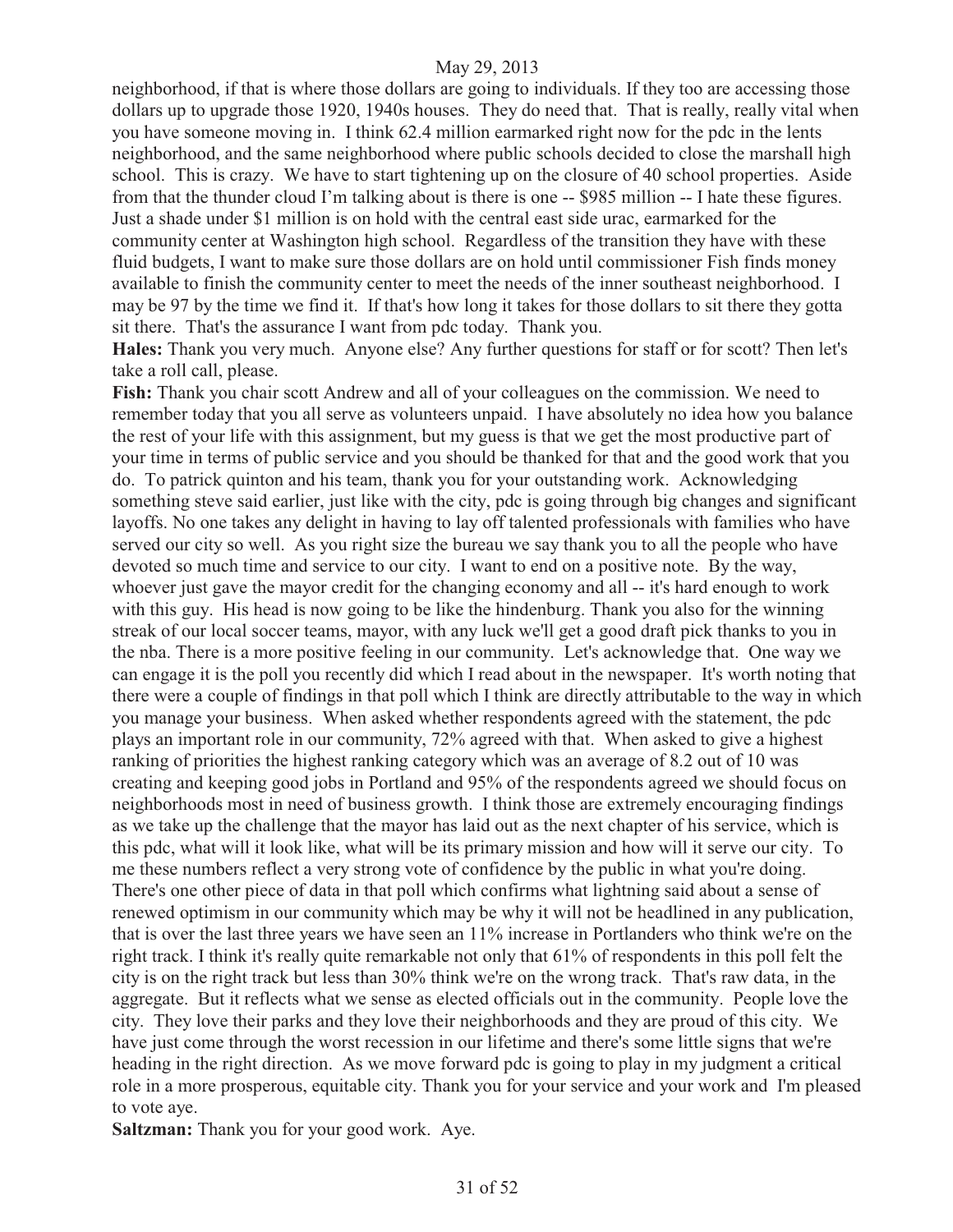**Novick:** This is a total aside but since commissioner Fish was mentioning teams' on winning streaks we should take a moment to acknowledge the division 3 national champion baseball team from linfield led by scott brosius, formerly of the new york yankees. Patrick I want to take this opportunity to thank you, for your quick responses to all of the questions I have asked you over the past few months not just about the budget but other aspects of pdc's work. Thank you very much and I'm pleased to vote aye.

**Fritz:** Five years ago the Portland development commission hearing and budget would not have been so smooth and accomplished in 15 minutes. We have all worked hard I think over the past several years to establish a more constructive and productive relationship between the two bodies, and chair andrews, I really appreciate your leadership and guidance of the amazing volunteers that serve on the commission. Patrick quinton, your leadership at the bureau amid very difficult times, cutting staff and having a new union and various other things that you are dealing with and at the same time looking to how do we promote economic development in the city of Portland. I believe that the dividing off of the housing bureau under commissioner Fish's leadership four years ago was very much helpful in making each entity focused on its core missions. I'm very happy to support this budget here today. Thank you for all your work. Aye.

**Hales:** I think Portland is on the rise. One reason is the good work of the Portland development commission. We have I think great prospects as a city and pdc will play a very important role. It's not history, it's also future and will play an important role in economic development job growth and an important role in place making downtown, in the central city, in neighborhoods, in a variety of places in some ways we know that work and some new ways we'll experiment with and find new things that work. I was at the lents neighborhood association meeting last night for a discussion. There's a great deal of optimism about working with pdc to make good on the hopes of that urban renewal area's plan. I hear that from around the city. I hear it on the central east side, certainly see evidence of it in the pearl district every day. That's an amazing success story. I think there are really some great opportunities ahead. We have a great team to work with. I agree with commissioner fritz's comments, we have a good working relationship between the governing body of the city, the commission and your staff. Good days ahead. Good work to do. New resources to be found. New opportunities to be realized with a lot of great partners in the community. Thank you for the good work. Aye.

# **Quinton:** Thank you.

**Hales:** We will now adjourn the PDC budget committee. Thank you very much and resume city council meeting as soon as Gina and Karla can change chairs.

At 11:49 a.m., Portland Development Commission Budget Committee recessed and Portland City Council reconvened.

#### **Item 503.**

**Hales:** Second reading. Roll call.

**Fish:** I appreciate commissioner Saltzman's amendment which underscored a sense of urgency in implementing our revised tree code. I thank hannah kuhn on my team, my tree guru. Aye. **Saltzman:** I'm just checking to see whether the amendment we had last week is part of the paperwork.

**Hales:** I think it's incorporated.

**Moore-Love:** Yes. It's labeled as amended on 5/22 and updated ordinance. You got it in your packets, I believe.

**Saltzman:** Well -- yeah, there we go. Amend -- right. Okay. Back page. Thank you Karla, Aye. **Novick:** Aye.

**Fritz:** No.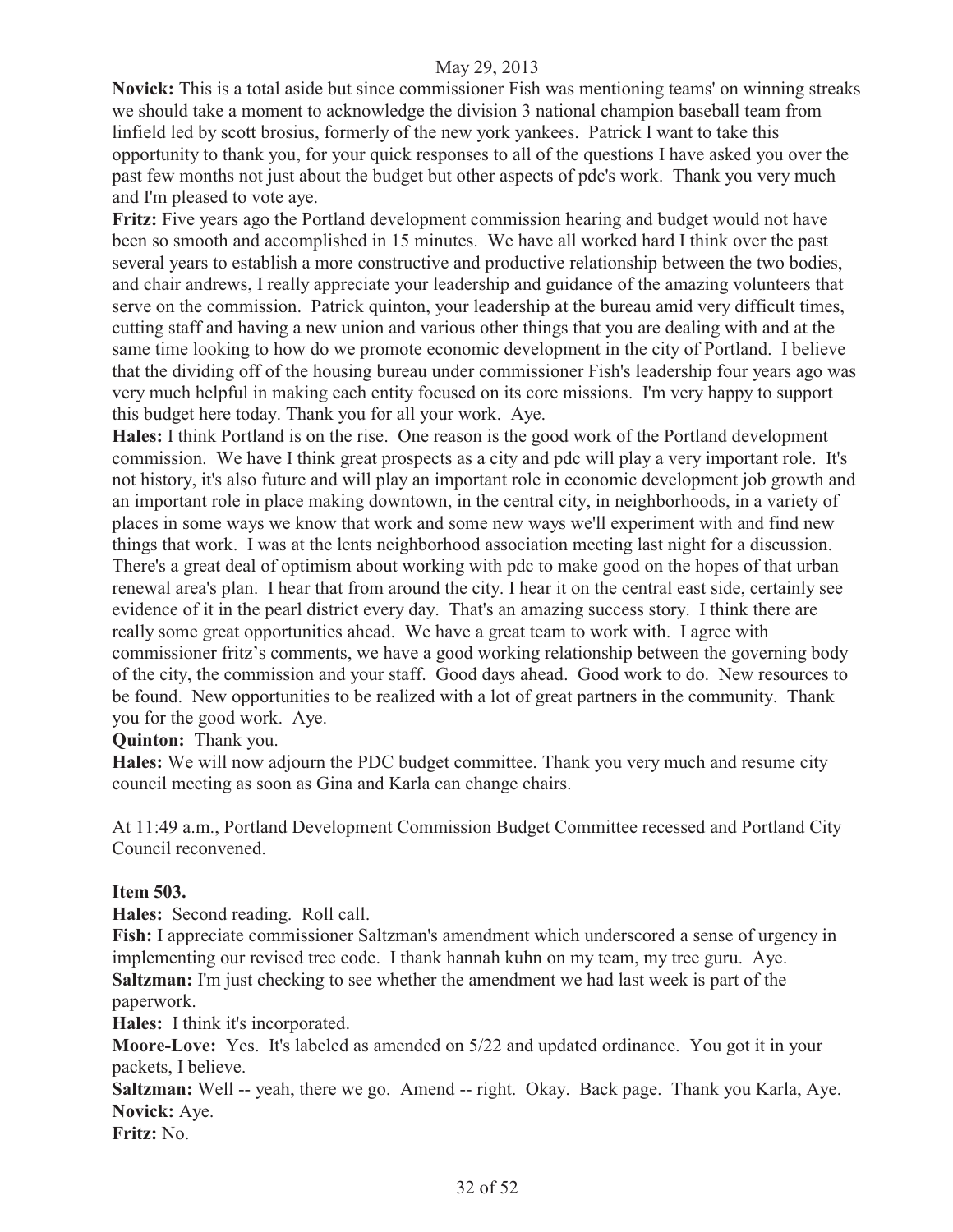**Hales:** Aye. **Item 504. Hales:** Second reading and roll call. **Fish:** Aye. **Saltzman:** Aye. **Novick:** Aye. **Fritz:** Aye. **Hales:** Aye 505. **Item 505. Hales:** Mr. Widmer.

**Toby Widmer, Interim Director, Bureau of Transportation:** Good morning, mayor and council. Before you today is a resolution that gives transportation the authority to resume preventive maintenance work on local roads that we have responsibility for. The resolution in 2009 directed pbot to reduce pavement preservation on local roads. The city has about 4900 miles of roads of which 3,000 of those miles are local roads, roads that most people live on. Local roads have low traffic volumes, tend to have low speeds. The streets do not contain bus routes but provide neighborhood streets access to larger, busier streets that allow people to get around town. These streets decline more slowly than other streets because they don't carry transit or trucks, so they really do deteriorate more slowly. This policy, though, before you addresses the recommendation from the auditor's office in a recent pavement audit which was to revisit the 2009 resolution and resume pavement preservation on local streets. If you approve the resolution before you today, we aim to do crack sealing and fog sealing on about 50 miles of local roads. In addition to the 50 miles of roads that we will do grind and pave. This will prevent 50 miles of local roads that are in fair or better condition of slipping into poor or very poor condition. The half million dollars that we are proposing to spend on local roads could be spent on arterials and collectors, but by comparison, that half million dollars would get us about three miles of grind and pave, 50 miles of crack seal and fog seal on our local roads. The budget that you just approved will shift 4.1 million to street maintenance that was not in this current year's budget. Million and a half of that 4.1 will go to our maintenance division to do \$500,000 of local road maintenance and \$1 million of the grind and pave on collectors an arterials. In addition to that, it will spend 2.6 million in capital improvements on roads that need significant rehabilitation. So it's a win-win for everybody involved. Works for local streets, works for collectors and works for arterials. I would urge you to vote in favor of the resolution before you.

**Hales:** Questions? Yes, commissioner.

**Fish:** According to the impact estimate that will be funded out of existing o&m dollars? **Widmer:** Yes.

**Fish:** We're taking money from one pot and putting it into another pot?

**Widmer:** The local road maintenance. It's a choice that we're making. Question do it on collectors and arterials but we think this is a better deal.

**Fish:** How did you arrive at the fight of \$500,000?

**Widmer:** We have a cracked sealing budget now. We don't have any fog sealing. This would figure the fog sealing and additional crack sealing coupled with that takes about \$875,000 to get us to the 50 miles. But the half million dollars added to the existing crack sealing budget gets us at 875.

Fish: There's one aspect of this I still don't understand. I support the idea of putting money into this program and funding the purpose you have identified, but why in the resolution are you proposing that we rescind an earlier action and then direct you to adopt a new policy? Why is that essential? Why do you need to do that if we could simply agree to allocate the half million for a purpose you've designated?

Widmer: Because we want council to recognize the importance of maintenance on all of our streets and that's a recommendation in the auditor's report that we rescind that 2009 resolution.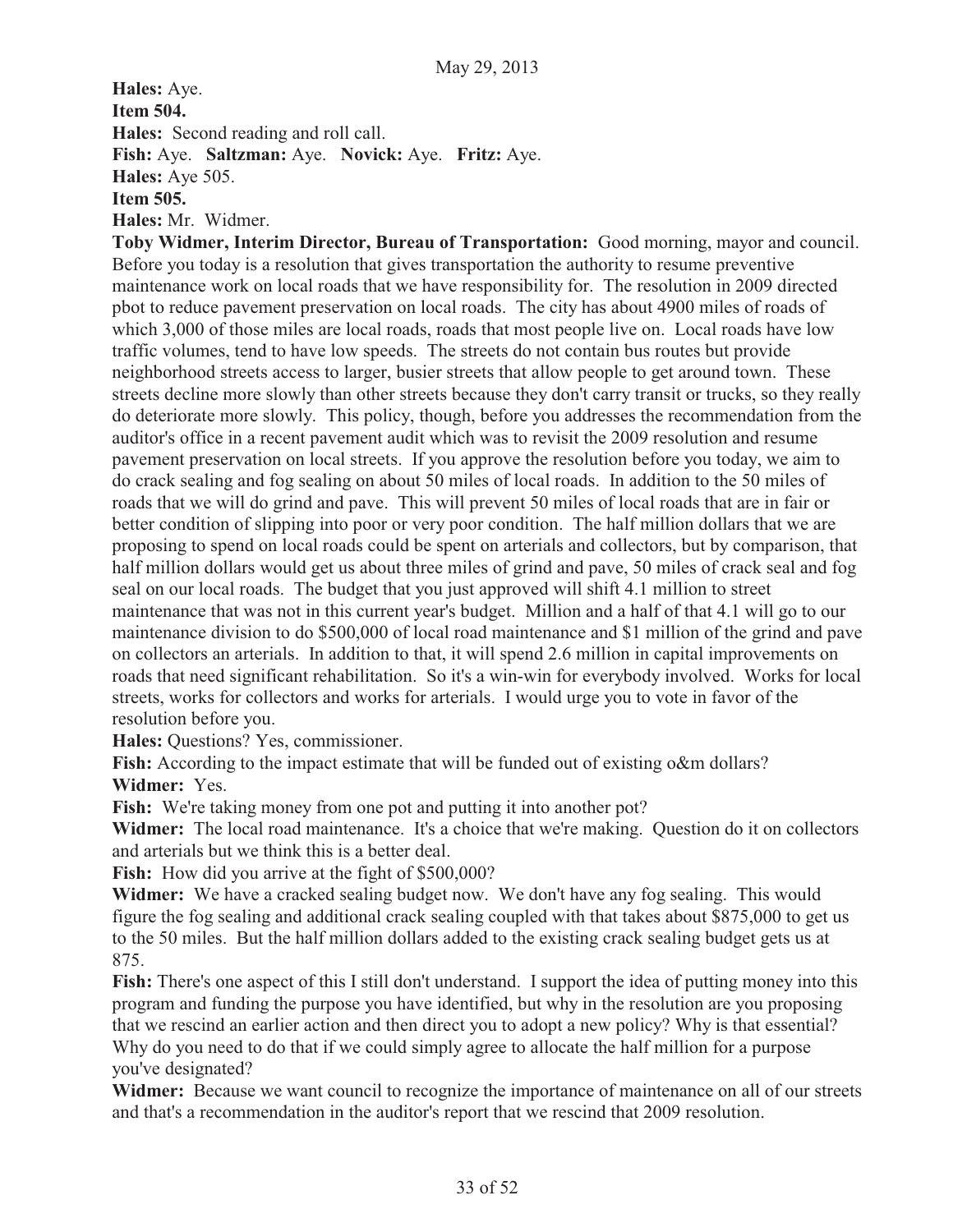**Fish:** I'm raising, mayor, more of a philosophical point. We take scarce resources every year, decide how to invest housing dollars, in what categories of homelessness. It's a zero sum game. We don't fund families and children, we fund veterans. These are discrete policy changes we have to make. My own view is that when we are rescinding a policy and adopting a policy normally we have a different level of debate and engagement than just deciding how to allocate money. I'm not clear why this is couched in terms of repeal and adoption of a new policy. My sense would be you would say put half a million into this worthy purpose, here's the public benefit, then we have a conversation about priorities within the bureau and policies but in a sense I think we have short circuited that by incorporating both in the same resolution.

**Hales:** Let me answer that from my perspective. I think council needs to make this decision heads up and eyes open that we're going to make a commitment to maintain local streets as well as arterials and collectors. Then we have a budget that reflects that policy as well. So to me this bureau or any bureau is guided by a combination of budgeting and policy. I believe we should be explicit in our policy that the city of Portland is responsible fort whole street network, and that we're going to make a commitment to catching up to the maintenance backlog on both local streets and arterials.

Fish: I would say that's a laudable goal and I understand the connection, but it just seems unusual for us to repeal and adopt a new policy without a community conversation. I get the half million dollars going into the purpose, but auditor makes all kinds of recommendations from which we don't simply adopt the recommendation. This may be the best idea since sliced bread, but a, we haven't been briefed on it, b, we haven't had a community conversation about it, and I honestly don't know what it means to repeal and adopt a new policy, the broader implication. Maybe i'm the only one here so thick as to say that. I would like a little more conversation about that because it seems like we're not just targeting resources we're rolling out a change in policy and I have missed the discussion on this.

**Hales:** Actually it's not that complicated. It's are we going to make a commitment to local streets or not. I think this council has a big rock to roll soon, which is we're going to need additional revenue to maintain the streets that we own and catch up on the backlog. I believe that that obligation is to catch up to the whole backlog, not just to the arterials. If we are going to ask the citizens of Portland to tax themselves more for their transportation system which I propose to do in the next year we want to make clear the street in front of your house is on the list.

Fish: I'm likely to agree with you, mayor. This doesn't seem like the place when we're talking about a half million dollars to have a debate about policy if the question is does the council want to reverse a prior policy and adopt a new one, that's well within the bureau's right to present that. My sense is we should set this over a week and actually have that discussion at a colleague level, better understand it. I'm prepared to vote for the half million. I don't quite fully understand the implications of the other pieces and I haven't had a chance to have a briefing on that and I would feel more comfortable decoupling for now so I understand what is the impact on the system, our budget, our priorities. It's just not something that I have been engaged on.

**Jamie Waltz, Bureau of Transportation:** I'm jamie waltz, asset manager. I think there's a separate discussion about the fact of rescinding and putting in a new one. In 2009 it basically limited pbot's ability to do preventive maintenance work on the local roads and we just filled potholes. What we want now is direction or approval to say it's acceptable for us to resume the preventive maintenance work, good pavement management policy on the local roads. So that we're not beholden by this resolution passed in 2009.

**Fish:** That is such a great answer that I think it suggested to me another path. Which if I could just put it on the table, i'm not even uncomfortable repealing if you need the repealing of 2009 to do this, i'm not even uncomfortable with that. I guess if the language about directing the new policy. I would like to be involved in the sausage making about developing a new policy. I don't know what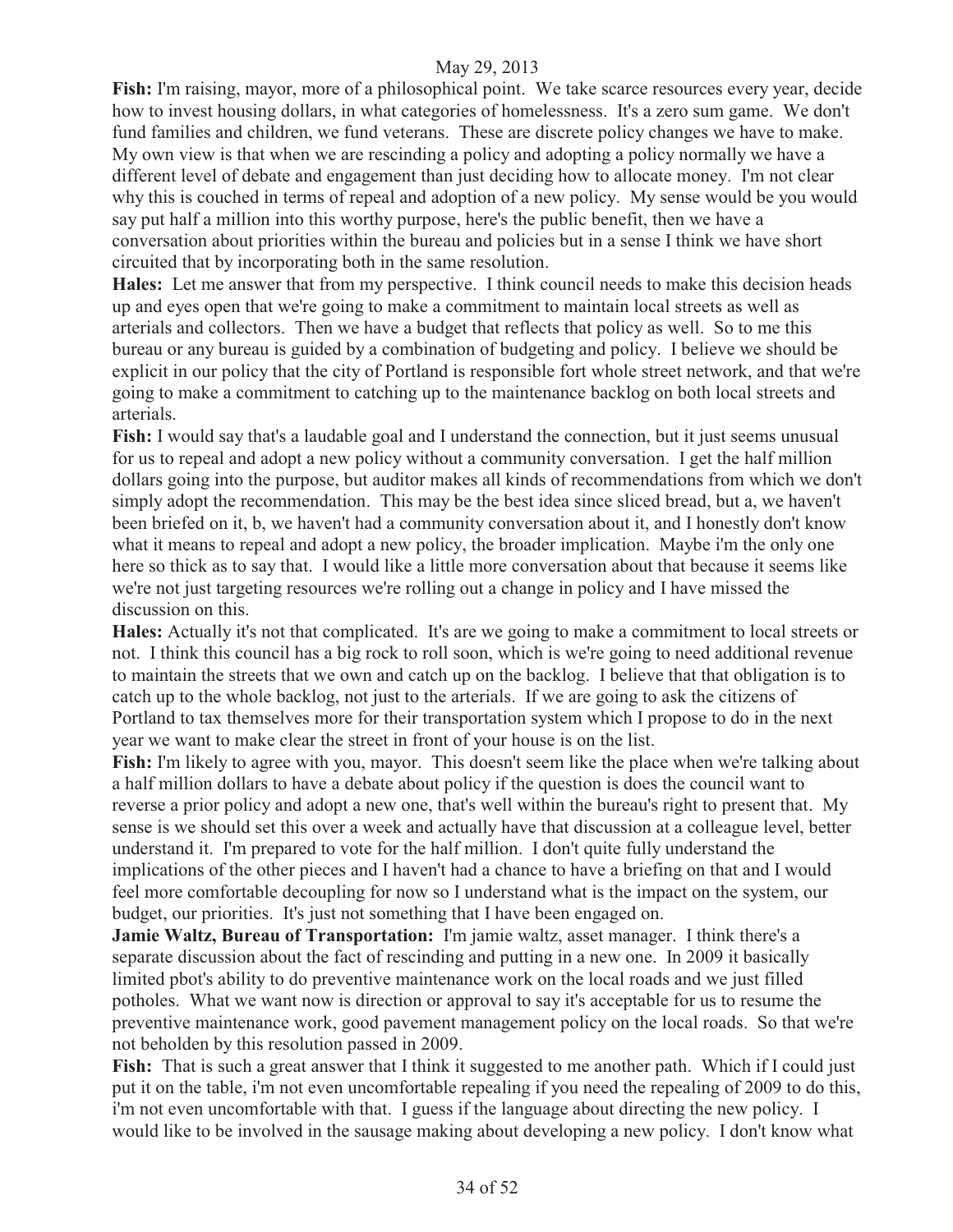that entails. But if you are going to replace it with something I would like that to come to council so we can have a discussion about that.

**Fritz:** That's not what the resolution says. It says pbot will adopt a new policy and there's not one currently that I have been able to find. There's nothing in writing that says what the new policy is? Waltz: It's the policy so we can resume work on the local roads that we own and maintain. We do have a prioritization approach, which is not attached to this resolution, but that's somewhere to the streets of city-wide significance that we have arterial appeared collectors.

**Fish:** I would be comfortable if there was a commitment to come back to council with an explanation of the new policy and changes in funding and approach. I under you're asking today for the authority to invest a half million. I have no opposition to that. I just want to make sure in doing so i'm not embracing a larger set of changes that I don't understand.

**Hales:** And to lift the bar for the ban -- if I might suggest based on what I have heard so far if we change the word adopt to the word prepare with the understanding that that policy will come back to council for what's going to guide future work, i'm comfortable with that, but we have a budget year about to start, a new pbot director soon selected we hope. We want to clear the decks for toby's successor to be able to do the job. The job I believe should include maintaining local streets. So that's why this is here now.

Fish: Does that allow you to spend the 500,000 while waiting for development of a larger policy or discussion?Does that work for you?

# **Widmer:** Sure.

Fish: It's not my intent to hold up the dollars out the door. The larger policy discussion, there's even a chance one of us may end up as having pbot in their portfolio. I think this is an opportunity to bring your colleagues along to better understand the policy piece. I frankly don't understand it as well as I should.

**Waltz:** If I may just add, the approach that we're taking with how we're figuring out where we're going to be fog sealing and crack sealing is based on the pavement index data that we have and our safety data, who utilizes the local network system. Local road system. So we really are focusing on neighborhood greenways, which is where we prioritize bicycle and pedestrian as well as a quarter mile within schools where we have our safe routes to school program.

**Fritz:** I have an amendment be it resolved the Portland city council rescinds resolution 3672 and directs the Portland bureau of transportation to prepare a new policy for prioritization of preservation activities on city owned and maintained streets for council review and approval.

**Hales:** Is there a second?

**Fish:** Second.

**Hales:** We'll have that on the table for further discussion. Does that give you what you need in terms of approval?

**Widmer:** Yes.

**Hales:** Further question?

**Fritz:** What is fog sealing?

Widmer: It's a mixture of asphalt emulsion, rubber from used tires and grit. Essentially the crack sealing seals the street and prevents moisture from getting into and under the street. The fog seal goes on top of that and preserves the street by blocking the sun, the effects of the sun, and puts down a new wearing surface. It's not a pavement overlay. But on local streets our hope is that it will provide protection and preservation for some seven to ten years. We have seen it in surrounding communities work pretty effectively.

**Fritz:** Has nothing to do with fog?

Widmer: No. That's just as its happening. It's sprayed on and creates a fog.

**Fritz:** Thank you.

**Hales:** Fog you don't want to be out in.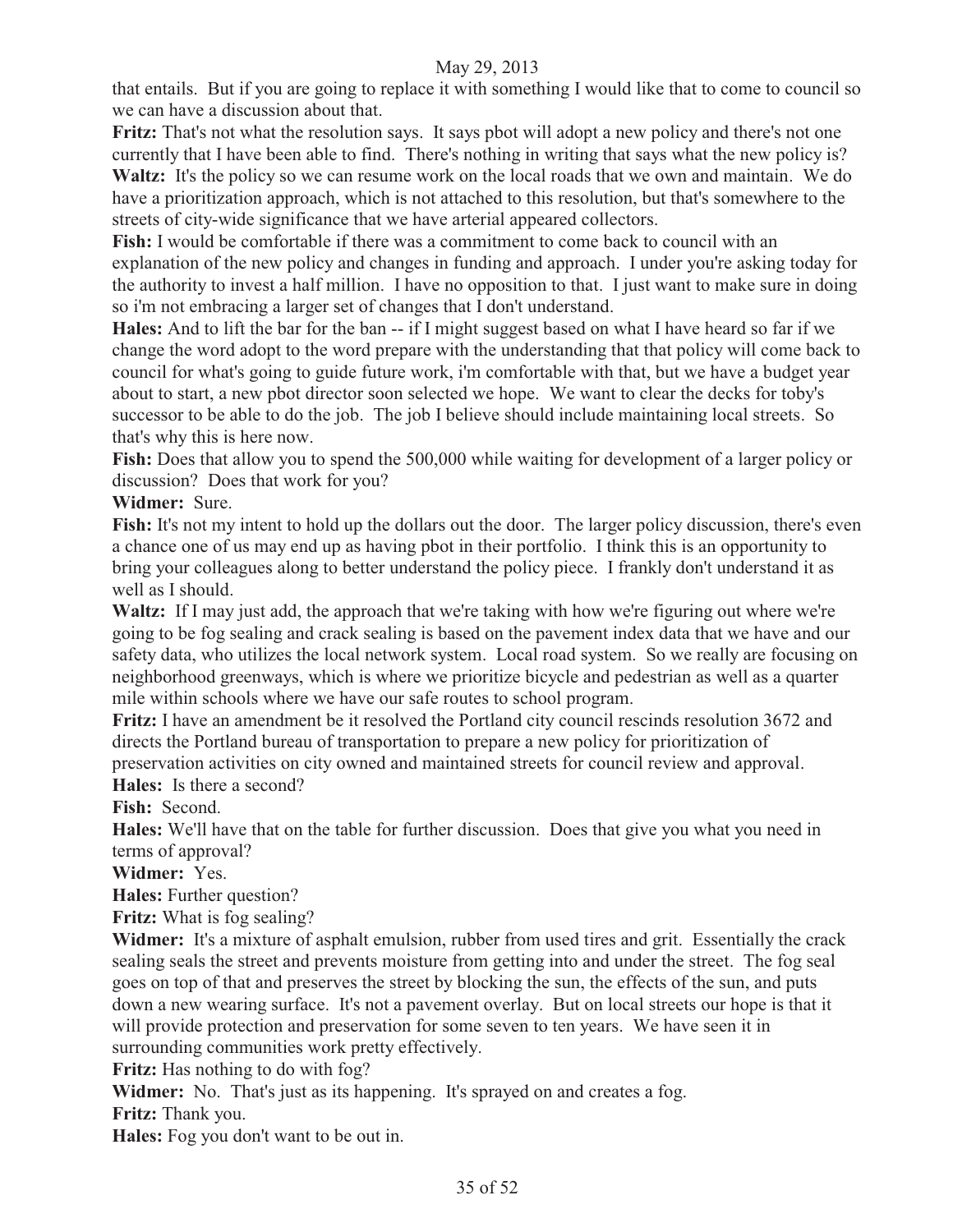**Hales:** Further questions for staff then let's see if we have public testimony. Karla? **Moore:** No one else signed up.

**Hales:** Roll call on the resolution as amended.

**Fish:** I appreciate the thoughtful exchange, walking us through this and your flexibility. Aye. **Saltzman:** Aye.

**Novick:** I just want to say I appreciate the fact that the bureau takes the council's policy direction so seriously and literally you felt you had to ask for a change in policy to spend half a million dollars. Aye.

# **Fritz:** Aye.

**Hales:** We're starting a term with the help of toby and his able team with the bureau of transportation, and that is towards a future where we are maintaining the streets that we own, and where we're systematically adding in the missing infrastructure in neighborhoods that we annexed or otherwise never got the paved street or property infrastructure installed in the first place. It's a big job. Going to cost a lot of money. It's going to require a lot of public support, but having the bureau's policies well-founded at this table by the council, having a commitment to the whole system, and then coming up with smart cost effective solutions like this fog sealing program is exactly what we need to be doing. I want to thank you again for the work you've done in this victory lap that we called you back for. I'm thought sure how many times we'll have you formally in front of the council during your service as acting director, but a bureau that still has a solid commitment to transportation choices across the city and a lot of great projects queued up to make Portland a better place. I appreciate the good work. Thank you. Aye. That's the amendment. We have to adopt the resolution as amended.

**Fish:** Aye. **Saltzman:** Aye. **Novick:** Aye. **Fritz:** Aye.

**Hales:** Aye. Thanks very much.

# **Item 506.**

**Hales:** Speaking of great projects queued up, here you are.

**Dee Walker, Bureau of Transportation:** Good afternoon. I'm dee walker with transportation right of way acquisition. This is the last piece in finalizing relocation of southeast water avenue. It authorizes property transactions per previous council direction in august of 2012. I have art pearce with me to give you background on the project, then after he speaks I would be happy to answer any questions you might have.

# **Hales:** Great.

**Art Pearce:** Good afternoon, council, mayor. Great to see you again. Karla, maybe we could put up the slide show. Just because the right of way maps are a little hard to read I thought I would give you an overview project again. Especially since council took such a keen interest last year. The project is the green alignment shown on the illustration and this is a realignment of water avenue which previously ran where the red line is. This really is key to facilitating the coming of streetcar and light-rail connections to and from the new milwaukie bridge and provides a better, more direct connection for bicycles, pedestrians and freight and motor vehicles to southwest 4th avenue. The project of water avenue was added as a betterment to the Portland milwaukie project so we added funding to complete that. That was a partnership between pdot, pec, and trimet. That was authorized last august to head into construction. Which is good because it is already almost done with construction. So here's the pictures from this morning. This is looking north from the intersection of carruthers and 4th avenue. This is almost fleet new water avenue project. You'll see the rail heritage museum on the right has a new front door on the new street.

Fish: This allows you to walk from omsi in a much more direct way not having to go around. **Pearce:** Absolutely. Previously this location was certainly tucked deep within the parcel, within the rail lines there. To make sure you're oriented, one of the key elements is it creates what is now going to be called southeast 2nd place as a main son veining area for expansion of omni's property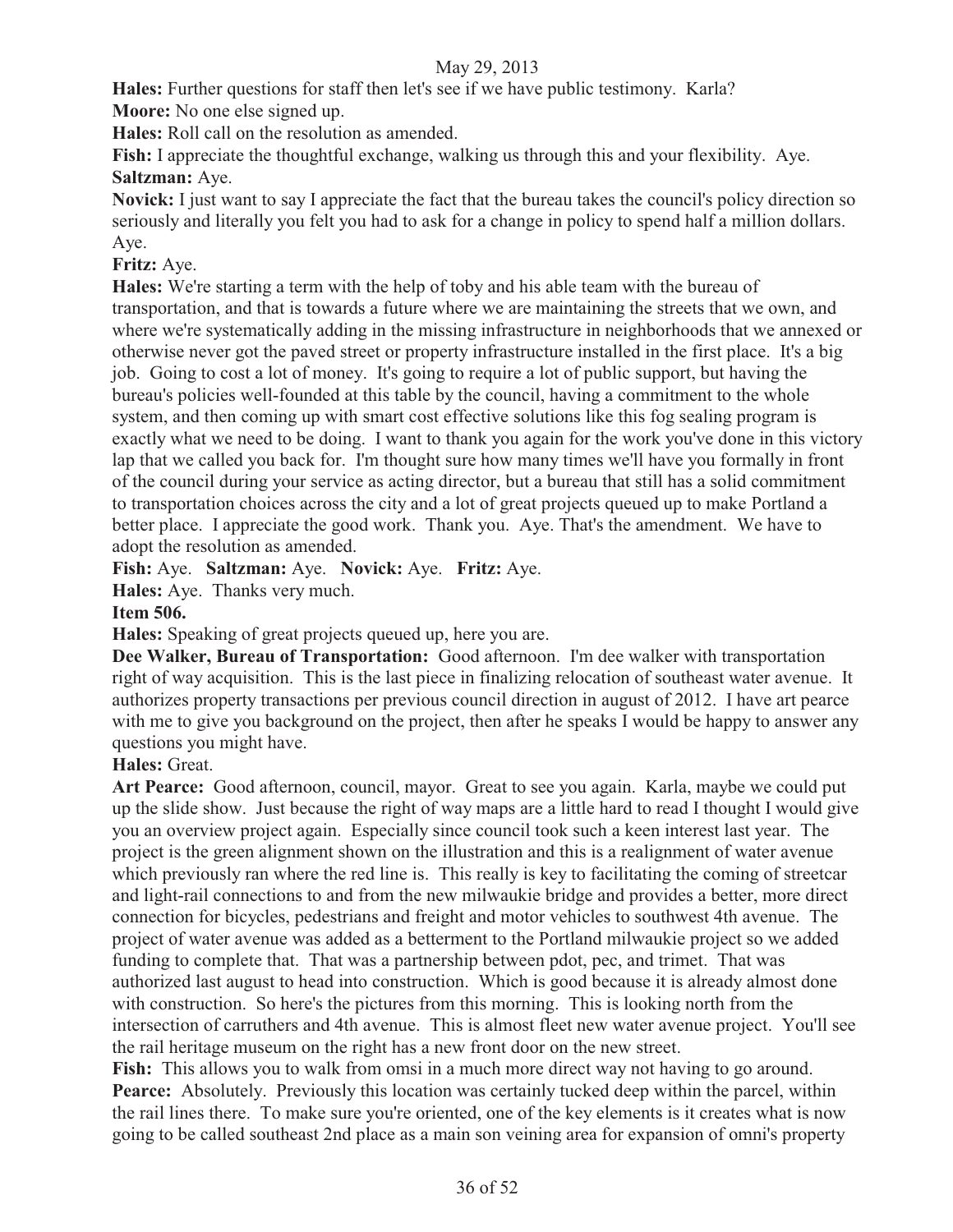as well as office property. We will have a pedestrian, bike and rail plaza providing for all the connections to occur there. Another picture, this is looking south from farther up at what was the location where water avenue turned right. Then you can see in the middle of this picture this is water avenue, old water avenue now being renamed southeast 2nd place. You can see the construction of the new retaining wall for the closed loop streetcar project. Reconstruction of old water avenue is already taking place at a rapid pace. It's now driveway connection off the primary roadway. So the transactions being authorized today in purple are the elements that are the right of way that we are acquiring from omsi and from opera to provide for the new roadway and then in red adjacent to the right of way we acquired some of omsi's property in fee to provide for an alignment of the pge transmission lines, utility lines. Previously they ran over the top of all these parcels and would render them undevelopable. One big benefit was to move the utility lines to the side of the area and create a parcel that could be useful. I think that's -- i'll stop there. We can see if there's questions and you can give more details on the transactions.

**Hales:** Questions? Looks good. Thank you. Is there anyone to testify on this item in. **Moore-Love:** One person, mary ann schwab.

**Hales:** I don't think she's still here. If not, then emergency ordinance, take a roll call, please. **Fish:** Thank you for very succinct presentation and staying within your 15 minutes. Nice work. Aye.

**Saltzman:** Aye. **Novick:** Aye.

**Fritz:** Thank you for the presentation. Thanks to dee for my questions ahead of time aye. **Hales:** This demonstrates that we're good at this combination of transportation project design and place making and development. If you look at omni's master plan, look at the areas this sets the stage for a lot of great opportunities, great work. Thank you. Aye.

**Hales:** and while we're on the subject of transportation, let's take up 507.

**Item 507.** 

**Fish:** Aye. **Saltzman:** Aye. **Novick:** Aye. **Fritz:** Aye. **Hales:** Aye. 508. **Item 508. Hales:** Roll call. **Fish:** Aye. **Saltzman:** Aye. **Novick:** Aye. **Fritz:** Aye. **Hales:** Aye. 509. **Item 509. Hales:** Good afternoon.

**Anna Kanwit, Director, Bureau of Human Resources:** Good afternoon, mayor, council, director of human resources. Kathy is our benefits manager is going to be presenting the ordinance today. I just want to take a moment to acknowledge the excellent work that was done by the city labor management benefits committee. This is the committee responsible for making plan design changes to our self-insured plan. It's made up of the city's union leaders and corresponding number of managers. They take this job very seriously, work very hard to have a plan design that recognizes the needs of the city and employees, a design that is fiscally sound and also creates a very effective health plan for our employees.

**Kathy Bless, Bureau of Human Resources:** Good morning, mayor and commissioners. I'm kathy bless, benefits and wellness manager for the city. As part of the current enrollment proceeds this establishes the 2013-14 city of Portland health planned an cafeteria plan to reflect the necessary administrative and plan design changes for the upcoming fiscal year. I'll review the changes with you and we'll also take a few minutes to provide an update on our health plan and wellness. The cafeteria plan that's up for adoption identifies the provisions of the premium payment plan allowing for pre-tax deductions of health care benefits and flexible spending account election. This year the changes to the cafeteria plan were not material and were to ensure language changes in the plan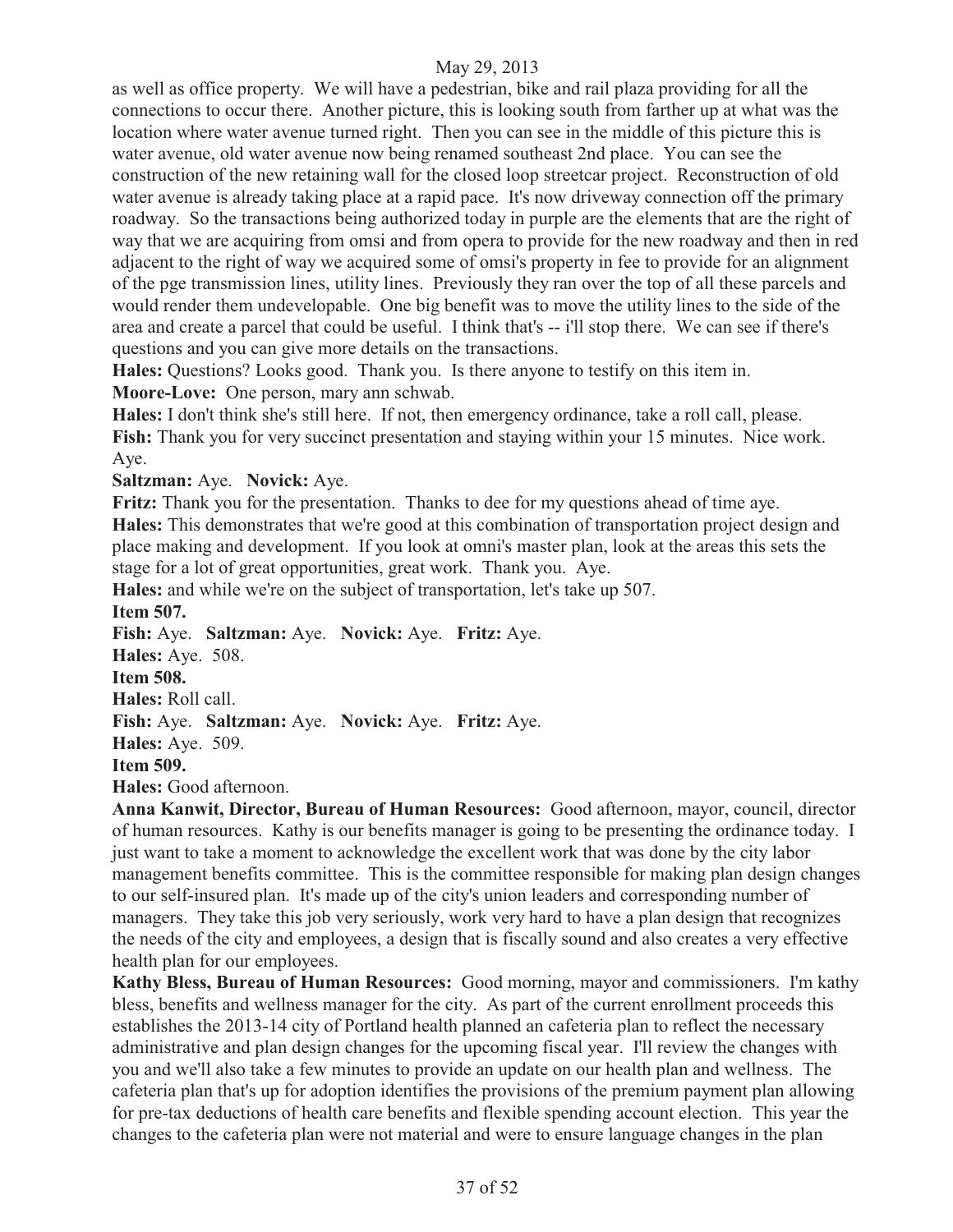document and the cafeteria plan remain consistent. The plan document identifies the provisions and plan design of the city's self-insured health plans and includes administrative changes required by health care reform. The plan document contains the self-insured benefit plan design changes recommended by the labor management benefits committee. Those changes would be effective july 1, 2013. The labor management benefits committee has a long history. The committee began in the early '90s with the intention of working collaboratively on benefit plan design for the city's selfinsured medical plan. The committee has worked through many significant issues related to plan design over the years, much of it during periods of time when the health fund had additional money held in reserve that could be used to offset the cost of health care. While our reserves are adequately funded, we no longer have a cushion to helpless send the burden of significant plan increases. Must be able to have difficult discussions about health care and plan design. There is significant savings shown in the revised forecast for fiscal year 2013 and '14 a direct result of those discussions. Both labor and management came together, made thoughtful decisions to propose changes to the health plan, creating savings for the whole city and limiting the increase to 8.7%. It's important to acknowledge the excellent work of this committee. The lmbc recommends the following changes. Increasing the in network deductible from 200 to \$250 per person with corresponding increase out of network deductibles. Increasing the out of pocket maximum from \$1800 to \$2,250 per person. Again with corresponding increases to out of network maximums. Office visit co-pay for innetwork primary care will be increased from \$15 to \$20. Specialty and urgent care co-pay increased to \$35. Advanced imaging co-pays increased to 75, emergency room co-pay increased to 200. Lastly, there were changes to prescription medication, balancing health care reform, choice, clinical effectiveness and costs between plan members and the city. The changes recommended today are still supportive of wellness and continue to support employees by offering a competitive benefit package to a diverse city population. During the last four years the city has made employee wellness a priority and I want to take a few minutes this morning to update you on successes and challenges within this program. The wellness program has three main goals. To create a culture of wellness throughout the city, increase participation within wellness activities, and to show improvement in health benchmarks in a number of areas. It will be important within the coming months to update and work on new measurements and benchmarks for this plan moving forward. During the 2002 wellness employee survey it indicated that 69% of respondents felt there were appropriate wellness offerings and had seen noticeable improvements in the program. That was up from 52% in 2011. Across all age brackets of respondent's time is the primary roadblock to making healthy decisions and stress the primary health challenge. Most everyone felt their health status was good to excellent and although less than 13% identified their health status fair to poor that is in line with the percent of participants who use the most dollars under the health plan. 16% of all participants under the health plan use 78% of the total revenue collected for the plan. Fish: Say that again.

#### **Hales:** Wow.

**Bless:** 16% of all participants use 78% of the dollars that we collect. Clearly it's vitally important to ensure we have programs to support these folks and to support those who may become part of that group in future years. Weight, mobility, pain, obesity remain significant roadblocks for city participants. Nearly 72% of respondents to the survey said they needed to lose at least five pounds while 30% said they needed to lose at least 20 and 11% said they could lose at least 50 pounds. Even 20% of the surveyed participants between the ages of 18 and 29 felt they needed to lose at least 20 pounds. We will actively work to ensure folks understand that they can work with the nutritionist under the city plan and that we have coaching programs in place to help support the healthy efforts of city employees. Many folks are trying and many, many folks are becoming more aware and are trying new things. Last year I told council that we were working with ods to develop and intensive chronic care manage program that will specifically address the high risk population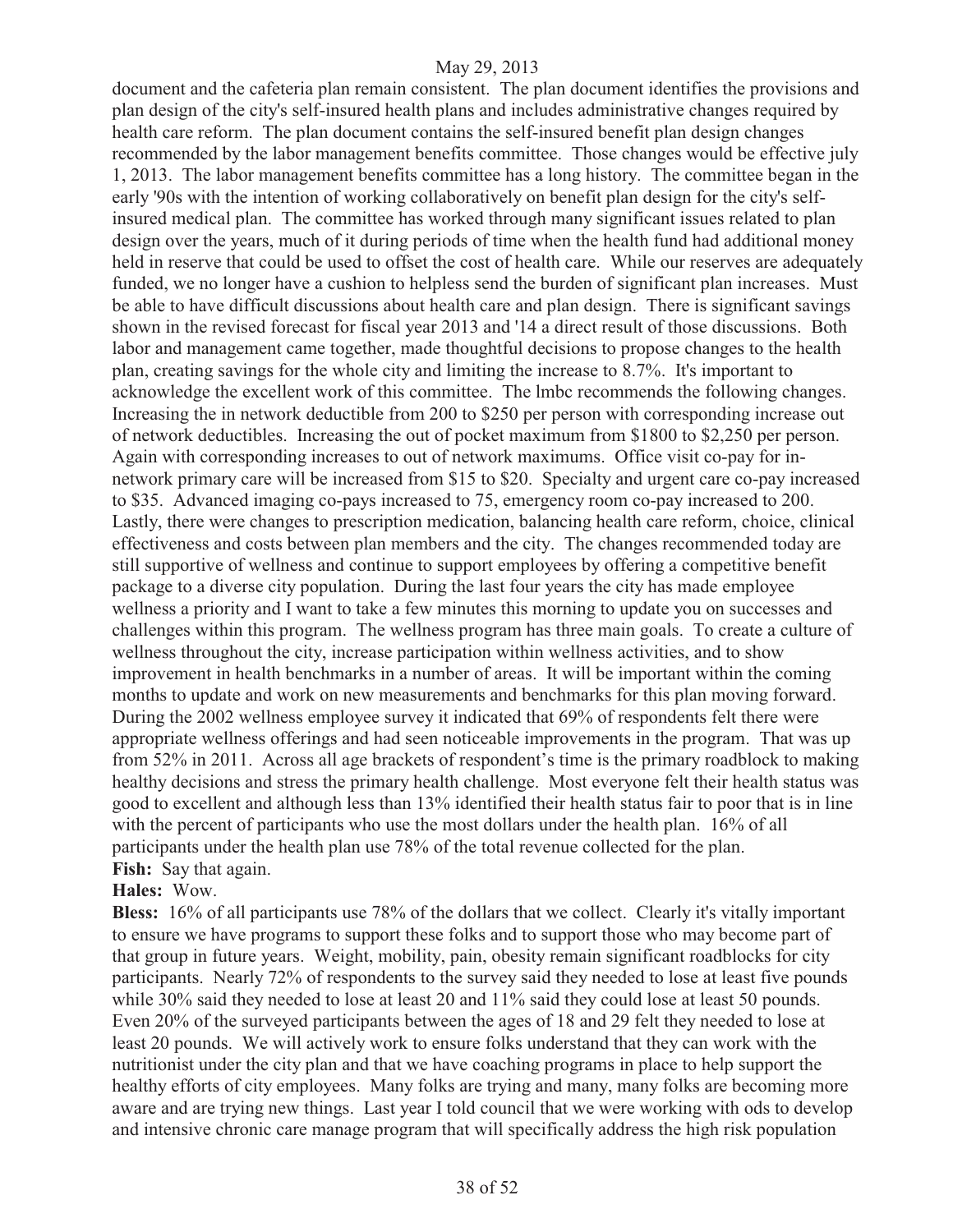and provide them with goal oriented care and support to improve their quality of life, motivation and self-responsibility. The first invitation for this program went out in october of 2002. We have over 40 participants and many more family members in the program and are getting some very exciting feedback. It will take time to correlate the feedback into success but the program continues to grow in significant ways and I look forward to sharing data with you next spring. Health care continues to be a difficulties issue and everyone is looking for an opportunity to make a difference. With have started to make that difference. I look look forward to the challenges ahead and am always grateful to share my experience with you an know we have your continued support. Thank you for your time today. I'll answer any questions you might have.

# **Hales:** Questions?

**Fish:** Thank you for making such a compelling case for diet and exercise as a cornerstone. We talked about whether we could provide financial incentives to employees to join health clubs or get access to our rec centers so they could do the exercise piece. Could you give us an update on that? **Bless:** We have facilities around the city for employees to use either before, during their lunchtime or after work. We provide those facilities free. We also through our eap have discounts available for many of the commercial fitness centers around the Portland area. We do not offer other incentives for folks to exercise other than some of the partnerships that we had with parks for scavenger hunts we sent out maps for the last couple of years inviting folks to enjoy the parks during the summer with all the activities. We still have coaching programs that are available for people that are free of charge through ods. We also have them available through kaiser. A number of incentives that we will discuss over the course of the next year and how to work those into the health plan.

**Fish:** If we could get everybody 15 minutes with chuck amato -- [laughter] I speak from personal experience. You mentioned commercial things. That sounds like a 24 hour fitness discount. Might we at some point consider a discount to get people into city owned and managed facilities like rec centers so that if that happens to be the competitively priced, convenient location the incentives extend to that?

**Bless:** I think that would be a wonderful discussion to have.

**Fish:** Also with gridlock busters like african-american health care coalition and others which historically have relied on grant funding to bring the costs down. If we create parity with the commercial facilities we may have more customers from our own family using our facilities and cross-subsidizing --

**Hales:** I like that idea very much. Aside from the cost impact, the human impact of having a healthier, happier work force is enormous. I would love to take a look at. That let's do. Fish: We have a great network of community centers. We own them. Seems to me there's an opportunity there.

**Bless:** We do. Some of the challenges in the past when we have discussed it is the maintenance and upkeep of the equipment that would be used. And so we can absolutely discuss it and look at it. **Fish:** One of the things you'll find from the professionals at the bureau is they would also be keen on talking about off hour pricing. They have downtimes in their schedules. If we create incentives for employees to use that time, that actually may have a benefit.

**Hales:** Let's do it. Take a look at this and make it happen. Great idea. Other questions? Suggestions?

**Novick:** It's an interesting coincidence we were talking about transportation, now we're talking about health and wellness. There's a connection between the two. We should always remember that we make investments in transportation in Portland, we're making investments in health. In copenhagen 40% of the trips are taken by bicycle the government justifies their investment in bicycle infrastructure in terms they see reduced health care costs. I also wanted to say, the work that kathy and the labor benefits committee does is important and it's innovative and far sighted and I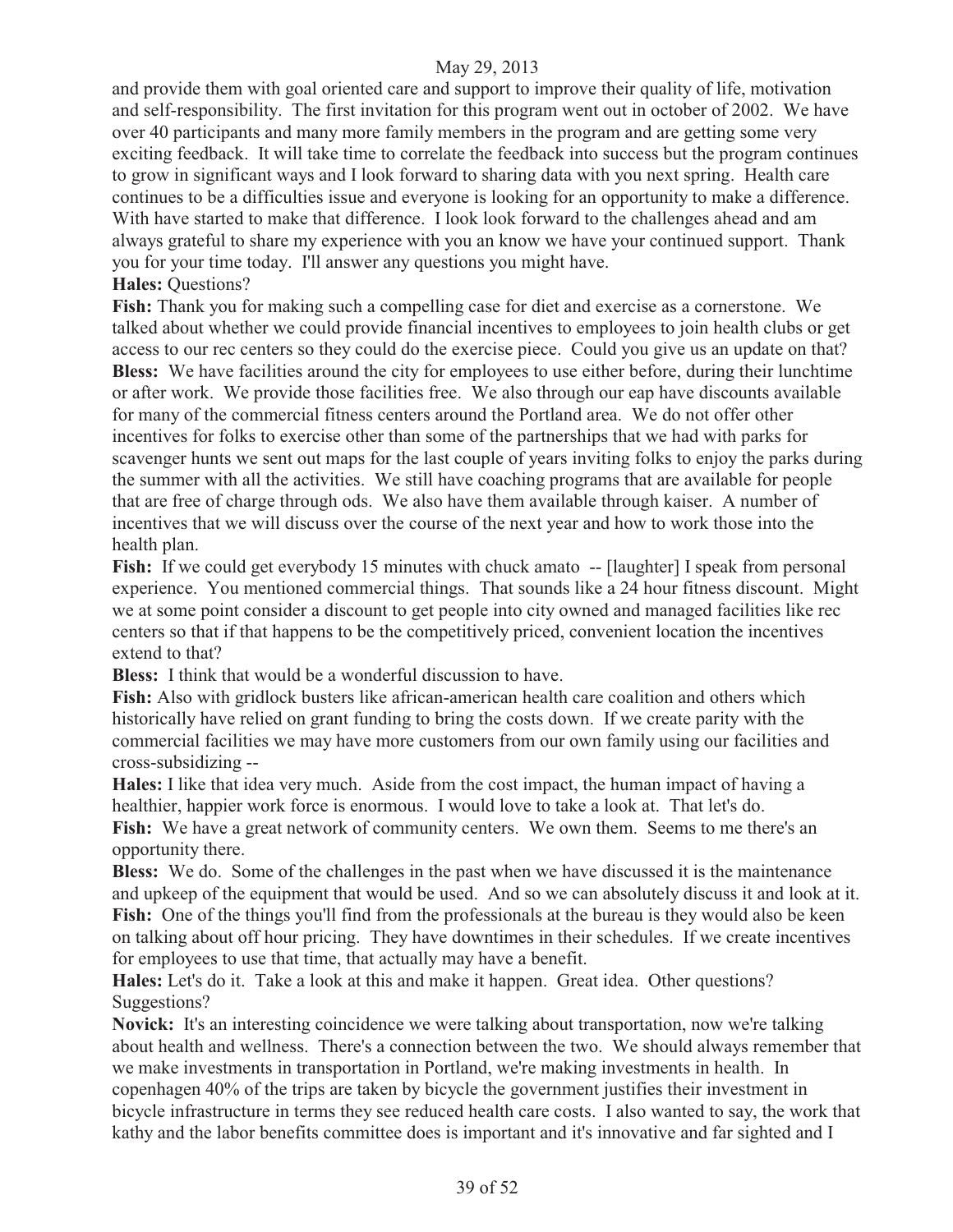think this city along with some other private sector employers in the region such as intel looking hard at health care costs and innovative strategies can be models and partners to the rest of the region. I think this is an area where we can be very proud of what we have done and what they are going to do. So thank you. Heals healings anyone signed up to testify?

# **Moore:** No.

**Hales:** Roll call, please.

**Fish:** Thank you for putting health at the heart of the program. Hopefully reduce some of the risk factors. Aye.

**Saltzman:** Thank you for your good work aye.

# **Novick:** Aye.

**Fritz:** I was assigned to the wellness program in 2009 I attended many labor management benefit committee meetings and it was very clear you were doing a very good job managing the process. It's a unique collaboration between labor and management. It works extremely well. I appreciated the design changes over the last four years. I hope around next budget we will start funding again the blood pressure and glucose and other blood tests that we have not had in the budget the last two years because in order to monitor how we're doing we need to have those objective measurements. For next year's budget that's something I would be interested in doing. Thank you. Aye. **Hales:** I just want to contrast the numbers that caught our attention, 16% of our work force are

responsible for -- their health conditions are responsible for 78% of our costs. Craft that with the fact Portland has once again been ranked one of the most active cities in the country. We have a gap to close there between the opportunities to be fit and healthy in Portland and our own work force's situation. The work you're doing and doing cooperatively with labor is really important and kind of creative partnerships that we just talked about in this discussion are more of what we need to be doing. Aye. 510, please.

#### **Item 510.**

**Hales:** Not sure who thought about all the transitions here. We're going to talk about active recreation. Somehow karma is with us.

**Todd Lofgren, Portland Parks & Recreation:** I heard you mention partnership works earlier in the budget. This is youth community sports field partnership. It's been many years -- todd lofgren, property and business development manager, Portland parks and recreation. We're pleased to bring this to you today. It's been many years in the making. As many of you know, Portland parks and regular rakes owns delta park. It includes seven softball fields, one all weather synthetic sports field with lights, and eight grass turf sports fields. Over a decade ago Portland citizens, Portland parks and recreation staff worked on the vision 20/20 plan. This set a goal of converting existing grass sports field to all weather synthetic turf sports feel and adding lights. That's important because that's the project we brought to you today. We have been working for the past two years since the completion of the buckman field project where we added two new synthetic fields there, and today we're considering in this project adding three new all weather synthetic turf feels at delta park. Due to wet conditions, the existing eight fields are closed for play approximately six months of the year while one existing all weather synthetic sports field at delta park with lights is open all year. The difference between the grass field and synthetic field in the amount of hours that are played which we track is four times. For the same amount of dirt we get four times as much play on a synthetic field. In partnership with Portland city united soccer club, they have led a coalition of youth focused sports user groups that have agreed to make a financial commitment of over \$230,000 each year over the next eight years and use the first year of their financial commitment to capital development of this project. Portland parks and recreation will rent out the additional time that is created to create a sinking capital funds to replace the turf field at the ends of its useful life. So the synthetic turf fields are warrantied for about eight years. You can get about eight, ten years of play, but over that eight year period we will develop sinking capital fund to replace the turf field at the ends of its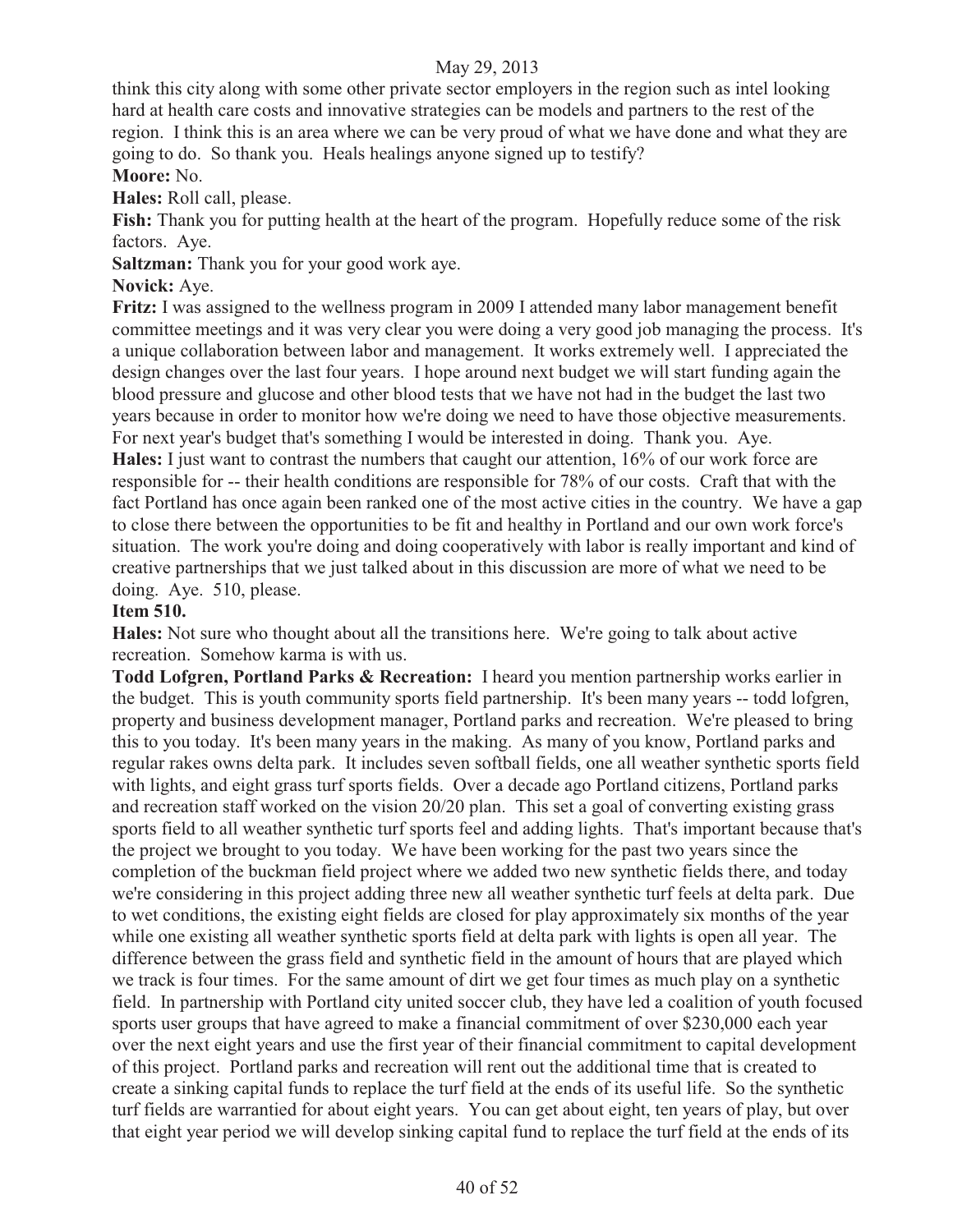useful life. Portland city united soccer club has been awarded an in-kind grant of over \$1 million from the community sports development council for the project and the total project cost is estimated to be 3.2 million. The Portland parks and recreation system development fund we're requesting to put \$2 million into the project to leverage the additional 1.2 million and these financial commitments will be made to delta park llc, to manage the permitting, design and construction of the project. Those agreements are in the ordinance packets before you today. So this new investment at delta park will leverage a max station near the facility, just across interstate 5 we have Portland international raceway, which will serve as a perfect venue for overflow parking, appeared this is a very unique site where we don't have capacity to hold regional and even national sporting events so this new investment will leverage that existing infrastructure and because of the new tournaments that will be attracted and the new visitors, we'll also benefit nearby businesses and hotels. So the three actions we have before you today are to authorize the director of Portland parks and recreation to contribute up to \$2 million to assist in development charge funds and funds for ppr capital and design staff to oversee the project. In addition, we're asking for authorization for the director of parks and recreation to execute the enclosed agreements and as well the third is for Portland parks and recreation in the fiscal year 2014 and 2015 budget to receive o&m funds of 42,678. I do want to make a comment about why we're asking for additional operation maintenance funds. The facility right now and the sports fields are closed half the year, so because of the increased am of play there's additional trash pickup and staffing costs in addition due to past budget cuts, we have a lower standard of care for our grass fields than probably what the industry standard is. So finally I would like to thank a couple of our representatives here today. Jeff from Portland city united soccer club is here representing and joseph o'connor from the community sports development council which is the nonprofit alliance sponsors and funding partners for the in-kind grant domation to the project. The other youth sports organizations contributing include Portland youth soccer association, northeast united soccer club, southeast soccer club, Washington timbers soccer club and high school co-ed rec soccer club. Thank you for having me. I'm happy to answer any questions. We had that practical fist for the revenues at strasser already. We think because there will be four fields there we'll be able to program more often with tournaments so that will be part of the sinking fund.

**Hales:** Other questions. Anyone else want to testify on this item in.

**Moore-Love:** No one signed up.

**Hales:** Roll call, please.

**Fish:** Mayor, this has been a day of high notes but it's nice to end on a particularly inspiring note. Todd is very modest in his presentation about the amount of work that goes into this model. The truth is with the 20/20 vision there was this notion we wanted to replace grass fields with turf fields and improve player safety and longest and reduce costs. We did not have a way to pay for it. Offer the last five years with the recession we didn't even have the sbc money to make the kind of investments that parks wanted and the community wanted. So this is a very happy day that we have the funds available. We have someone of todd's caliber perfecting the art of the public-private partnership to do these fields. This is the third home run that has come before us in the last year. The last big one was buckman fields, incredible complicated with lots of parties. Next was the grant field which the city owns even though it's on the campus of grant high school. I won't go through the details of how hard that one was and complicated. Now this vision for a delta park that is on the way to having all its fields turfed which not only means six months of additional use but 24/7 with the lights. And unlike the user conflicts we sometimes have in residential areas where there's resistance to lights, here other than some squirrels there will be no opposition to light, more importantly the fact that it's a 24/7 community will be cheered because the vision is to have this a regional showcase for sports. By sports everything from lacrosse and soccer to rugby and other sports in between. This has been presented to us as a matter of fact piece of parks business. I just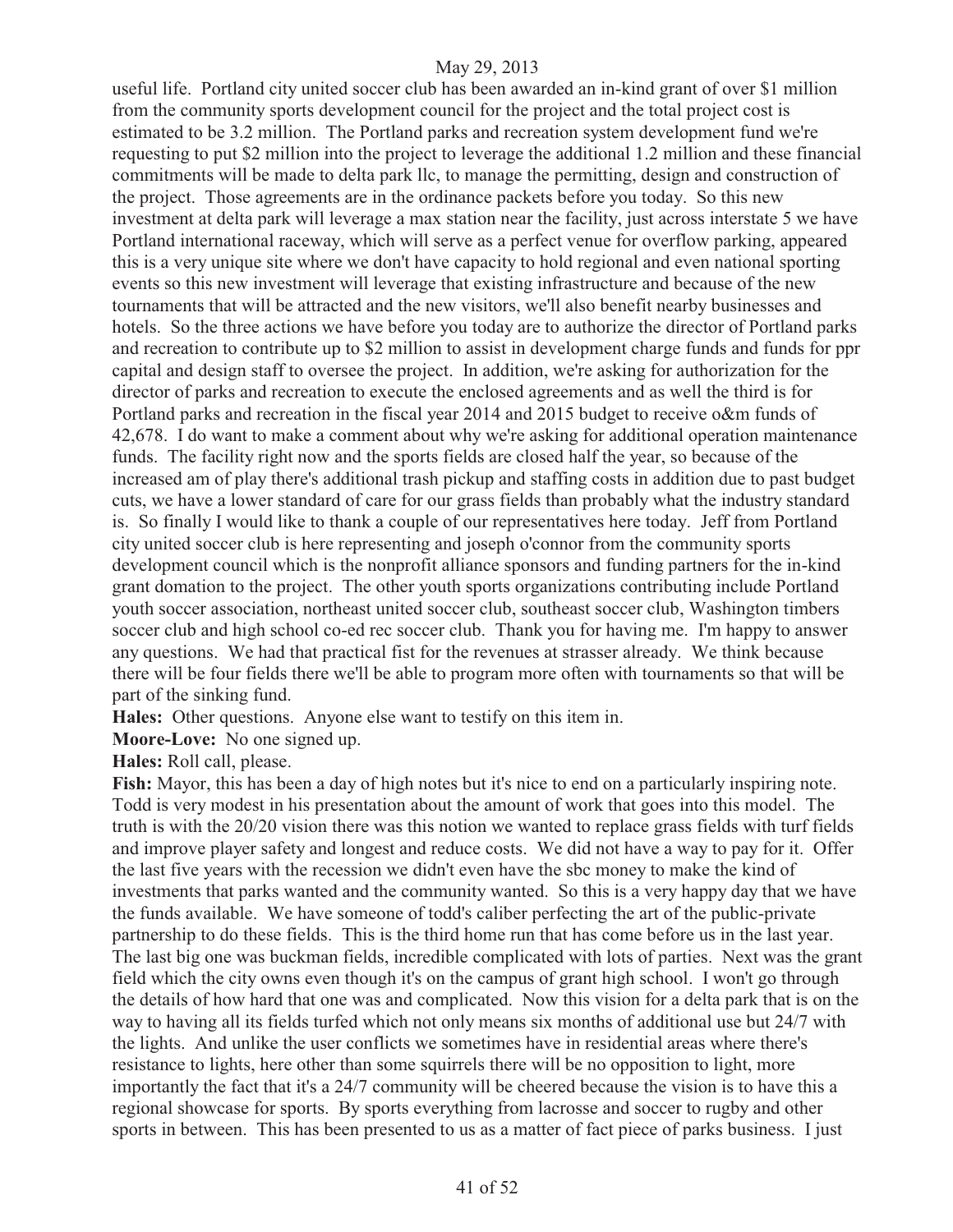want to say this is what todd lofgren has perfected and frankly I don't think there's a city in the country that has pushed the envelope this far and has been so skillful at moving all the pieces together. I really want to thank you, todd. There's absolutely no reason why we're acting positively on these things given the community and budget shortfalls but you found a way to make it work for the benefit of kids in our community. I'm proud to vote aye.

**Saltzman:** This is a great partnership. I really appreciate the changes that will happen under this. Delta park is one of the most heavily used parks in our system. I know having been out there many days myself in the rain what a difference all weather fields will make in terms of better over all experience for our citizens but also enhanced economic opportunities and this great partnership coming together here. Look forward to it. Aye.

**Novick:** Congratulations on putting this together. Aye.

**Fritz:** Thank you, todd, for your great work. Thank you, commissioner Fish, for your leadership on this. Your passion for these fields is unmatched on the council. I know that it was a lot of hard work over many years. Aye.

**Hales:** Bravo, commissioner Fish, and the bureau. This is a great tradition of parks working in partnership with nonprofit groups, softball complex at delta park is another example of this creative partnership. As you said, to do this, in this economy, is an especially impressive accomplishments. I was out there with julie strasser when ralph strasser field was designated and I think he would share our joy in seeing this realization of Portland as an even greater soccer city than we are already. I think we'll manage to even buy the squirrels off with increased flow of stray skittles and half eaten granola bars. They won't complain about the lights. Job well done. Aye.

#### **Item 511.**

**Hales:** Items 511 it's been requested to transfer back to my office which I will happily do. **Moore:** Shall we read the title?

**Hales:** Yes. We'll recess until -- you're right. I'm in a hurry to recess. We do have a pulled item from consent but I thought that was to return -- to correct. That's right. It was only return to correct. **Item 498.**

**Moore-Love:** Make an amendment, 498 transfer funds to the grant field and track improvement project.

**Hales:** I had requested to pull it -- i'm sorry pull it and correct it, not pull it and send it back. My mistake. I'm sorry. We just have to check the name. Amend directive b to correct name to sports working group.

**Saltzman:** So moved.

**Fritz:** Second

**Hales:** Roll call.

**Fish:** Aye. **Saltzman:** Aye. **Novick:** Aye. **Fritz:** Aye.

**Hales:** Aye. Roll call on the emergency ordinance.

**Fish:** Aye. **Saltzman:** Aye. **Novick:** Aye. **Fritz:** Aye.

**Hales:** Aye. Now we're recessed until 2:00 p.m. Thank you.

At 12:43 p.m., Council recessed.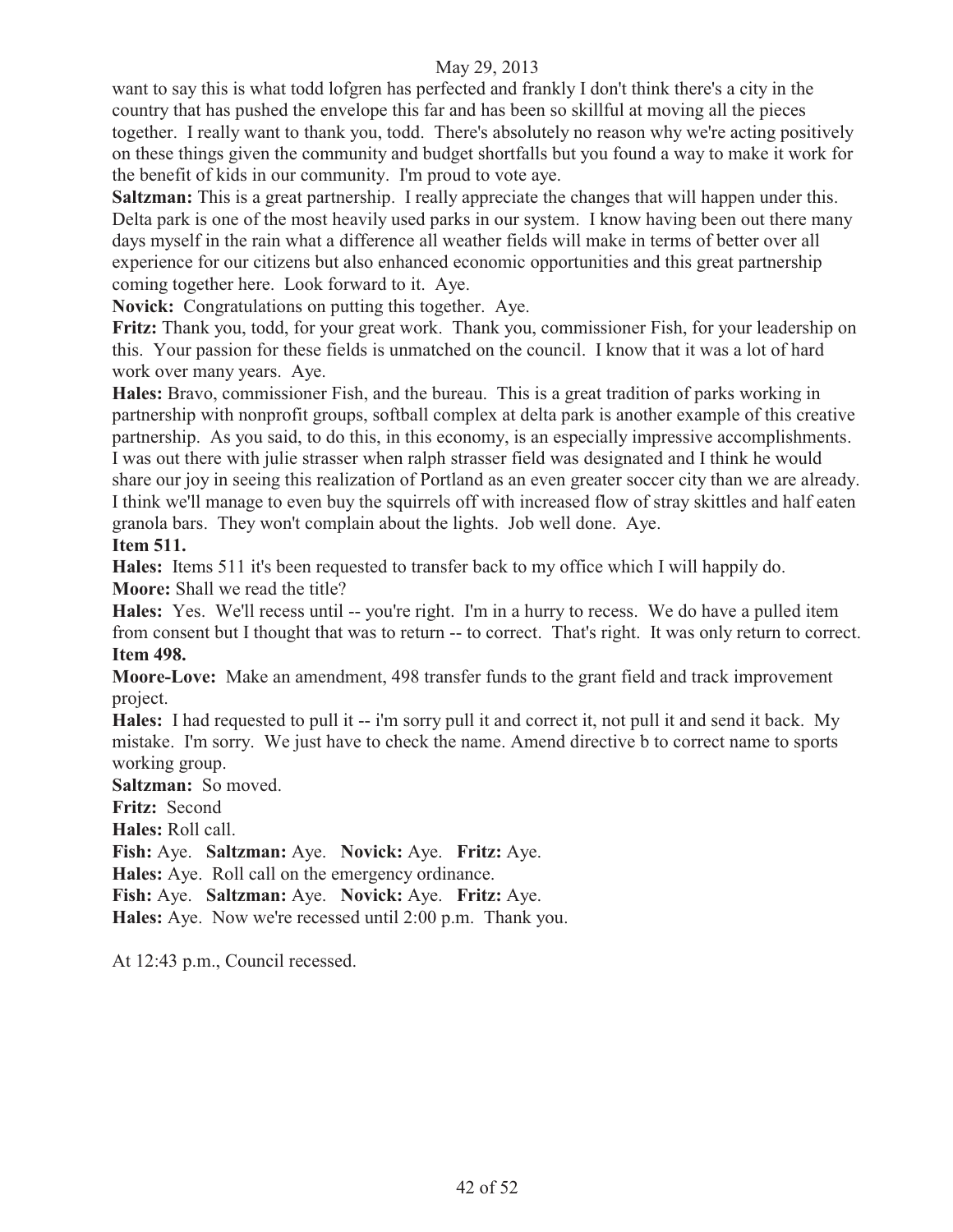# **Closed Caption File of Portland City Council Meeting**

This file was produced through the closed captioning process for the televised City Council broadcast and should not be considered a verbatim transcript. Key: **\*\*\*\*\*** means unidentified speaker.

# **MAY 29, 2013 2:00 PM**

Hales: Council come to order and call the roll, please. [roll call].

**Hales:** Item 512, please.

**Item 512.** 

**Hales:** Jack come on up and bring your team. Good afternoon.

**Jack Graham, Chief Administrative Officer:** Good afternoon, mayor. I'm joined by two members of the citizen public safety general obligation bond independent committee. I have with me Kirk Hall who is chair of the committee. And Nicolette Johnston, a member of the committee. We are pleased to present the second annual public safety general obligation bond report to council for your acceptance. City council established an independent citizen committee in compliance with a voter approved bond measure. The five members committee provides transparency and accountability to taxpayers regarding GO bond proceeds and to ensure expenditures meet the voters' intent. There are four projects funded by the \$72.4 million general obligation bond of which the committee has provided quarterly updates to me, the cao, and annual reports to the city council. The annual report to council is designed to provide a brief update on the status of the fund and the four public safety projects for the period ending december 2012. Committee members have expressed a desire to lead this presentation and update council regarding their assessment of the general obligation bond fund, and the projects. I will now turn it over to the chair, kirk hall, and the committee member to give you their assessment of the bond fund and the four projects. And at the end if you have any questions for us, we can answer the questions. **Hales:** Thank you

**Kirk Hall:** I'm kirk hall, chair of the independent citizen committee. This was set up as part of the bond vote in 2010 for the particular four projects. Five member council. Three of the members could not be here. Two most important members were able to come today. As was mentioned bond authorized up to \$72.4 million for four specific projects. It specifically created this quarterly review on the progress of the projects. You have the report. We know you have a lot to do. We will try to keep this brief. It is a good, favorable report for all projects. Fire apparatus replacement -- I will tell you what the current budgets -- the four projects have been supplemented with funds from other sources. They will add up to more than \$72.4 million. The projects were integrated with other projects the departments were doing. The fire apparatus replacement project will cost about \$20.5 million. Schedule completion date of december, 2016. Fire station 21, on the east bank of the willamette, north of the hawthorne bridge, \$11.5 million, scheduled completion date September 2014. Public System Radio replacement project, \$52 million. Scheduled completion date october 2015. And emergency coordination center that is in southeast Portland near mount scott, total cost about \$4 million. It is scheduled completion date is this coming january. We have an overall assessment in the report at page 6. I will read this quickly into the record. This is the most important reason why this committee exists. As previously noted, the Icc held quarterly public meetings with city staff responsible for each project funded by the public safety go bond to review the progress of each project. In addition, each project received guidance and input from project oversight sub committees. Members of the ICC found the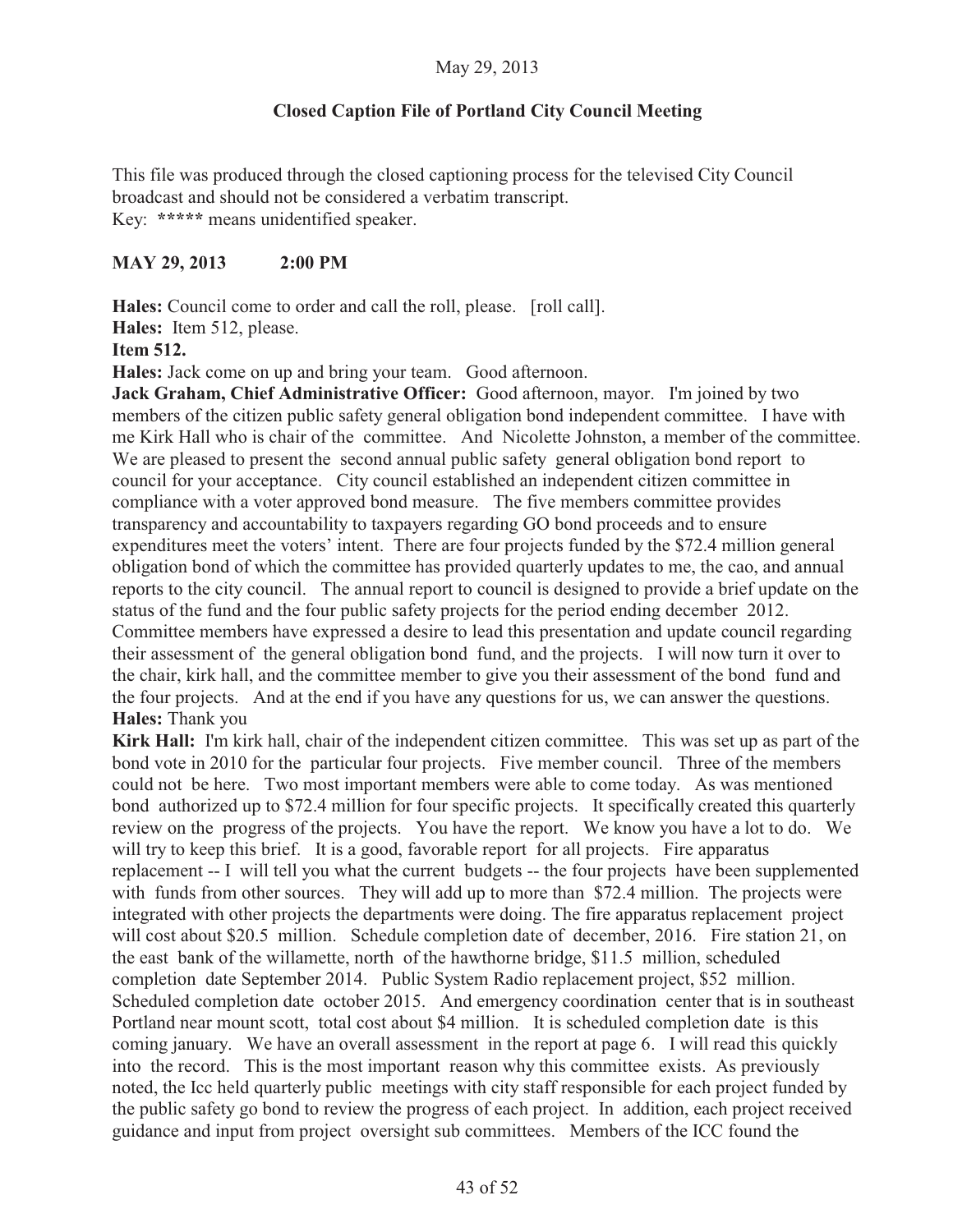information provided by city staff to be comprehensive, timely and informative on all occasions. Staff members have been responsive to our questions and supplemented additional information on request. Icc members also provided city staff with various ideas and suggestions concerning the projects along the way to which city staff were always responsive. Relationship between the icc and city staff has been collaborative and productive. Icc does not provide financial or performance auditing function and can only proceed with the information presented at quarterly meetings. With this observation, ICC members feel they have been kept fully informed by city staff and are satisfied with the quality and presentation of information regarding the projects. Based on the information presented to us, it appears that the projects funded by the public safety go bond are consistent with the voter approved purposes of the bond and expenditures to date have been appropriate. Execution of projects have been professional and appropriate and were designed to meet the purposes of the bond in an economical fashion. It appears to the ICC that the projects are generally on tract to meet projected budgets and timelines. Overall we've been impressed with the focus and professionalism of city staff responsible for executing these projects and we appreciate the courtesy and responsiveness that they have shown us. If you want to see status and budget and expenditures to date, that is pages three and four. Nicki johnston will present a brief update of the following two projects. She is also serving on the individual oversight committees for the two projects. Fire apparatus replacement and fire station 21.

**Nicolette Johnston:** Thank you, good afternoon. We will start with the fire bureau apparatus. Original goal was 29 apparatus, of which six have been delivered. Ladder truck, heavy rescue squad, and four rapid response vehicles. There were three significant issues that impacted this goal. The first one was writing specifications tight enough for each apparatus so that vendors can respond thoughtfully to the request of the proposal. The pieces, cost, bottom line number. The limited number of vendors these days who manufacture fire apparatus and we don't get a big world to choose from. You just have a few. The increasing materials cost over the time period of actual purchase -- I didn't know this before—the specs may be written, but it may take up to a year or two before delivery. In that time, there can be quite a bit of change in metal cost and so forth. There was one significant issue that presented an opportunity and it was -- it is a timing for the bureau to become more agile in terms of the types of apparatus acquisition and how to become more nimble in the delivery of services to its customers basically, medical and fire responses. They have been dutifully analyzing call volumes and types to see what they can do to mitigate expenses to the taxpayer and to respond more quickly. I want to note two things that are coming up that are different than expected. Two fire boats have been ordered from Oregon iron works. I was somewhat concerned that they were the only vendor who responded to the request for the proposal. Because the company has had some difficulty delivering other products timely enough. I have to say, our dear harbor master, Tim Von Seggem, has been on their site three to four times a week to ensure timely response, accurate to the specifications, and they have provided, because of that, I believe, a wonderful documentation of how each piece is going on to these fire boats. And I hope that whoever is the fire commissioner remembers to ask from this document -- it is wonderful, and it is in color, too. That makes it a lot of fun. Valuable work, has been performed by the logistics chief, Glen Eisner and deputy chief, Marco Benetti. Their attention to the vehicle specifications is greatly appreciated because the additional items can add up quite quickly when they are going to buy these products. I also wanted to note that chief janssen is -- has been responding much differently than I have seen in the previous four chiefs. I have worked on the budget for the fire bureau for four chiefs previously. And her response has been how can we deliver this more quickly, more efficiently and less costly. I appreciated that when I was listening in on the conversation. That is a brief overview for the fire apparatus. Going on to station 21. Original goal was replacing this structure with a new seismic upgrade building, and a dock supporting a boat house. Four significant issues impacted this goal. A large number of permits,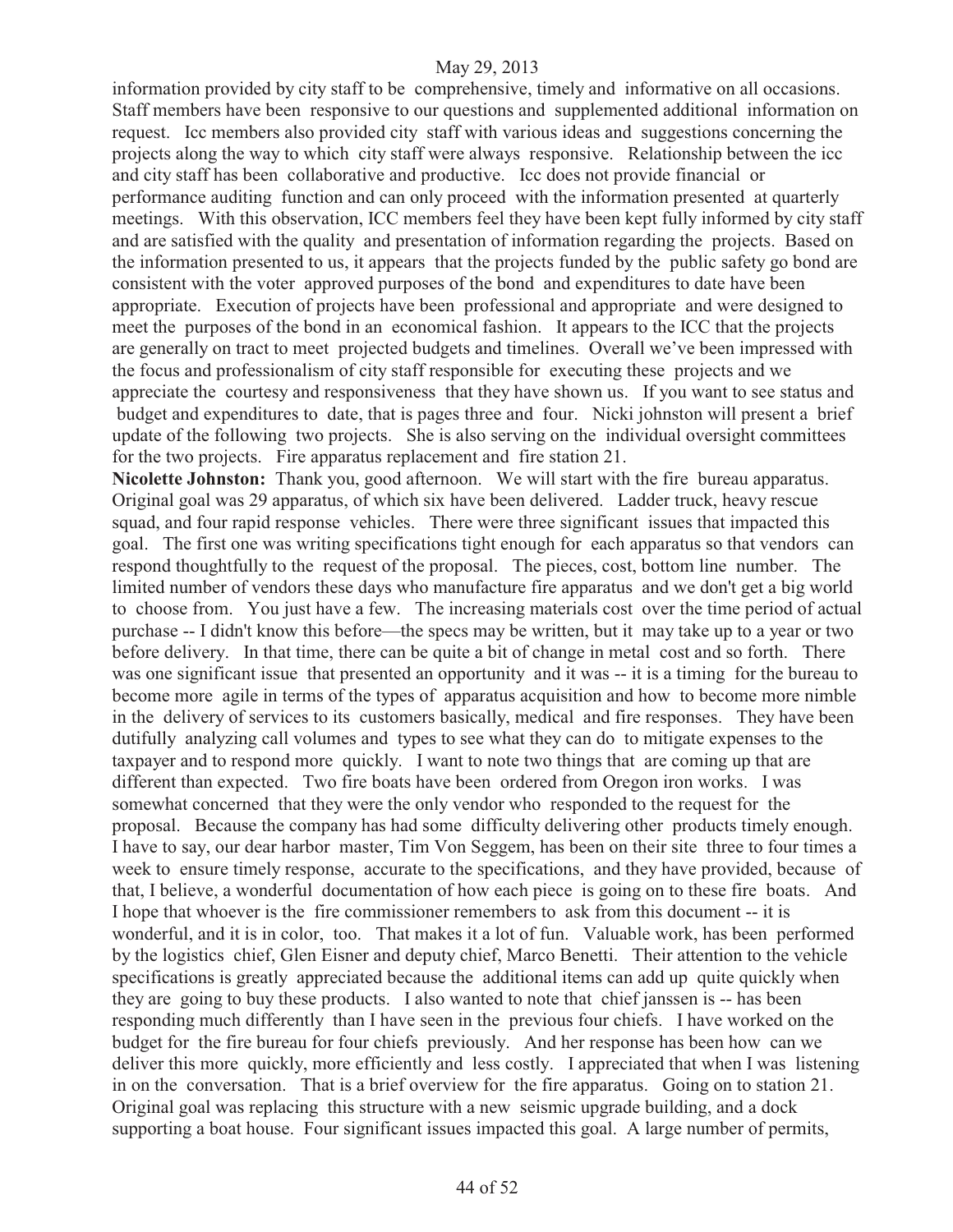because it is over water. So, you can just imagine what went on. A temporary structure required to house fire responders while current structure is demolished and the new structure is completed. A need to transfer the Madison street dock to the bureau. Cost of the boathouse inadvertently was missed when developing figures for the bond measure. But three significant things presented opportunity. I will say four maybe. There is the sale of two pieces of real estate. The transfer of the Madison st dock from the pdc to the bureau for no charge. A fema port security grant for \$800,000, and \$1.5 million remaining from the 1998 go bond. Connie Johnson, from omf, the project manager, she has done a remarkable job keeping this thing steady, especially during the permitting process. Pilings went in well. Things got taken care of. It has been wonderful. So I can say whoever is going to get omf for the bureau, you are going to love connie johnson. That is my quick report to you all.

**Hales:** Thank you.

**Hall:** Any questions on either of these two projects?

Fish: Thank you for your excellent written report, too. You had read, mr. Chair, something earlier, that I want to use as a prompter for questioning. We're here as referees. We want to make sure that you are getting what you need to do your job and we welcome your report. You said that the committee does not provide -- the icc does not provide either financial or performanceauditing function and can only proceed with the information presented to it at its quarterly meeting. I guess that begs the question, you allude to it in the answer, are you getting all of the information you need and have there been any instances where you have been thwarted in getting the information you need to discharge your job?

**Hall:** That is a good yes. I put that caveat in last year's report. If something does go wrong and it has to do with a financial thing that we have no control or information about, I don't want someone to say why didn't you see this? I have been on enough committees and other things and I can tell when people are presenting happy talk and not telling you the things they don't want you to know and I can tell when people are changing this. We ask a lot of hard questions in these meetings. Did you think about this? What about that? Does this really make sense? Through it all, the materials we get in advance of the meetings and the responses at the meetings and the followup to the requests at the meeting, I feel like the bureau is open and giving us information and not just giving us happy talk. As far as I can tell, we are getting everything and we have always gotten the follow-up that we request when we request follow up.

**Fish:** Thank you.

Fish: By the way, if there is a problem, by tradition, we blame the newest member of the council. Commissioner Novick welcome.

**Fritz:** I was very impressed with your report and thank you for your diligence. We rely a lot on our citizen volunteers and particularly for oversight for something like this where we're spending taxpayers' money. Can you tell the viewers at home what else you have done in your lives as to why you are qualified to be on this committee?

**Johnston:** Certainly. To begin, I hate to say this, but I was the planning commissioner for the city of beaverton for a number of years during the time where we were rezoning most of south beaverton -- I can tell you that the meetings started at 7:30 pm and ended at 2:30 in the morning or later. It was a trial by fire. We got sued by the developers because we were inhibiting them making money and it was a wonderful kind of thing to go through. But it was interesting to see how the citizens there responded to the terrific zoning changes. I also sat on the fire and police pension disability board. That was my first real look into pension funds and how they're treated and also how disabilities are treated in the city. It was wonderful and you may remember, we all resigned so it went into different methodology of going. I work in my neighborhood Irvington. I am a real believer in the historic district and i'm sure, Amanda, you have heard from many of us number of times by now over the historic district code. And I also sit on land use, and I was the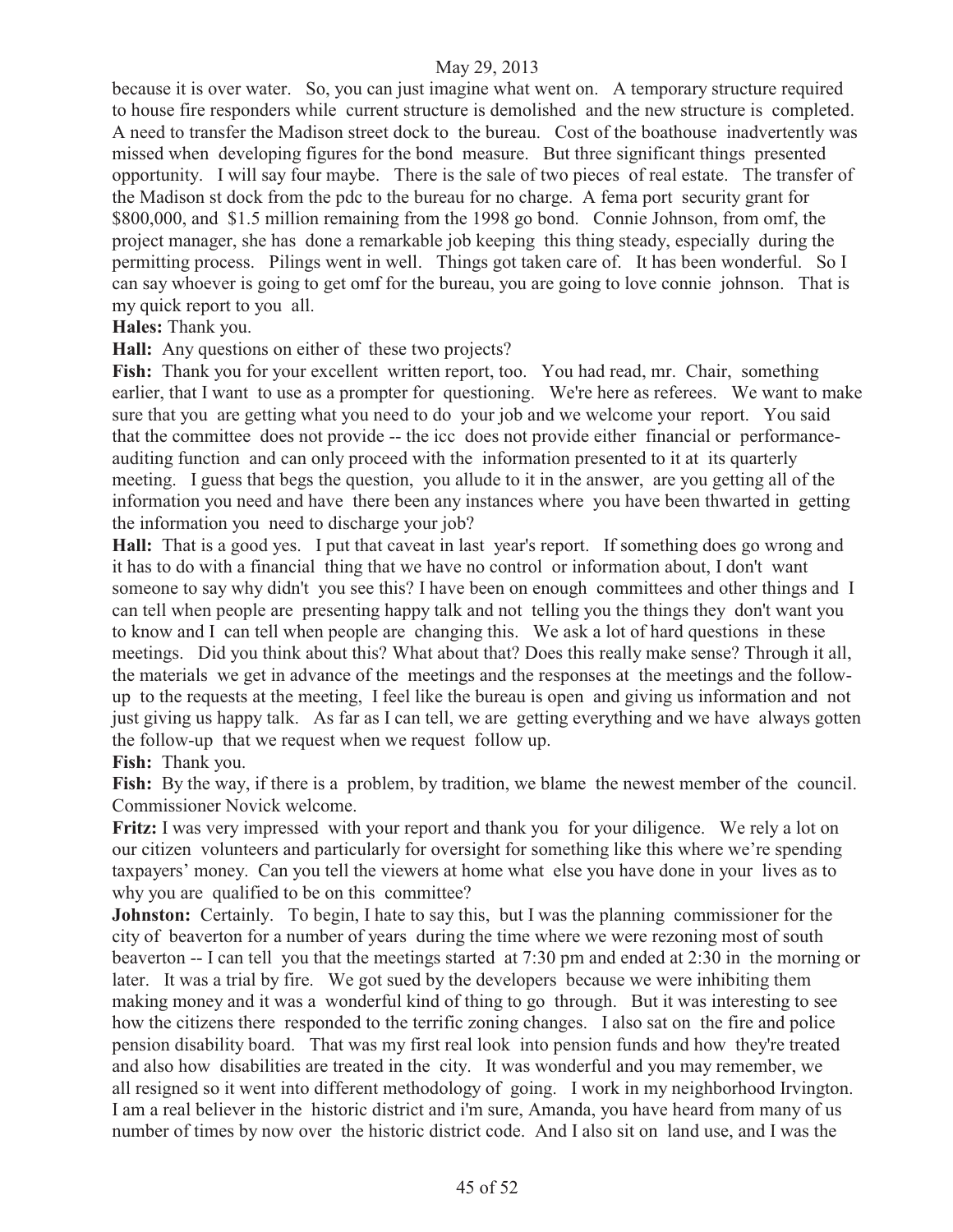citizen on the council for court procedures for the state of Oregon appointed by the chief there. And that was also one of the most wonderful experiences I have ever had. I have to say I have had the most fun as a citizen in all of these committees as everybody. But I pick and choose.

**Fritz:** That is a varied set of experiences that you are bringing to this project. And it goes to folks at home that if you are intelligent and willing to volunteer a lot of hours, we don't usually ask you to stay until 2:30 in the morning for this particular committee, I would think. But thank you very much for all you do.

**Hales:** Go ahead.

**Novick:** At some point I would love to sit down with you and have a map of beaverton and which parts were planned during prime time and which were planned at 1:00 in the morning.

**Johnston:** We had a little problem at one point where were four of us in a lounge having coffee, honest to god, and we were accused of having a meeting. So, we then could only meet in a public place one or two at a time.

**Fritz:** We know.

**Fritz:** What is your background?

**Hall:** I am a recovering lawyer. Worked for a big firm here for a while and ran an insurance company, done some private equity stuff. Doing investment management and technology things today. Varied background but I did work as chief council for a house judiciary committee in salem back in the '80s for one session. And I have been on lots of boards and committees. I enjoy this, especially when the committee is actually used for something and I think this committee serves a useful purpose. It was a way of reassuring the citizens in 2010 when the bond was approved that it would an independent group looking at these projects and their progress and reporting back. I think it is an important way to maintain trust within the community. Fritz: Thank you for your service.

**Hales:** Thank you very much.

**Hall:** Two more projects. Nicki is awesome. She puts in way more time than most people I know. I can tell you for these other two projects, public safety emergency radio system replacement, this is the biggest project. \$52 million. Expense \$7.4 million so far. Scheduled completion date october, 2015. When we held our first meeting with the memory of owen in mind, the state's attempt to create interoperability statewide on communications systems, and that was not a happy experience. So the poor city staff members working on this, every single meeting I start out with interoperability, have you thought about it and are you sure are you sure? They're sick of hearing about it. The good news is every time I ask them, they give me more details what they have done to assure that. I feel good that they have handled that in a logical, good way. The city's existing emergency radio system equipment, transmitters, are, were pretty much on their last legs. Some radio and parts they can't get replacement parts anymore. It was time to definitely make the investment for the switch. Interoperability always has been a key. Portland is kind of taking the lead in the region on this. We are one of the biggest players. Your staff members are actually bringing in and letting the other jurisdictions participates. Cities, counties, state, to increase interoperability and to be sure that everybody can talk to each other in an emergency. Some of the other local jurisdictions are piggy backing on these efforts, too, and will probably following the research and recommendations of what Portland is doing, modernizing their equipment. One of the first steps the staff did, consultant, federal engineering, inc, six deliverables that vendors and the project were supposed to achieve. Review of towers and sites, equipment for the communication. They came up with a comprehensive -- there are federal standards, and this project is paying attention to those. There is some help since 911 from the federal government helping all jurisdictions figure out issues of equipment and interoperability. Rfp created november 2012. Six potential vendors responded. Along the way, there has been involvement by all city, county, and other jurisdictions who may tag along in the future. It appears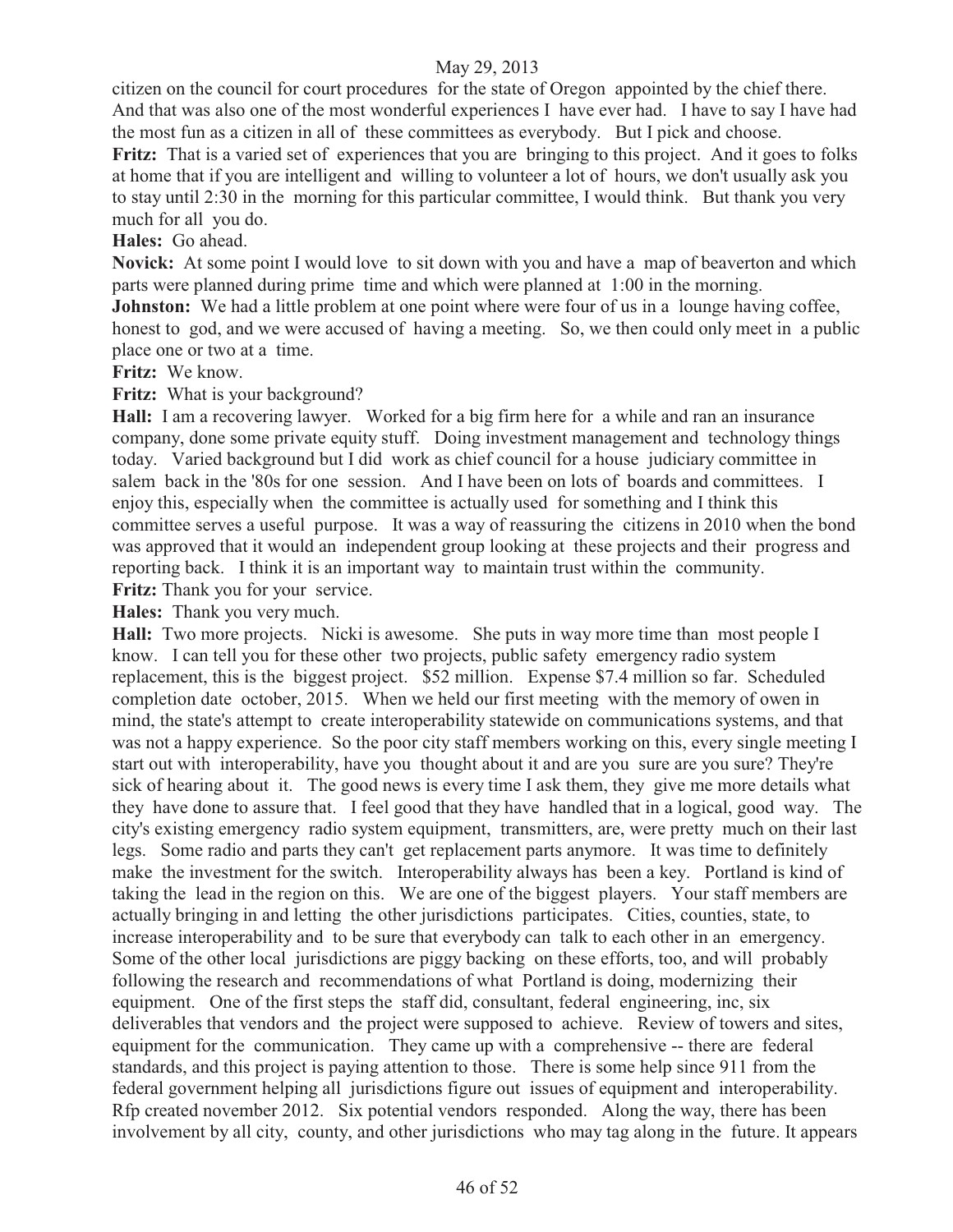we are on schedule and within scope. This is very complex. If you want more details, we will probably call somebody up from the appropriate bureau. Our report does discuss on page 10 some potential risks. We did ask I know each project was doing this anyway. We asked them to identify and report at each meeting potential risks and problems that could go wrong in the future and how they were dealing with it. Some are color coded. Green means everything is going well. Yellow means we have something to worry about. Red if we got it would mean we have a problem. And I have been very impressed with the information that we have gotten and the foresight of the bureaus and looking ahead at what the risks could be. There are potential risks discussed at page 10, and I don't think any of them currently seem likely. None of these projects seem to be at risk of noncompletion or going over budget. The last project, emergency coordination center. This is a \$4 million cost. \$3 million spent to date. A lot of work has been done already. Scheduled for final completion january 2014. Construction contract went to emerick construction. A new 150 foot communication tower. Facility is on track for leed gold certification. 17 change order requests for about \$121,000. Others pending, but it is all within the standard construction for contingency amounts. I feel good that the bureau is managing these change orders and which ones are valid and which ones are not, managing them very well. The main risk was potential interference with a major water bureau project at powell and i-205, that might have meant too many trucks coming and going and interfering. Water project was delayed. Most of the traffic has happened for the ecc site by now. As nicki said, I have been favorably impressed with the professionalism and intelligence and reports of the city staff on these two projects. That is all I have for those projects and that is our annual report to the council.

**Hales:** Thank you. Further questions.

**Saltzman:** This can be for committee members or for jack. In the report you note and I notice on the table, no contingency funds remaining and all interest earnings are anticipated to be spent. And i'm not an expert in that stuff, but that sounds like it is pushing things close to the margin, I guess, i'm just interested in an opinion or reaction on that.

**Hall:** I don't know why it shows zero. But I know that each project has a contingency fund in it. So, I don't know –

**Graham:** I think that all of the funds for the go bond has been allocated into each one of the projects. I know for a fact -- each one of the projects in pssrp has its own contingency within those projects, and if at any point in which that contingency is not used, it goes back up into a program contingency for the whole program and then if another program or project is under, then it is used. Each one of the projects have their own contingencies within their budget.

**Hall:** And I think each project had other funds. They probably said, we know we're going to spend the go bond proceeds, now let's put in the other funds, enhancements, and I think that is where they had the money for contingencies on these projects.

**Graham:** We will clarify that because that additional resources will be brought in -- like fire station 21, there was, I think, there was a total of like almost \$4 million of resources that was brought in. We will give you a follow-up on what the resources are at and how they line up with the contingency for each one of the projects.

**Saltzman:** Second question, nicki, you mentioned -- this council is aware of problems with deliverables with Oregon iron works and we had some concerns about this with the boats in particular. So, I guess that -- you mentioned the harbor master is visiting two, three times a week and a nice cover report there. I didn't catch what you said, that leads us to conclude we're comfortable that Oregon iron works will deliver on schedule.

**Johnston:** Actually I am so comfortable with that. I understand that one fire boat will be delivered in august, a few months from now, early delivery of one. There should be a correction in page 7 of 16, upcoming mile stone. One fire boat scheduled for deliver august 2014. That should be 2013. I do believe the harbor master is really the reason they are delivering early. He is on top of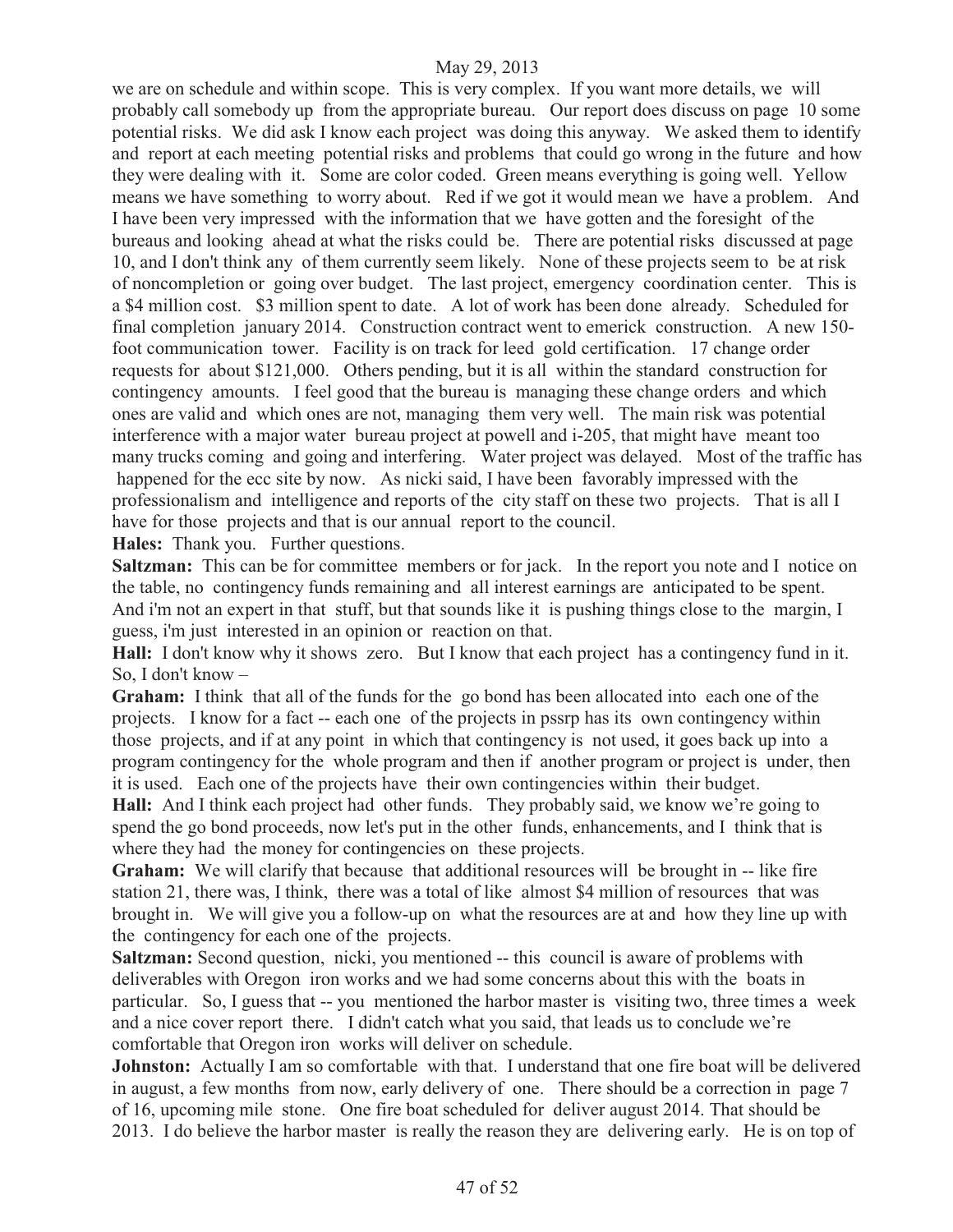that. For a lot of reasons. He doesn't want it to go bad under his jurisdiction, and of course he is anxious to get them in the water and test them out and feel very good about what they're doing. One of the fire boats that is currently here will be, I think, they're going to use for something else. We will have to ask the chief what they're going to do with it. I feel much better about Oregon iron works than I did in the beginning. I kept thinking -- there is no other vendor. What do you do? You take the risk, I guess.

**Saltzman:** Thank you, and thank you both for your service. Thank you.

**Hales:** They've built boats before, just haven't built streetcars.

**Saltzman:** That's true.

**Hales:** Any other questions? Other questions. Thank you very much.

**Fish:** Accept the report.

**Saltzman:** Second.

**Hales:** Anyone here to testify on this item?

**Moore-Love:** No one signed up.

**Hales:** Roll call, please. Fish.

**Fish:** Thank you for joining us today and thank you for a very thorough and professional report, and we very much appreciate your service. Aye.

**Hall:** Thank you, pleasure.

**Saltzman:** Thank you for your time and service, as I said. We appreciate the diligence you are bringing through oversight, and making sure we're good fiscal stewards of the voter approved general obligation bond money for critical elements of the public safety system. Aye.

**Novick:** Thank you for your service and clear and well written report and for your very clear presentation today. Aye.

**Fritz:** Thank you for all of the time you spend on this committee including speaking with us today. It is important for citizens to know there are other independent citizens watching over how moneys are spent. Thanks also to Chief Janssens for your leadership of the fire bureau and for everybody else that has been involved as well as jack graham. Aye.

**Hales:** My wife runs the program at Portland state where people come here from other cities and often other countries to study Portland and how we do planning and sustainability, transportation. Some delegations are longer than others. It has been the case a couple of times that they have been here long enough and gotten comfortable enough in conversations that eventually, you know, a member of one of the delegations will gingerly ask the question, you know, in so many words, how do you deal with corruption? Because it is a problem for us in advancing our city. And I have to explain to them that there is such a deep and reliable tradition of good government here, and of honest and effective public administration, that is almost never an issue. And one reason it is almost never an issue is, you know, the competence and integrity of the people that work for us. But the other is that we've got citizens that pay attention and invest time like this, and not only do we not have to worry about corruption, but we more often than not are bringing things in on time, on budget, or better than that. Because, you know, effective administration and good oversight. So, we take these things for granted. Or we shouldn't. And i'm glad you don't. You have invested a lot of time to make sure that we get to the result that we think is normal. Thank you so much for your service and for very good results that we're getting from this program. Aye. Thank you. Okay. Let's move on to item 513.

# **Item 513.**

**Hales:** Following council's hearing on this last week, we made some revisions to the draft ordinance and we brought back a substitute that I think incorporates what the council was looking for, particularly the addition of an objective of improving noise enforcement and other measures to improve the neighborhood live ability. But chad from my staff and paul our noise officer are hear to answer any further question that the council has before we take this up.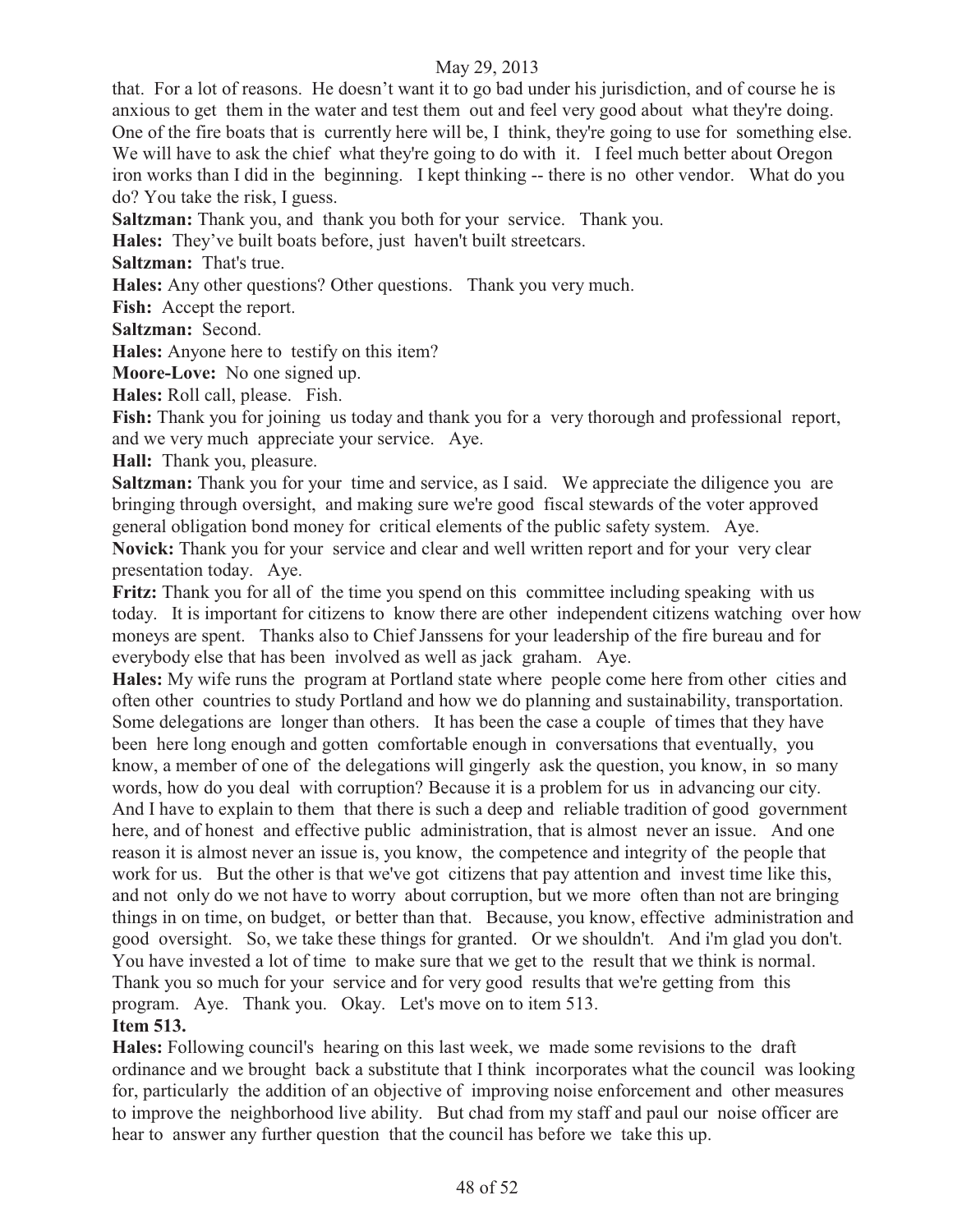**Fish:** Mayor, this is a second first reading?

**Hales:** This is a second first reading. It will come back for second reading.

Fish: Chad, could you come forward for a second? I want to get clarification on one of the issues that came up in our last hearing. A number of people testified that they wanted us to come back sooner rather than later to evaluate the program. How did you - how did you guys come down on that?

**Chad Stover, Mayor's Office:** Yes, sir, I appreciate the question. So, I think the value of this extended program going through the summer months is that unlike the original pilot program, which started off in december and ended in the beginning of april, we didn't have a chance to really see the effects of a street closure during the peak months of when we see the highest volumes of traffic on a friday and saturday night in the entertainment district. So, we took that into consideration when we thought about extending it through the end of october. We found historically that we see higher volumes of people in those areas in the months of july and august, in particular. And this would be a good chance to see the effects of when we have four times as many people inside the square as we have in the first three months in the original pilot. **Hales:** The other thing I would add, intent of this extension is in part to start trying out some things like perhaps having food vendors operating on the street in the middle of the night, and it is going to take some time to get that up to speed. It is going to take some time to find the nonprofit that is willing to continue operating this festival, if you will, on an ongoing basis, if that is what the council decides after this extension. So, some of the to-do list items that we have built into the ordinance, will take more than 30 or 60 days to implement and for giving us long enough to make it not just an extension, but an enhancement of what has been accomplished already is I think pretty important.

**Fish:** Thank you. And the second question I had is there seems to be a sense of urgency when some people testified about improving the aesthetic appearance of the barricades and street closure stuff. I see it is listed in therefore c, this may include but is not limited to. Can we get some assurance that that is an issue that will be addressed at the front end? It seemed like people had ideas to change the look of the barricade, make it look less like a dmv.

**Stover:** Thank you for that question. One things throughout the three town hall meetings, as well as the two midnight to 3:00am walk-abouts that the mayor participated in, a lot of back and fourths dialogue about how people felt about the street closure itself and with this concern, they don't like the general appearance of the way it is right now. They said, quote, unquote, things like it kind of looks like a crime scene or a construction site. At the onset of the original pilot, we used standard barricades under the assumption that this was a finite program that was going to last for three months and come to an end and we would gather data and see where we stood at that point in time. One thing that we talked about business owners, social service providers and other stakeholders in the area, during this extended program, six months to the end of october, as we experiment with some bullets highlighted in ordinances, if this ever were to become a permanent thing, one thing we want to do is it doesn't look like a crime scene or construction site. **Fish:** I appreciate that. And other cities converting other spaces to nonvehicular uses are successful using things like planters and other things that don't -- and I think, frankly, it actually does make a difference to your pedestrian experience, if it is a row of planters or something

benign. I would hope that is something that we could work on in the front end. I'm more comfortable with the longer time line to collect data if we do some of the things they identified at the front end.

**Hales:** I would like to do that asap, I think, that one. Even if it is just a trial run of a new look. Even if it's Corex signs snap-tied to the crowd control barriers rather than the, you know, roadway barriers and try out the look. The sooner we can try some of that out relatively inexpensively, the better.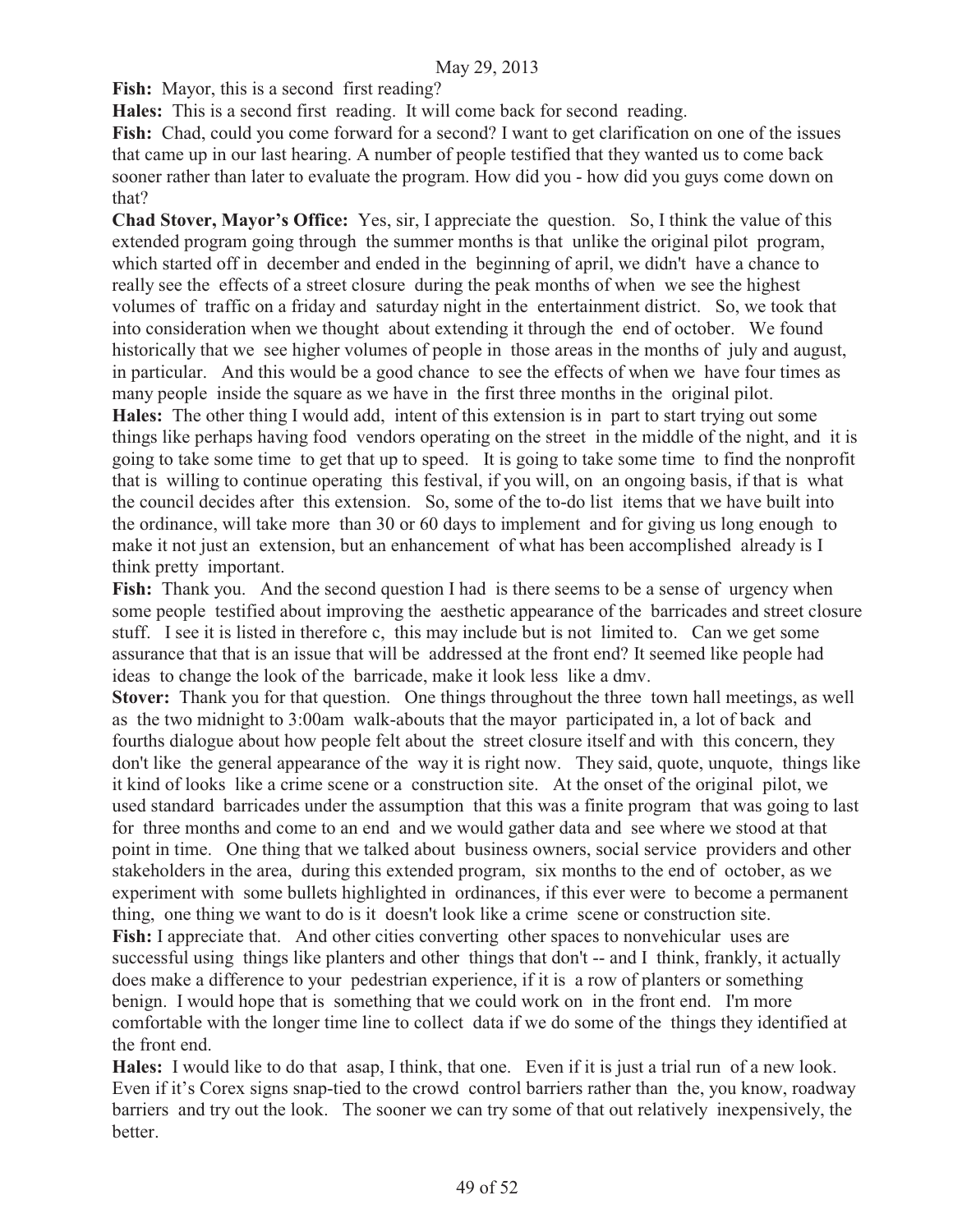**Fish:** Thank you.

**Fritz:** What is the proposed structure for making decision about who the nonprofit is? We had a lot of testimony from local business owners and residents concerned about extending this. Who gets to participate in deciding what happens?

**Stover:** Thank you for the question. I believe this is a discussion that we will have at the mayor's office and we will continue to bring everybody to the table as best as we can. I will say that in the last two months, that this came to my attention, that that was always our intent. We wanted to reach out to as many stakeholders as we possibly can and make sure that everybody is engaged in that process. And make sure that their input is taken into consideration.

Fritz: I appreciate the number of public meetings that there have been. There isn't a designated balanced group of folks charged with helping to make decisions. I would encourage you to convene that group as soon as possible.

**Hales:** Frankly I don't think we are going to have competition among non-profits to take on this difficult job. We will be lucky if we can tackle one and say will you do this under these conditions? And then augment that with a balanced stakeholder committee that brings those multiple interests to bear on guiding the thing. You're right. A variety of points of view about this whole experiment, and different interests. Interest of the people that live in the district are different than the bar owners, to put it mildly. So, we're going to have to have a-some kind of advisory structure with whoever is running the thing -- like the pioneer courthouse square board to pioneer courthouse, inc, the nonprofit. That is the notion that we are operating on that it will be a nonprofit, like the pioneer courthouse square board or mississippi avenue street festival, have a variety of folks that have an interest in the success of the thing helping to govern its operation. **Fritz:** Is it your intent to have the decision who manages it come back to council? **Hales:** It probably will have to. It is my intent to bring it back to council. I'm not sure how long it will take to find that entity or at worst, have one created for this express purpose. **Fritz:** I think we have had a couple of entities suggested. So, you know, in terms of the steps of getting an advisory committee together, I think that would be very helpful as soon as possible. It's fine to invite people to come to public hearings and meetings, but unless people feel it is their responsibility, privilege to help make decisions, I think things don't go as well. And i'm also wondering about the cost, in the financial impact statement, that pbot will be charged a total of \$170 per weekend for parking and towing enforcement and that the police bureau will be providing at most one sergeant and four officers for a total of \$1,831.10 per weekend. That doesn't sound like very much money for either of those two things. That is all it costs? **Stover:** The cost that changed in that was from the Portland bureau of transportation. Originally they were handling the street closure and they were being charged, approximately \$1,500 per weekend. They will be overseeing the tows portion, and that is where the \$170 per weekend comes. In terms of police costs, this is cost neutral. We had the 4 officers and sergeant assigned there previously. And so that will stay the same.

**Hales:** And, of course, one item under item c is the development of ongoing sources of revenue. So, the intent is to have those revenue sources made real and to start paying those costs and then some to give the entity the chance to pay for signage and improve the whole thing. But -- and those are, you know, those include things like realizing more revenue out of the -- the naito and davis garage, but -- and perhaps charging fees for the use of the street surface for after hours dining. There are a number of options for how we can collect revenue, and the intent is to start substituting those locally generated revenue sources for whatever subsidy the city has been provided through pbot or the police bureau. Fully recovering the cost of the police detail that is out there every weekend, is probably a stretch, but even if we partially recover it, that will be a big improvement.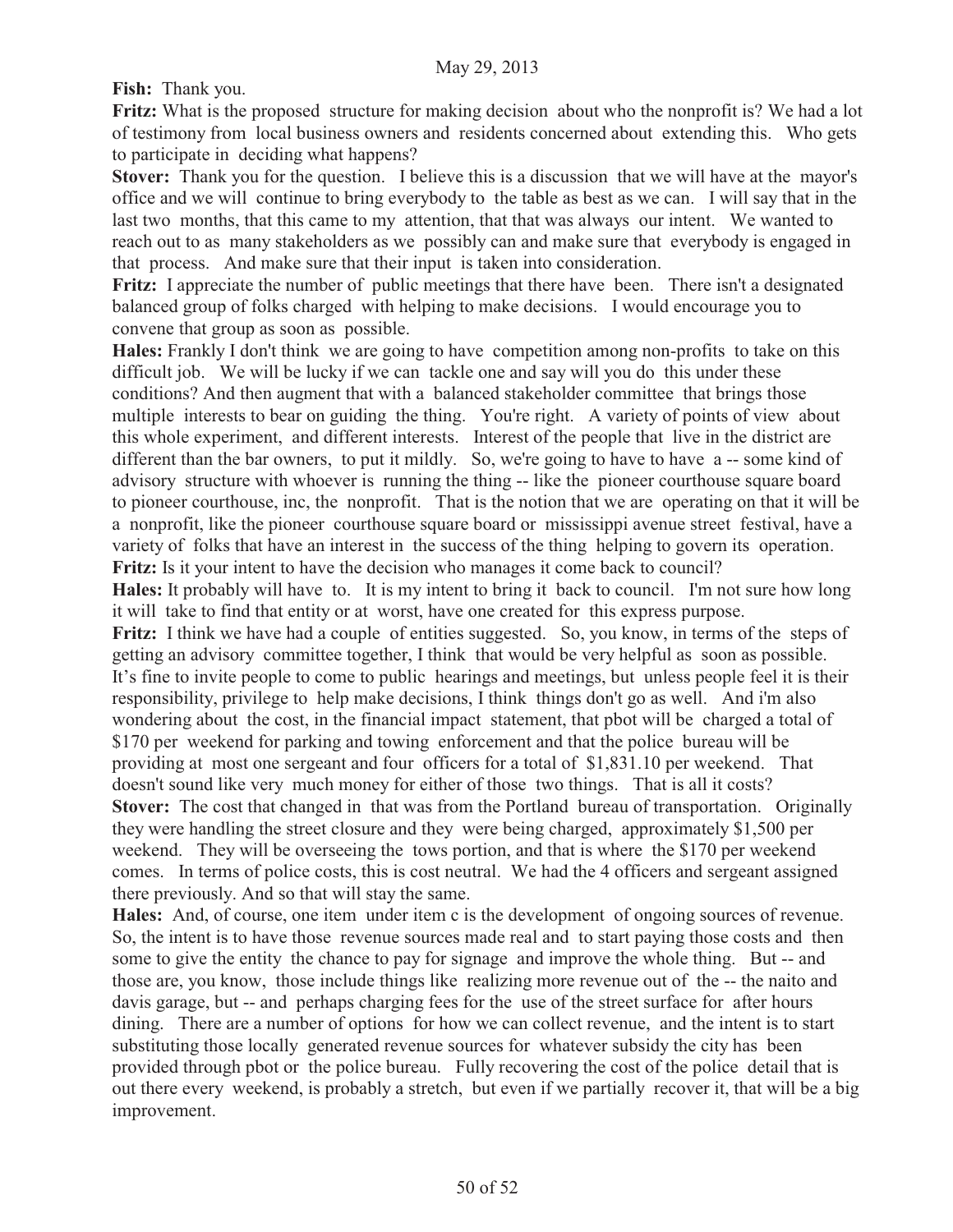**Fritz:** And what about parking for nearby residents that currently park on the street? Do we have any thoughts of how we're going to make it that they're not paying an arm and leg to park? **Hales:** We will have to figure that out. If we start to charge for on-street parking, you know, where it is now free after 7:00 p.m., accommodating residents with cars will have to be a piece of that picture. We have not crossed the thresholds thing. We are going to start charging for onstreet parking. That is one of the options. People live there who have cars, who now structured their life about being able to drive back to the neighborhood park after 7:00 and get the car out in the morning, we don't want to mess that up.

**Fritz:** There might be measures--

**Hales:** Might have to be resident permits that would go along with an on-street scheme if we move that way.

**Stover:** And I think that particular issue might be a step two or step three issue that we would tackle as we move forward. Right now, more immediately, one of the issues around parking with the way it is currently with the street closure is that we have heard complaints about the education and the signage in the area. It is complicated because meters stop at 7:00 p.m. At 10:00 p.m., friday, saturday night, it closes down again because of the street closure. What are better ways to message this out to the public so that they're not confused by this, prevent the number of people getting towed as a result of not understanding the signage and education piece.

**Fritz:** One final question. We didn't put anything in the budget for establishing a nonprofit, is that correct?

**Hales:** That's correct. Not expecting to have to spend city money to create the nonprofit. **Fritz:** But we heard from some business owners that they don't feel it has been profitable for them to do this.

**Hales:** We have heard that. We also, you and I saw the queue of restaurants and bars that were at over at their fire marshal capacity and couldn't let anybody else in the door.

**Fritz:** To be clear, I had nothing to compare it with as to whether that was different from before. [laughter]

**Hales:** It seems to me between improving the prosperity of the businesses in the district and money we're leaving on the table by not charging for parking, for in-street dining, not fully utilizing the naito and davis garage, that we have a number of ways to recoup the cost of this thing as long as for most people it is a success. We will not have everyone on board i'm sure with something that complex and this many stakeholders. A working majority of people who have stake in the neighborhood, not only is this better than the wild west we had before the street closure, but the more permanent scheme is sustainable and more successful for the neighborhood than the temporary innovation that we have been continuing one after another.

**Stover:** Mayor, if I can reiterate and perhaps clarify some testimony we heard last week from the panel and some folks who came in and testified, this ordinance is essentially saying we want to extend the street closure for another six months and in addition to the testimony that we heard from different stakeholders in the area, some for it, some against it, we also have statistics from the Portland police bureau during that three month period, showing a 30% reduction from crimes existing in that area before the street closure which leads us to believe that that part has been successful. Stakeholders involved, one of the things they mentioned to me in our discussions, yes, they are interested in at least experimenting with new ideas to help enhance the liveability of the overall area. This will be a chance to try and explore those and -- while at the same time including everybody in the discussions.

# **Hales:** More questions for chad?

**Saltzman:** I apologize that I wasn't here last week. The discussion of charging for parking after 7:00 p.m. I think it is important to not only think about the needs for residents, and a lot of people who work on these bars and restaurants rely on city free parking after 7:00 and so I just want that to